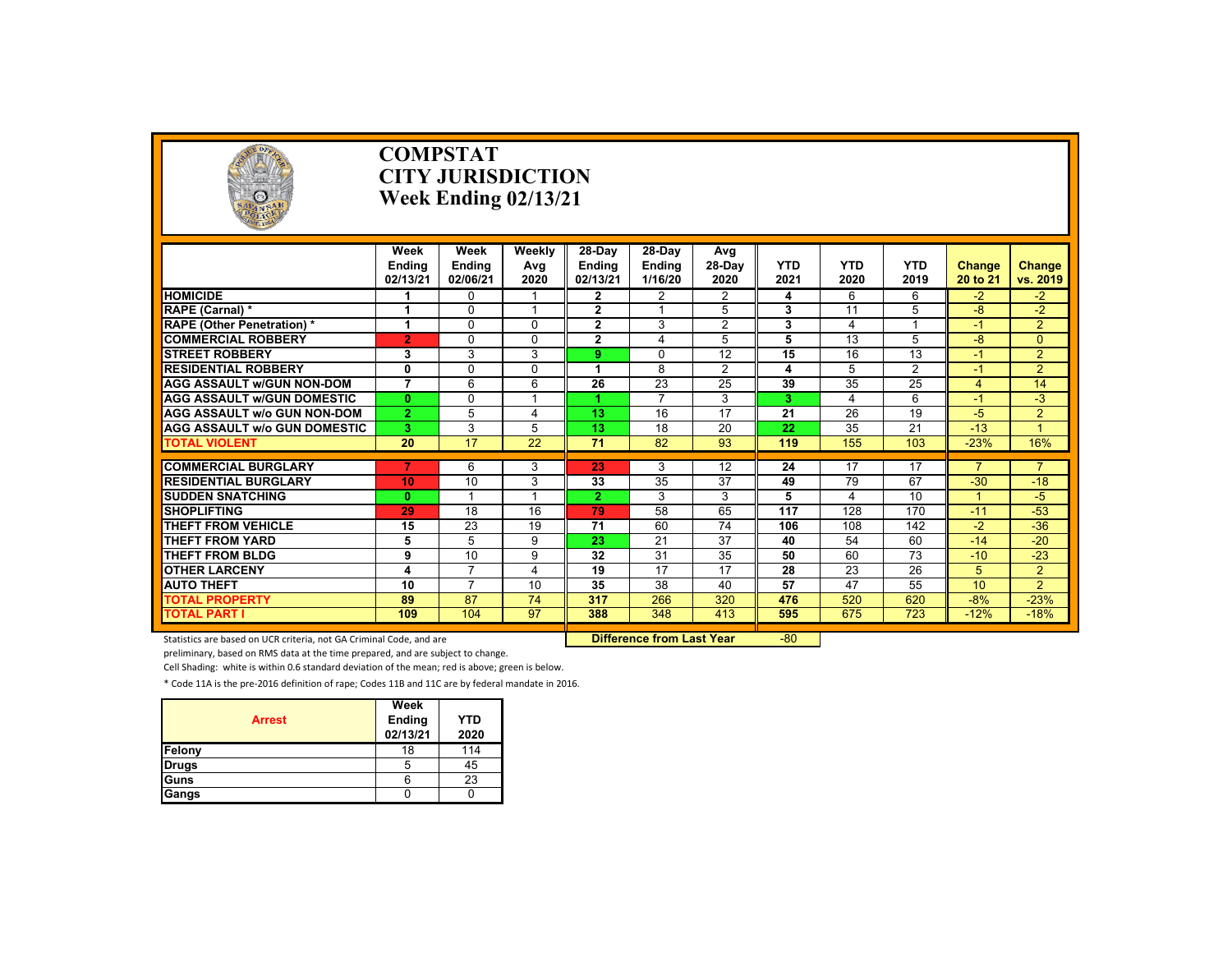

#### **COMPSTATNORTH PRECINCTWeek Ending 02/13/21**

#### **PRECINCT COMMANDER:**

**CAPT. CARY HILL**



|                                     | Week<br><b>Endina</b><br>02/13/21 | Week<br><b>Ending</b><br>02/06/21 | Weekly<br>Avg<br>2020 | $28-Day$<br><b>Endina</b><br>02/13/21 | $28-Dav$<br><b>Ending</b><br>1/16/20 | Avg<br>$28-Dav$<br>2020 | <b>YTD</b><br>2021 | <b>YTD</b><br>2020 | <b>YTD</b><br>2019 | <b>Change</b><br>20 to 21 | Change<br>vs. 2019 |
|-------------------------------------|-----------------------------------|-----------------------------------|-----------------------|---------------------------------------|--------------------------------------|-------------------------|--------------------|--------------------|--------------------|---------------------------|--------------------|
| <b>HOMICIDE</b>                     | 0                                 | $\mathbf{0}$                      | $\Omega$              | 0                                     |                                      |                         | 1                  | $\mathbf{0}$       |                    |                           | 0                  |
| RAPE (Carnal) *                     | 0                                 | $\Omega$                          | $\Omega$              |                                       | $\Omega$                             | 2                       | 1                  | 4                  |                    | $-3$                      | $\overline{0}$     |
| <b>RAPE (Other Penetration) *</b>   | $\mathbf{0}$                      | $\Omega$                          | $\Omega$              | $\bf{0}$                              | $\Omega$                             | $\Omega$                | 0                  | $\Omega$           | $\Omega$           | $\Omega$                  | $\mathbf{0}$       |
| <b>COMMERCIAL ROBBERY</b>           | $\mathbf{0}$                      | 0                                 | 0                     | 0                                     | $\Omega$                             |                         | 0                  | 2                  |                    | $-2$                      | $-1$               |
| <b>STREET ROBBERY</b>               | 1                                 | $\overline{2}$                    |                       | 4                                     | $\Omega$                             | 4                       | 3                  | 5                  | 2                  | $-2$                      | 1                  |
| <b>RESIDENTIAL ROBBERY</b>          | $\mathbf{0}$                      | $\Omega$                          | 0                     | 0                                     | 6                                    | $\Omega$                | 1                  |                    | $\Omega$           | $\Omega$                  | 1                  |
| <b>AGG ASSAULT W/GUN NON-DOM</b>    | 1                                 | $\overline{2}$                    | 2                     | 7                                     | $\overline{7}$                       | $\overline{7}$          | $\overline{7}$     | 10                 | 3                  | $-3$                      | 4                  |
| <b>AGG ASSAULT W/GUN DOMESTIC</b>   | $\mathbf{0}$                      | $\Omega$                          | $\Omega$              | $\bf{0}$                              | 2                                    | $\overline{ }$          | $\overline{2}$     | $\Omega$           |                    | $\overline{2}$            | $\mathbf{1}$       |
| <b>AGG ASSAULT w/o GUN NON-DOM</b>  | $\mathbf{0}$                      | 2                                 |                       | 3.                                    | 5                                    | 5                       | 7                  | 10                 | 8                  | $-3$                      | $-1$               |
| <b>AGG ASSAULT w/o GUN DOMESTIC</b> | 1                                 | 0                                 |                       | З.                                    | $\overline{ }$                       | 5                       | 6                  | 8                  | 4                  | $-2$                      | $\overline{2}$     |
| <b>TOTAL VIOLENT</b>                | 3                                 | 6                                 | 6                     | 18                                    | 28                                   | 25                      | 28                 | 40                 | 21                 | $-30%$                    | 33%                |
|                                     |                                   |                                   |                       |                                       |                                      |                         |                    |                    |                    |                           |                    |
| <b>COMMERCIAL BURGLARY</b>          |                                   |                                   |                       | 6                                     | 0                                    | 3                       | 6                  | 5                  |                    |                           | $-1$               |
| <b>RESIDENTIAL BURGLARY</b>         | 3                                 | $\Omega$                          |                       | 8                                     | 3                                    | 7                       | 9                  | 14                 | 8                  | $-5$                      | $\mathbf 1$        |
| <b>SUDDEN SNATCHING</b>             | $\bf{0}$                          | 0                                 | 0                     | 0                                     | 2                                    | 2                       | $\overline{2}$     |                    | 3                  |                           | $-1$               |
| <b>SHOPLIFTING</b>                  | 3                                 |                                   | 2                     | 7                                     |                                      | 10                      | 10                 | 14                 | 27                 | $-4$                      | $-17$              |
| <b>THEFT FROM VEHICLE</b>           | 4                                 | 9                                 | 4                     | 20                                    | 19                                   | 17                      | 31                 | 23                 | 32                 | 8                         | $-1$               |
| <b>THEFT FROM YARD</b>              | 1                                 |                                   | 2                     | 5                                     | 10                                   | 10                      | 14                 | 12                 | 18                 | $\overline{2}$            | $-4$               |
| <b>THEFT FROM BLDG</b>              | $\overline{2}$                    | $\Omega$                          | 2                     | 5                                     | 10                                   | 8                       | 11                 | 14                 | 16                 | $-3$                      | $-5$               |
| <b>OTHER LARCENY</b>                | 1                                 | $\Omega$                          |                       | $\overline{2}$                        |                                      | 4                       | 3                  | 4                  | 5                  | $-1$                      | $-2$               |
| <b>AUTO THEFT</b>                   | $\mathbf{0}$                      | 3                                 | 2                     | 9                                     | $\overline{ }$                       | 9                       | 15                 | 10                 | 6                  | 5                         | 9 <sup>°</sup>     |
| <b>TOTAL PROPERTY</b>               | 15                                | 15                                | 16                    | 62                                    | 53                                   | 68                      | 101                | 97                 | 122                | 4%                        | $-17%$             |
| <b>TOTAL PART I</b>                 | 18                                | 21                                | $\overline{22}$       | 80                                    | 81                                   | 93                      | 129                | 137                | 143                | $-6%$                     | $-10%$             |

Statistics are based on UCR criteria, not GA Criminal Code, and are **Difference from Last Year** -8

preliminary, based on RMS data at the time prepared, and are subject to change.

Cell Shading: white is within 0.6 standard deviation of the mean; red is above; green is below.

| <b>Arrests</b> | Week<br>Ending<br>02/13/21 | <b>YTD</b><br>2020 |
|----------------|----------------------------|--------------------|
| Felony         |                            | 25                 |
| <b>Drugs</b>   |                            |                    |
| Guns           |                            |                    |
| Gangs          |                            |                    |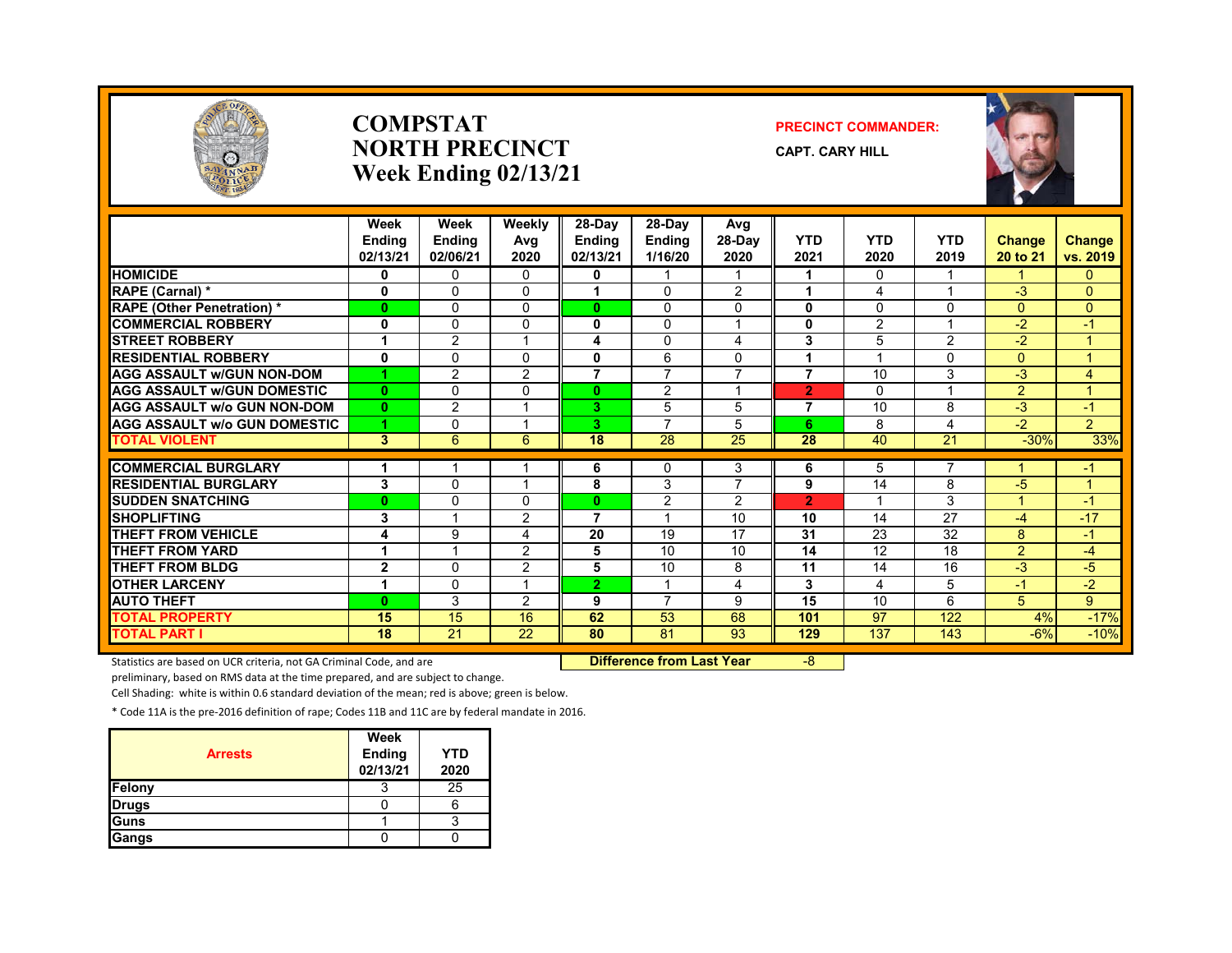

#### **COMPSTATCENTRAL PRECINCTWeek Ending 02/13/21**

#### **PRECINCT COMMANDER:**

**CAPT. TONYA REID**



|                                                           | Week<br><b>Ending</b><br>02/13/21 | Week<br><b>Ending</b><br>02/06/21 | Weekly<br>Avg<br>2020 | 28-Day<br><b>Ending</b><br>02/13/21 | $28-Dav$<br><b>Ending</b><br>1/16/20 | Avg<br>28-Day<br>2020   | <b>YTD</b><br>2021 | <b>YTD</b><br>2020 | <b>YTD</b><br>2019 | <b>Change</b><br>20 to 21 | <b>Change</b><br>vs. 2019 |
|-----------------------------------------------------------|-----------------------------------|-----------------------------------|-----------------------|-------------------------------------|--------------------------------------|-------------------------|--------------------|--------------------|--------------------|---------------------------|---------------------------|
| <b>HOMICIDE</b>                                           | 0                                 | $\mathbf{0}$                      | 0                     |                                     | $\mathbf{0}$                         |                         |                    | 5                  |                    | $-4$                      | 0                         |
| <b>RAPE (Carnal) *</b>                                    | 0                                 | $\Omega$                          | $\Omega$              | 0                                   | $\Omega$                             | $\overline{\mathbf{A}}$ | 0                  | 5                  | $\overline{ }$     | -5                        | $-1$                      |
| <b>RAPE (Other Penetration) *</b>                         | 1                                 | $\mathbf{0}$                      | $\Omega$              |                                     | 0                                    | $\Omega$                |                    |                    |                    | 0                         | 0                         |
| <b>COMMERCIAL ROBBERY</b>                                 | 4                                 | $\Omega$                          | 0                     | 4                                   |                                      |                         | $\mathbf{2}$       | 2                  |                    | 0                         |                           |
| <b>STREET ROBBERY</b>                                     | $\mathbf{0}$                      |                                   |                       | 2.                                  | 5                                    | 3                       | 5                  | 3                  | 4                  | $\overline{2}$            | z                         |
| <b>RESIDENTIAL ROBBERY</b>                                | 0                                 | $\mathbf{0}$                      | $\Omega$              | 0                                   | 0                                    | $\overline{\mathbf{A}}$ | 0                  |                    | $\Omega$           | $-1$                      | $\Omega$                  |
| <b>AGG ASSAULT W/GUN NON-DOM</b>                          | 3                                 | $\overline{2}$                    | $\overline{2}$        | 8                                   | 8                                    | 6                       | 15                 | 11                 | 10                 | 4                         | 5                         |
| <b>AGG ASSAULT W/GUN DOMESTIC</b>                         | $\mathbf{0}$                      | $\Omega$                          | $\Omega$              | 0                                   | $\Omega$                             |                         | $\bf{0}$           | 3                  | 3                  | $-3$                      | $-3$                      |
| <b>AGG ASSAULT w/o GUN NON-DOM</b>                        | $\mathbf{0}$                      | $\Omega$                          |                       |                                     | 3                                    | 4                       | $\mathbf{2}$       | 6                  | 4                  | $-4$                      | $-2$                      |
| <b>AGG ASSAULT W/o GUN DOMESTIC</b>                       | 4                                 | $\Omega$                          |                       |                                     | $\overline{2}$                       | 5                       | 3                  | $\overline{7}$     | 5                  | $-4$                      | $-2$                      |
| <b>TOTAL VIOLENT</b>                                      | 6                                 | 3                                 | 6                     | 15                                  | 19                                   | 24                      | 29                 | 44                 | $\overline{30}$    | $-34%$                    | $-3%$                     |
|                                                           |                                   |                                   |                       |                                     |                                      |                         |                    |                    |                    |                           |                           |
| <b>COMMERCIAL BURGLARY</b><br><b>RESIDENTIAL BURGLARY</b> | 1                                 | $\overline{4}$                    |                       | 8                                   | 3                                    | 4<br>11                 | 9                  | 6                  |                    | 3                         | 8                         |
|                                                           | 4                                 | $\overline{2}$                    |                       | 10<br>4.                            | 8                                    |                         | 14                 | 28                 | 20                 | $-14$                     | $-6$                      |
| <b>SUDDEN SNATCHING</b>                                   | $\mathbf{0}$                      | $\Omega$                          | $\Omega$              |                                     | $\Omega$                             |                         |                    |                    | $\overline{2}$     | $\Omega$                  | $\blacksquare$            |
| <b>SHOPLIFTING</b><br>THEFT FROM VEHICLE                  | 3                                 | 4                                 | 3                     | 13<br>16                            | 13                                   | 12<br>16                | 21                 | 21                 | 21                 | 0                         | 0                         |
|                                                           | 3                                 | $\overline{4}$                    | 4                     |                                     | 9                                    |                         | 26                 | 20                 | 18<br>17           | 6                         | 8                         |
| <b>THEFT FROM YARD</b>                                    | 3                                 | 3                                 | 3                     | 10                                  | 2<br>$\overline{7}$                  | 11                      | 11                 | 20                 |                    | -9<br>4                   | $-6$                      |
| THEFT FROM BLDG                                           | 3                                 | $\overline{2}$                    | 2                     | 8                                   |                                      | 8                       | 11                 | 10                 | 15                 | $\overline{A}$            | -4                        |
| <b>OTHER LARCENY</b>                                      | 1                                 | $\overline{2}$                    |                       | 4                                   | 3                                    | 5                       | $\overline{7}$     | 6                  | 10                 |                           | $-3$                      |
| <b>AUTO THEFT</b>                                         | 5                                 | $\Omega$                          | 3                     | 10                                  | 8                                    | 12                      | 14                 | 21                 | 16                 | $-7$                      | $-2$                      |
| <b>TOTAL PROPERTY</b>                                     | 23                                | $\overline{21}$                   | 18                    | 80                                  | $\overline{53}$                      | 80                      | 114                | 133                | 120                | $-14%$                    | $-5%$                     |
| <b>TOTAL PART I</b>                                       | 29                                | 24                                | 24                    | 95                                  | 72                                   | 104                     | 143                | 177                | 150                | $-19%$                    | $-5%$                     |

Statistics are based on UCR criteria, not GA Criminal Code, and are **Difference from Last Year** -34

preliminary, based on RMS data at the time prepared, and are subject to change.

Cell Shading: white is within 0.6 standard deviation of the mean; red is above; green is below.

| <b>Arrests</b> | Week<br>Ending<br>02/13/21 | <b>YTD</b><br>2020 |
|----------------|----------------------------|--------------------|
| Felony         |                            | 48                 |
| <b>Drugs</b>   |                            | 15                 |
| Guns           |                            |                    |
| Gangs          |                            |                    |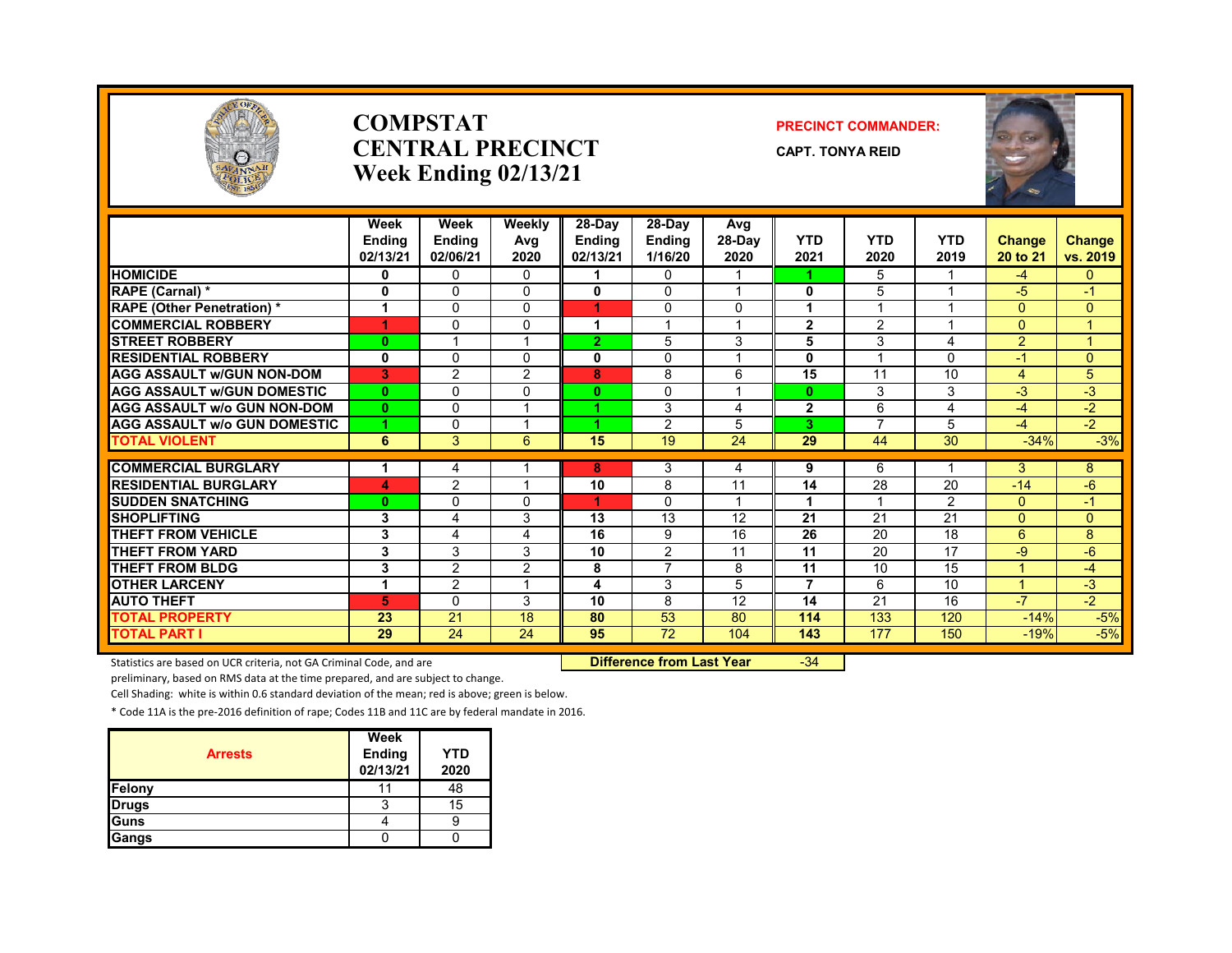

#### **COMPSTATSOUTH PRECINCTWeek Ending 02/13/21**

#### **PRECINCT COMMANDER:**

**CAPT. MICHELLE HALFORD**



|                                                           | Week<br><b>Ending</b><br>02/13/21 | Week<br>Ending<br>02/06/21 | Weekly<br>Avg<br>2020 | 28-Day<br><b>Ending</b><br>02/13/21 | 28-Day<br><b>Ending</b><br>1/16/20 | Avg<br>$28-Dav$<br>2020 | <b>YTD</b><br>2021 | <b>YTD</b><br>2020 | <b>YTD</b><br>2019 | <b>Change</b><br>20 to 21      | <b>Change</b><br>vs. 2019 |
|-----------------------------------------------------------|-----------------------------------|----------------------------|-----------------------|-------------------------------------|------------------------------------|-------------------------|--------------------|--------------------|--------------------|--------------------------------|---------------------------|
| <b>HOMICIDE</b>                                           |                                   | 0                          | $\Omega$              | 1                                   | $\mathbf{0}$                       | $\mathbf{0}$            | 1                  |                    | 3                  | $\Omega$                       | $-2$                      |
| <b>RAPE (Carnal) *</b>                                    | 4                                 | $\Omega$                   | 0                     | 1                                   | $\Omega$                           |                         | 4                  | $\overline{2}$     | $\overline{2}$     | -1                             | $-1$                      |
| <b>RAPE (Other Penetration) *</b>                         | $\bf{0}$                          | $\Omega$                   | 0                     | 4.                                  |                                    |                         |                    | 3                  | $\Omega$           | $-2$                           | $\blacktriangleleft$      |
| <b>COMMERCIAL ROBBERY</b>                                 |                                   | 0                          | $\Omega$              | 4                                   |                                    | $\overline{2}$          | $\overline{2}$     | 6                  | 2                  | $-4$                           | $\Omega$                  |
| <b>STREET ROBBERY</b>                                     | $\overline{2}$                    | $\Omega$                   |                       | $\mathbf{2}$                        | 3                                  | 2                       | 5                  | 4                  | 3                  | $\overline{A}$                 | $\overline{2}$            |
| <b>RESIDENTIAL ROBBERY</b>                                | 0                                 | $\Omega$                   | 0                     | 0                                   | $\overline{2}$                     |                         | $\overline{2}$     | 2                  | 0                  | $\Omega$                       | $\overline{2}$            |
| <b>AGG ASSAULT w/GUN NON-DOM</b>                          | $\overline{1}$                    | $\Omega$                   |                       | $\overline{2}$                      | 5                                  | 5                       | 6                  | 7                  | $\overline{2}$     | $-1$                           | $\overline{4}$            |
| <b>AGG ASSAULT W/GUN DOMESTIC</b>                         | $\bf{0}$                          | $\Omega$                   | 0                     | $\bf{0}$                            | $\overline{\mathbf{A}}$            | $\overline{\mathbf{A}}$ | 0                  | $\Omega$           | $\overline{2}$     | $\Omega$                       | $-2$                      |
| <b>AGG ASSAULT w/o GUN NON-DOM</b>                        |                                   |                            |                       | 5                                   | 4                                  | 3                       | 5                  | 2                  | 3                  | 3                              | $\overline{2}$            |
| <b>AGG ASSAULT w/o GUN DOMESTIC</b>                       | 1                                 |                            |                       | 5                                   | 4                                  | 5                       | 8                  | 7                  | 7                  |                                | $\overline{4}$            |
| <b>TOTAL VIOLENT</b>                                      | 8                                 | 2                          | 5                     | 18                                  | 21                                 | 20                      | 31                 | 34                 | 24                 | $-9%$                          | 29%                       |
|                                                           |                                   |                            |                       |                                     |                                    |                         |                    |                    | 7                  |                                |                           |
| <b>COMMERCIAL BURGLARY</b><br><b>RESIDENTIAL BURGLARY</b> | 4                                 |                            |                       | 6                                   | 0<br>10                            | 3                       | 6<br>8             | 17                 |                    | 5 <sup>5</sup>                 | -1                        |
|                                                           | 0                                 | 3                          |                       | 5<br>4.                             | $\overline{\mathbf{A}}$            | 8                       |                    |                    | 8                  | -9<br>$\overline{\mathcal{A}}$ | $\mathbf{0}$              |
| <b>SUDDEN SNATCHING</b><br><b>SHOPLIFTING</b>             | $\mathbf{0}$                      |                            | 0<br>⇁                |                                     |                                    | 27                      | $\overline{2}$     |                    | $\overline{2}$     |                                | $\mathbf{0}$              |
|                                                           | 16                                | 11                         |                       | 43                                  | 38                                 |                         | 66                 | 51                 | 101                | 15                             | $-35$                     |
| THEFT FROM VEHICLE                                        | 3                                 | 4                          | 6                     | 20                                  | 21                                 | 22                      | 31                 | 28                 | 40                 | 3                              | -9                        |
| <b>THEFT FROM YARD</b>                                    |                                   | $\Omega$                   | 2                     | 3                                   | 6                                  | $\overline{7}$          | $\overline{7}$     | 7                  | 12                 | $\Omega$                       | $-5$                      |
| <b>THEFT FROM BLDG</b>                                    | 1                                 | 6                          | 3                     | 12                                  | 8                                  | 10                      | 17                 | 12                 | 23                 | 5                              | -6                        |
| <b>OTHER LARCENY</b>                                      | 1                                 | $\overline{2}$             | $\overline{A}$        | 5                                   | $\overline{7}$                     | 4                       | 9                  | 4                  | 3                  | 5                              | $6^{\circ}$               |
| <b>AUTO THEFT</b>                                         | 5                                 | $\Omega$                   | 2                     | 8                                   | 8                                  | 10                      | 15                 | 8                  | 12                 | $\overline{7}$                 | $\mathbf{3}$              |
| <b>TOTAL PROPERTY</b>                                     | 31                                | 28                         | 22                    | 103                                 | 99                                 | 92                      | 161                | 129                | 208                | 25%                            | $-23%$                    |
| <b>TOTAL PART I</b>                                       | 39                                | 30                         | 26                    | 121                                 | 120                                | 112                     | 192                | 163                | 232                | 18%                            | $-17%$                    |

Statistics are based on UCR criteria, not GA Criminal Code, and are **Difference from Last Year** 29

preliminary, based on RMS data at the time prepared, and are subject to change.

Cell Shading: white is within 0.6 standard deviation of the mean; red is above; green is below.

| <b>Arrests</b> | Week<br>Ending<br>02/13/21 | <b>YTD</b><br>2020 |
|----------------|----------------------------|--------------------|
| Felony         |                            | 30                 |
| <b>Drugs</b>   |                            | 14                 |
| Guns           |                            |                    |
| Gangs          |                            |                    |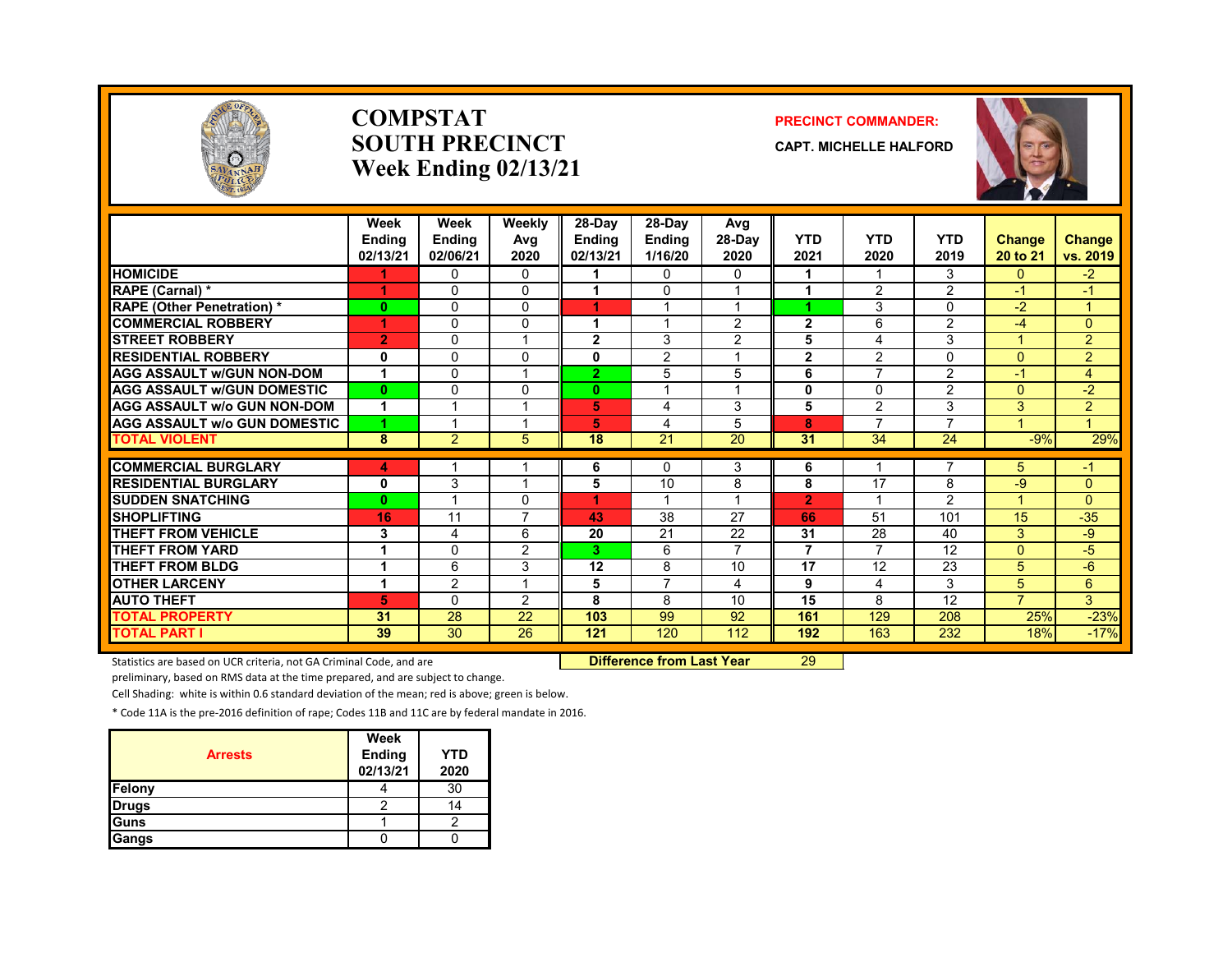

#### **COMPSTATEAST PRECINCTWeek Ending 02/13/21**

#### **PRECINCT COMMANDER:**

**CAPT. GEORGE GUNDICH**



|                                     | Week           | Week           | Weekly         | $28-Day$       | $28-Dav$       | Avg            |                |                          |                |               |                      |
|-------------------------------------|----------------|----------------|----------------|----------------|----------------|----------------|----------------|--------------------------|----------------|---------------|----------------------|
|                                     | <b>Ending</b>  | Ending         | Avg            | <b>Ending</b>  | <b>Endina</b>  | $28-Dav$       | <b>YTD</b>     | <b>YTD</b>               | <b>YTD</b>     | <b>Change</b> | <b>Change</b>        |
|                                     | 02/13/21       | 02/06/21       | 2020           | 02/13/21       | 1/16/20        | 2020           | 2021           | 2020                     | 2019           | 20 to 21      | vs. 2019             |
| <b>HOMICIDE</b>                     | 0              | $\Omega$       | 0              | 0              |                | 0              |                | $\Omega$                 |                |               | 0                    |
| <b>RAPE (Carnal) *</b>              | 0              | 0              | 0              | 0              |                | 0              |                | 0                        |                |               | $\mathbf{0}$         |
| <b>RAPE</b> (Other Penetration) *   | $\mathbf{0}$   | $\Omega$       | 0              | $\mathbf{0}$   | 2              | 1              | 4              | $\Omega$                 | $\Omega$       |               | 1                    |
| <b>COMMERCIAL ROBBERY</b>           | 0              | $\Omega$       | 0              | 0              | $\overline{2}$ | 1              |                | 3                        |                | $-2$          | $\Omega$             |
| <b>STREET ROBBERY</b>               | $\mathbf{0}$   | $\Omega$       |                |                | 2              | 2              | $\overline{2}$ | 4                        | 4              | $-2$          | $-2$                 |
| <b>RESIDENTIAL ROBBERY</b>          | 0              | $\Omega$       | 0              |                | 0              | $\Omega$       |                |                          | $\overline{2}$ | 0             | $-1$                 |
| <b>AGG ASSAULT w/GUN NON-DOM</b>    | $\overline{2}$ | $\overline{c}$ | 2              | 9              | 3              | $\overline{7}$ | 11             | $\overline{\phantom{a}}$ | 10             | 4             | 1                    |
| <b>AGG ASSAULT W/GUN DOMESTIC</b>   | $\mathbf{0}$   | $\Omega$       | 0              | 4.             | 4              | 1              | 1              | $\overline{\mathbf{A}}$  | 0              | $\Omega$      | 1                    |
| <b>AGG ASSAULT w/o GUN NON-DOM</b>  | 1              | $\overline{2}$ |                | 4              | 4              | 5              | 7              | 8                        | 4              | $-1$          | 3                    |
| <b>AGG ASSAULT w/o GUN DOMESTIC</b> | $\mathbf{0}$   | $\overline{2}$ |                | 4              | 5              | 6              | 5.             | 13                       | 5              | -8            | $\overline{0}$       |
| <b>TOTAL VIOLENT</b>                | 3              | 6              | 6              | 20             | 24             | 24             | 31             | 37                       | 28             | $-16%$        | 11%                  |
|                                     |                |                |                |                |                |                |                |                          |                |               |                      |
| <b>COMMERCIAL BURGLARY</b>          |                | 0              | 0              | 3              | 0              | $\overline{2}$ | 3              | 5                        | $\overline{2}$ | $-2$          | 1                    |
| <b>RESIDENTIAL BURGLARY</b>         | 3              | 5              |                | 10             | 14             | 11             | 18             | 20                       | 31             | $-2$          | $-13$                |
| <b>SUDDEN SNATCHING</b>             | $\mathbf{0}$   | 0              | 0              | $\mathbf{0}$   | 0              | 0              | $\mathbf{0}$   |                          | 3              | $-1$          | $-3$                 |
| <b>SHOPLIFTING</b>                  | 7              | $\overline{2}$ | 4              | 16             | 6              | 16             | 20             | 42                       | 21             | $-22$         | $\blacktriangleleft$ |
| <b>THEFT FROM VEHICLE</b>           | 5              | 6              | 5              | 15             | 11             | 19             | 18             | 37                       | 52             | $-19$         | $-34$                |
| <b>THEFT FROM YARD</b>              | $\mathbf 0$    |                | $\overline{2}$ | 5              | 3              | 9              | 8              | 15                       | 13             | $-7$          | $-5$                 |
| <b>THEFT FROM BLDG</b>              | 3              | 2              | $\overline{2}$ | $\overline{7}$ | 6              | 10             | 11             | 24                       | 19             | $-13$         | $-8$                 |
| <b>OTHER LARCENY</b>                | 1              | 3              |                | 8              | 6              | 5              | 9              | 9                        | 8              | $\Omega$      | 1.                   |
| <b>AUTO THEFT</b>                   | $\mathbf{0}$   | 4              | 2              | 8              | 15             | 9              | 13             | 8                        | 21             | 5             | $-8$                 |
| <b>TOTAL PROPERTY</b>               | 20             | 23             | 18             | 72             | 61             | 81             | 100            | 161                      | 170            | $-38%$        | $-41%$               |
| <b>TOTAL PART I</b>                 | 23             | 29             | 24             | 92             | 85             | 104            | 131            | 198                      | 198            | $-34%$        | $-34%$               |

Statistics are based on UCR criteria, not GA Criminal Code, and are **Difference from Last Year** -67

preliminary, based on RMS data at the time prepared, and are subject to change.

Cell Shading: white is within 0.6 standard deviation of the mean; red is above; green is below.

| <b>Arrests</b> | Week<br><b>Ending</b><br>02/13/21 | YTD<br>2020 |
|----------------|-----------------------------------|-------------|
| Felony         |                                   |             |
| <b>Drugs</b>   |                                   |             |
| Guns           |                                   |             |
| Gangs          |                                   |             |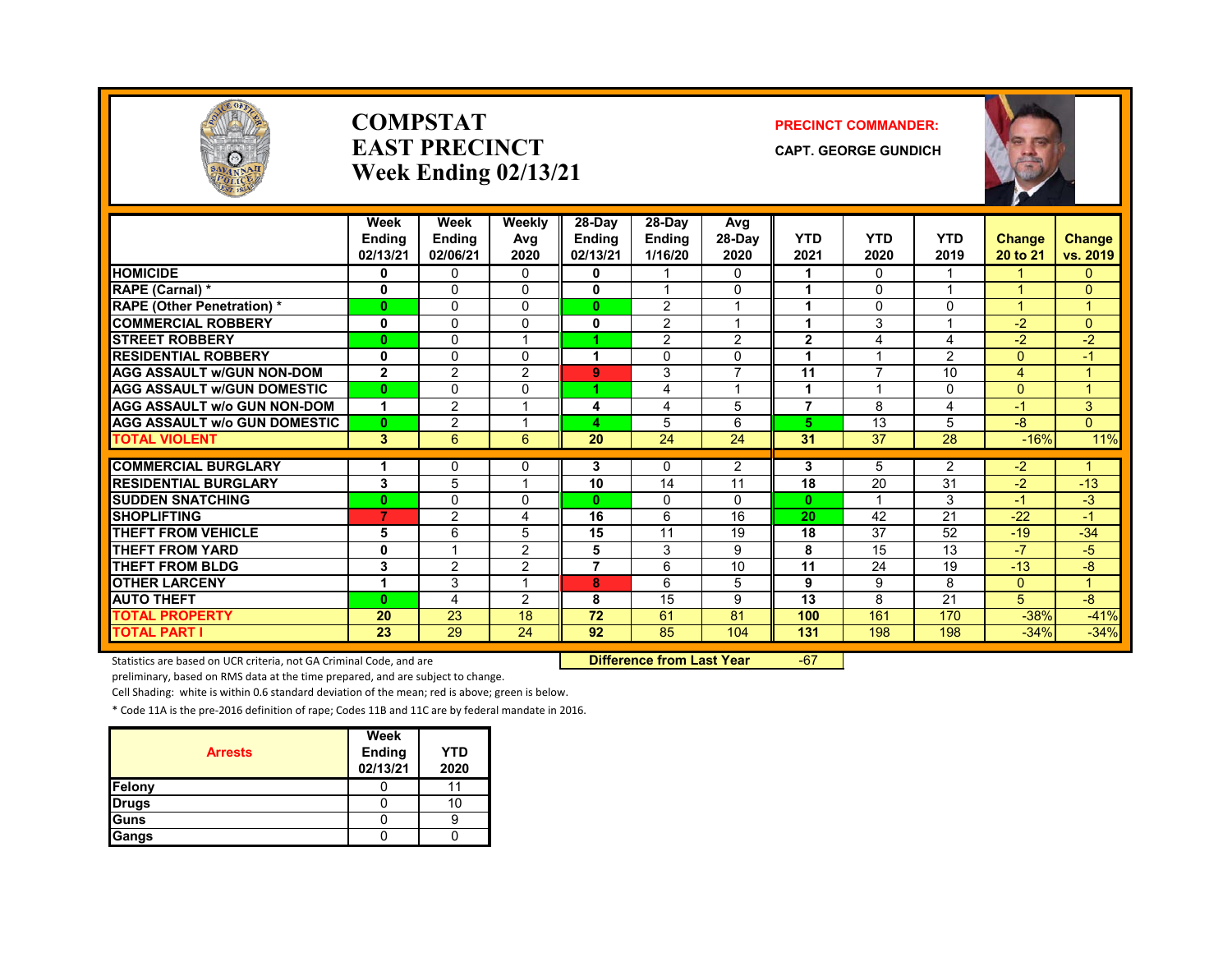# **BEAT 21 North Precinct Week Ending 02/13/21**

|                                     |                |                | <b>Last 4 Weeks</b>              |                | 28 Days        | 28 Day  |                |              |              |                      |                      |
|-------------------------------------|----------------|----------------|----------------------------------|----------------|----------------|---------|----------------|--------------|--------------|----------------------|----------------------|
|                                     | <b>Ending</b>  | <b>Ending</b>  | <b>Ending</b>                    | <b>Ending</b>  | <b>Ending</b>  | Average | <b>YTD</b>     | <b>YTD</b>   | <b>YTD</b>   | <b>Change</b>        | <b>Change</b>        |
|                                     | 01/23/21       | 01/30/21       | 02/06/21                         | 02/13/21       | 02/13/21       | 2020    | 2021           | 2020         | 2019         | 20 to 21             | vs. 2019             |
| <b>HOMICIDE</b>                     | 0              | $\Omega$       | $\mathbf{0}$                     | $\Omega$       | 0              | 0.0     | 0              | $\Omega$     | 0            | $\mathbf{0}$         | $\mathbf{0}$         |
| RAPE (Carnal) *                     | 1              | $\Omega$       | $\Omega$                         | $\Omega$       | $\mathbf{1}$   | 0.2     | $\mathbf{1}$   | $\mathbf{1}$ | $\Omega$     | $\Omega$             | $\blacktriangleleft$ |
| <b>RAPE (Other Penetration) *</b>   | $\Omega$       | $\Omega$       | $\Omega$                         | $\Omega$       | $\Omega$       | 0.0     | $\Omega$       | $\Omega$     | $\Omega$     | $\Omega$             | $\Omega$             |
| <b>COMMERCIAL ROBBERY</b>           | $\Omega$       | $\Omega$       | $\Omega$                         | 0              | 0              | 0.0     | $\Omega$       | $\Omega$     | $\Omega$     | $\Omega$             | $\Omega$             |
| <b>STREET ROBBERY</b>               | 0              | $\Omega$       | $\mathbf{0}$                     | $\mathbf{0}$   | 0              | 0.4     | $\Omega$       | $\mathbf{1}$ | $\Omega$     | $-1$                 | $\Omega$             |
| <b>RESIDENTIAL ROBBERY</b>          | $\Omega$       | $\Omega$       | $\Omega$                         | $\Omega$       | $\Omega$       | 0.0     | $\Omega$       | $\Omega$     | $\Omega$     | $\Omega$             | $\Omega$             |
| <b>AGG ASSAULT W/GUN NON-DOM</b>    | $\Omega$       | $\Omega$       | $\Omega$                         | $\Omega$       | $\Omega$       | 0.4     | $\Omega$       | $\Omega$     | $\Omega$     | $\Omega$             | $\Omega$             |
| <b>AGG ASSAULT W/GUN DOMESTIC</b>   | $\Omega$       | $\Omega$       | $\Omega$                         | $\Omega$       | $\Omega$       | 0.2     | $\Omega$       | $\Omega$     | $\Omega$     | $\Omega$             | $\Omega$             |
| <b>AGG ASSAULT W/o GUN NON-DOM</b>  | $\Omega$       | $\mathbf{0}$   | $\mathbf{0}$                     | 0              | 0              | 0.1     | $\Omega$       | 0            | $\Omega$     | $\Omega$             | $\overline{0}$       |
| <b>AGG ASSAULT W/o GUN DOMESTIC</b> | $\mathbf{0}$   | $\Omega$       | $\Omega$                         | $\Omega$       | $\Omega$       | 1.2     | $\Omega$       | 4            | $\Omega$     | $-4$                 | $\Omega$             |
| <b>TOTAL VIOLENT</b>                | $\mathbf{1}$   | $\mathbf{0}$   | $\mathbf{0}$                     | $\mathbf{0}$   | $\mathbf{1}$   | 2.5     | $\mathbf{1}$   | 6            | $\mathbf{0}$ | $-83%$               | #DIV/0!              |
| <b>COMMERCIAL BURGLARY</b>          | $\mathbf{0}$   | $\Omega$       | $\Omega$                         | $\Omega$       | $\Omega$       | 0.2     | $\Omega$       | $\mathbf{1}$ | $\mathbf{1}$ | $-1$                 | $-1$                 |
| <b>RESIDENTIAL BURGLARY</b>         | $\overline{2}$ | $\Omega$       | $\Omega$                         | $\Omega$       | $\overline{2}$ | 0.8     | $\overline{2}$ | 2            | 4            | $\Omega$             | $-2$                 |
| <b>SUDDEN SNATCHING</b>             | $\Omega$       | $\Omega$       | $\Omega$                         | $\Omega$       | $\Omega$       | 0.2     | $\Omega$       | $\Omega$     | $\Omega$     | $\Omega$             | $\Omega$             |
| <b>SHOPLIFTING</b>                  | $\Omega$       | $\mathbf{0}$   | $\mathbf{0}$                     | 1              | $\mathbf{1}$   | 0.2     | $\mathbf{1}$   | 0            | 0            | $\overline{1}$       | $\overline{1}$       |
| <b>THEFT FROM VEHICLE</b>           | $\Omega$       | $\mathbf{1}$   | $\Omega$                         | $\overline{2}$ | 3              | 1.0     | 6              | $\mathbf{1}$ | 5            | 5                    | $\blacktriangleleft$ |
| <b>THEFT FROM YARD</b>              | $\mathbf{0}$   | $\mathbf{1}$   | $\Omega$                         | $\Omega$       | $\mathbf{1}$   | 0.5     | $\mathbf{1}$   | $\Omega$     | $\mathbf{1}$ | $\overline{1}$       | $\mathbf{0}$         |
| <b>THEFT FROM BLDG</b>              | $\mathbf{1}$   | $\Omega$       | $\Omega$                         | $\Omega$       | $\mathbf{1}$   | 0.7     | $\overline{2}$ | $\mathbf{1}$ | $\Omega$     | $\blacktriangleleft$ | $\overline{2}$       |
| <b>OTHER LARCENY</b>                | $\mathbf{0}$   | $\Omega$       | $\Omega$                         | $\Omega$       | $\Omega$       | 0.2     | $\Omega$       | $\Omega$     | $\Omega$     | $\Omega$             | $\Omega$             |
| <b>AUTO THEFT</b>                   | $\Omega$       | $\mathbf{1}$   | $\Omega$                         | $\Omega$       | 1              | 0.6     | $\mathbf{1}$   | $\Omega$     | $\mathbf{1}$ | $\blacktriangleleft$ | $\Omega$             |
| <b>TOTAL PROPERTY</b>               | 3              | $\overline{3}$ | $\Omega$                         | $\overline{3}$ | $\overline{9}$ | 4.4     | 13             | 5            | 12           | 160%                 | 8%                   |
| <b>TOTAL PART I</b>                 | $\overline{4}$ | $\overline{3}$ | $\mathbf{0}$                     | $\overline{3}$ | 10             | 6.8     | 14             | 11           | 12           | 27%                  | 17%                  |
|                                     |                |                | <b>Difference from Last Year</b> |                | 3              |         |                |              |              |                      |                      |

 **Difference from Last Year** 3

Statistics are based on UCR criteria, not GA Criminal Code.

\* Rape Code 11A is the historical definition of rape (aka Legacy Rape); Rape Codes 11B and 11C are those moved from Part II to Part I in 2017.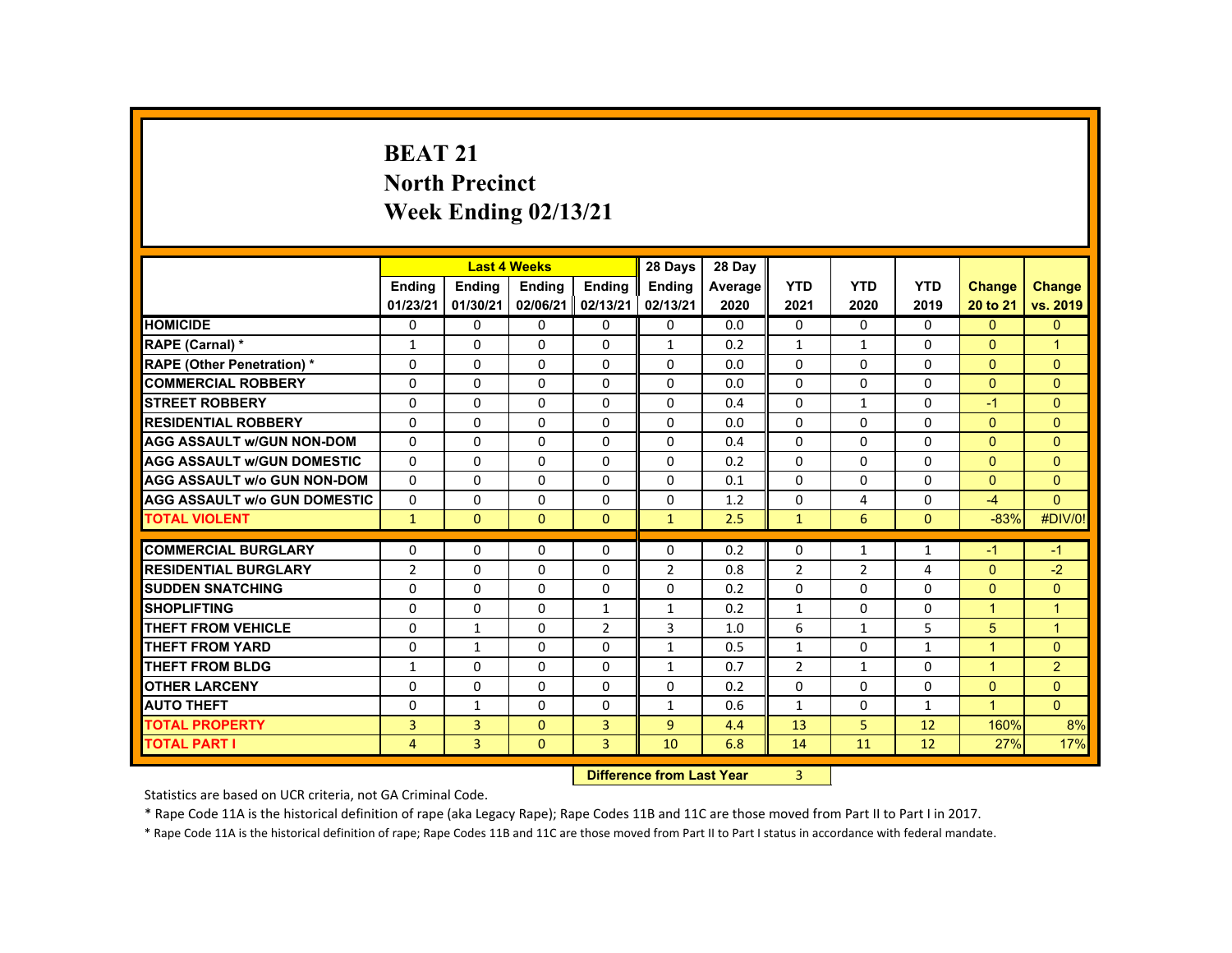# **BEAT 22 North Precinct Week Ending 02/13/21**

|                                     |                           |              | <b>Last 4 Weeks</b> |                | 28 Days        | 28 Day  |                |                |                |                      |                |
|-------------------------------------|---------------------------|--------------|---------------------|----------------|----------------|---------|----------------|----------------|----------------|----------------------|----------------|
|                                     | <b>Endina</b>             | Ending       | Ending              | Ending         | <b>Endina</b>  | Average | <b>YTD</b>     | <b>YTD</b>     | <b>YTD</b>     | <b>Change</b>        | <b>Change</b>  |
|                                     | 01/23/20                  | 01/30/21     | 02/06/21            | 02/13/21       | 02/13/21       | 2020    | 2021           | 2020           | 2019           | 20 to 21             | vs. 2019       |
| <b>HOMICIDE</b>                     | 0                         | $\Omega$     | $\Omega$            | $\Omega$       | 0              | 0.2     | 0              | $\Omega$       | $\mathbf{1}$   | $\mathbf{0}$         | $-1$           |
| RAPE (Carnal) *                     | 0                         | $\Omega$     | $\Omega$            | $\Omega$       | $\Omega$       | 0.2     | $\Omega$       | $\Omega$       | $\Omega$       | $\Omega$             | $\Omega$       |
| <b>RAPE (Other Penetration) *</b>   | 0                         | $\Omega$     | $\Omega$            | $\Omega$       | $\Omega$       | 0.1     | $\Omega$       | $\Omega$       | $\Omega$       | $\Omega$             | $\mathbf{0}$   |
| <b>COMMERCIAL ROBBERY</b>           | $\Omega$                  | $\Omega$     | $\Omega$            | $\Omega$       | $\Omega$       | 0.1     | $\Omega$       | $\Omega$       | $\Omega$       | $\mathbf{0}$         | $\mathbf{0}$   |
| <b>STREET ROBBERY</b>               | $\Omega$                  | $\Omega$     | $\Omega$            | $\Omega$       | $\Omega$       | 0.5     | $\Omega$       | $\Omega$       | $\Omega$       | $\Omega$             | $\Omega$       |
| <b>RESIDENTIAL ROBBERY</b>          | 0                         | $\mathbf{0}$ | $\mathbf{0}$        | $\mathbf{0}$   | 0              | 0.1     | 0              | 0              | 0              | $\Omega$             | $\mathbf{0}$   |
| <b>AGG ASSAULT W/GUN NON-DOM</b>    | $\mathbf{1}$              | $\Omega$     | $\overline{2}$      | $\mathbf{1}$   | 4              | 2.6     | 4              | 5              | $\overline{2}$ | $-1$                 | $\overline{2}$ |
| <b>AGG ASSAULT W/GUN DOMESTIC</b>   | $\Omega$                  | $\Omega$     | $\Omega$            | $\Omega$       | $\Omega$       | 0.2     | $\overline{2}$ | $\Omega$       | $\Omega$       | $\overline{2}$       | $\overline{2}$ |
| <b>AGG ASSAULT w/o GUN NON-DOM</b>  | $\Omega$                  | $\Omega$     | $\Omega$            | $\Omega$       | $\Omega$       | 0.5     | $\mathbf{1}$   | $\mathbf{1}$   | $\mathbf{1}$   | $\Omega$             | $\Omega$       |
| <b>AGG ASSAULT W/o GUN DOMESTIC</b> | $\Omega$                  | $\Omega$     | $\mathbf{0}$        | $\mathbf{1}$   | $\mathbf{1}$   | 0.7     | $\overline{2}$ | 0              | $\mathbf{1}$   | $\overline{2}$       | $\mathbf{1}$   |
| <b>TOTAL VIOLENT</b>                | $\mathbf{1}$              | $\Omega$     | $\overline{2}$      | $\overline{2}$ | 5              | 5.0     | 9              | 6              | 5              | 50%                  | 80%            |
| <b>COMMERCIAL BURGLARY</b>          | $\mathbf{1}$              | $\Omega$     | $\Omega$            | $\mathbf{1}$   | $\overline{2}$ | 0.3     | $\overline{2}$ | $\mathbf{1}$   | $\overline{2}$ | $\blacktriangleleft$ | $\Omega$       |
| <b>RESIDENTIAL BURGLARY</b>         | 0                         | $\Omega$     | $\Omega$            | $\overline{2}$ | 2              | 2.3     | $\overline{2}$ | 6              | 2              | $-4$                 | $\mathbf{0}$   |
| <b>SUDDEN SNATCHING</b>             | $\Omega$                  | $\Omega$     | $\Omega$            | $\Omega$       | $\Omega$       | 0.1     | $\Omega$       | $\Omega$       | $\Omega$       | $\Omega$             | $\Omega$       |
| <b>SHOPLIFTING</b>                  | $\Omega$                  | $\Omega$     | $\Omega$            | $\Omega$       | $\Omega$       | 0.5     | $\Omega$       | $\overline{2}$ | 3              | $-2$                 | $-3$           |
| <b>THEFT FROM VEHICLE</b>           | $\Omega$                  | $\mathbf{1}$ | $\overline{2}$      | $\Omega$       | 3              | 2.3     | 3              | 9              | 5              | $-6$                 | $-2$           |
| <b>THEFT FROM YARD</b>              | $\mathbf{1}$              | $\Omega$     | $\Omega$            | $\Omega$       | $\mathbf{1}$   | 0.9     | $\overline{2}$ | $\Omega$       | 4              | $\overline{2}$       | $-2$           |
| <b>THEFT FROM BLDG</b>              | $\Omega$                  | $\Omega$     | $\mathbf{0}$        | $\Omega$       | 0              | 1.1     | $\mathbf{1}$   | $\mathbf{1}$   | 5              | $\Omega$             | $-4$           |
| <b>OTHER LARCENY</b>                | $\Omega$                  | $\Omega$     | $\Omega$            | 0              | 0              | 0.6     | $\Omega$       | $\Omega$       | $\Omega$       | $\Omega$             | $\overline{0}$ |
| <b>AUTO THEFT</b>                   | $\mathbf{1}$              | $\Omega$     | $\Omega$            | $\Omega$       | $\mathbf{1}$   | 1.7     | $\overline{2}$ | 3              | $\mathbf{1}$   | $-1$                 | $\overline{1}$ |
| <b>TOTAL PROPERTY</b>               | $\overline{3}$            | $\mathbf{1}$ | $\overline{2}$      | $\overline{3}$ | $\overline{9}$ | 9.8     | 12             | 22             | 22             | $-45%$               | $-45%$         |
| <b>TOTAL PART I</b>                 | $\overline{4}$            | $\mathbf{1}$ | 4                   | 5.             | 14             | 14.8    | 21             | 28             | 27             | $-25%$               | $-22%$         |
|                                     | Difference from Look Vann |              | $\overline{ }$      |                |                |         |                |                |                |                      |                |

 **Difference from Last Year**‐7

Statistics are based on UCR criteria, not GA Criminal Code.

\* Rape Code 11A is the historical definition of rape (aka Legacy Rape); Rape Codes 11B and 11C are those moved from Part II to Part I in 2017.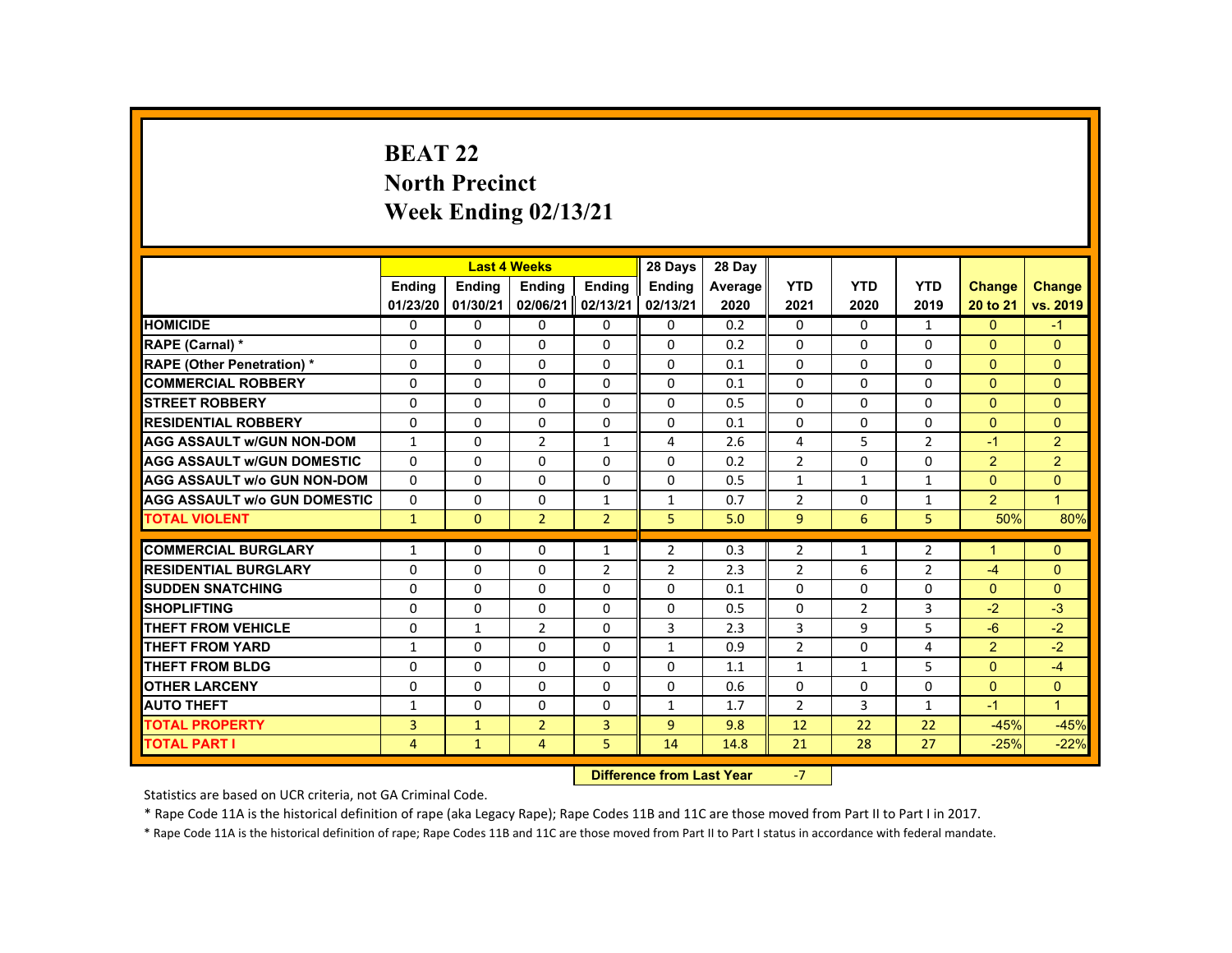# **BEAT 23 North Precinct Week Ending 02/13/21**

|                                     |                |                | <b>Last 4 Weeks</b> |                           | 28 Days        | 28 Day  |                |                |                |                      |                      |
|-------------------------------------|----------------|----------------|---------------------|---------------------------|----------------|---------|----------------|----------------|----------------|----------------------|----------------------|
|                                     | Ending         | Ending         | Ending              | Ending                    | Ending         | Average | <b>YTD</b>     | <b>YTD</b>     | <b>YTD</b>     | <b>Change</b>        | <b>Change</b>        |
|                                     | 01/23/20       | 01/30/21       | 02/06/21            | 02/13/21                  | 02/13/21       | 2020    | 2021           | 2020           | 2019           | 20 to 21             | vs. 2019             |
| <b>HOMICIDE</b>                     | $\Omega$       | $\Omega$       | $\Omega$            | $\Omega$                  | $\Omega$       | 0.3     | 0              | $\Omega$       | $\Omega$       | $\Omega$             | $\mathbf{0}$         |
| <b>RAPE (Carnal) *</b>              | $\Omega$       | $\Omega$       | $\Omega$            | $\Omega$                  | $\Omega$       | 0.2     | $\Omega$       | $\Omega$       | $\mathbf{1}$   | $\mathbf{0}$         | $-1$                 |
| <b>RAPE (Other Penetration) *</b>   | $\Omega$       | $\Omega$       | $\Omega$            | $\Omega$                  | $\Omega$       | 0.2     | 0              | $\Omega$       | $\Omega$       | $\Omega$             | $\overline{0}$       |
| <b>COMMERCIAL ROBBERY</b>           | $\Omega$       | $\Omega$       | $\Omega$            | $\Omega$                  | $\Omega$       | 0.0     | $\Omega$       | $\Omega$       | $\Omega$       | $\Omega$             | $\Omega$             |
| <b>STREET ROBBERY</b>               | $\Omega$       | $\Omega$       | $\overline{2}$      | $\Omega$                  | $\overline{2}$ | 0.3     | $\mathbf{1}$   | $\mathbf{1}$   | $\mathbf{1}$   | $\Omega$             | $\Omega$             |
| <b>RESIDENTIAL ROBBERY</b>          | $\mathbf{0}$   | $\Omega$       | $\mathbf{0}$        | $\mathbf{0}$              | 0              | 0.0     | 0              | $\mathbf{1}$   | 0              | $-1$                 | $\overline{0}$       |
| <b>AGG ASSAULT W/GUN NON-DOM</b>    | 1              | $\mathbf{1}$   | $\Omega$            | $\Omega$                  | $\overline{2}$ | 1.6     | $\overline{2}$ | $\mathbf{1}$   | $\mathbf{1}$   | $\blacktriangleleft$ | $\blacktriangleleft$ |
| <b>AGG ASSAULT W/GUN DOMESTIC</b>   | $\Omega$       | $\Omega$       | $\Omega$            | $\Omega$                  | $\Omega$       | 0.2     | $\Omega$       | $\Omega$       | 0              | $\Omega$             | $\Omega$             |
| <b>AGG ASSAULT w/o GUN NON-DOM</b>  | $\Omega$       | $\Omega$       | $\Omega$            | $\Omega$                  | $\Omega$       | 0.4     | $\Omega$       | $\mathbf{1}$   | $\overline{2}$ | $-1$                 | $-2$                 |
| <b>AGG ASSAULT W/o GUN DOMESTIC</b> | $\Omega$       | $\mathbf{1}$   | $\Omega$            | $\Omega$                  | $\mathbf{1}$   | 0.8     | $\overline{2}$ | $\Omega$       | $\mathbf{1}$   | $\overline{2}$       | $\mathbf{1}$         |
| <b>TOTAL VIOLENT</b>                | $\mathbf{1}$   | $\overline{2}$ | $\overline{2}$      | $\mathbf{0}$              | 5              | 3.9     | 5              | $\overline{4}$ | 6              | 25%                  | $-17%$               |
| <b>COMMERCIAL BURGLARY</b>          | $\mathbf{1}$   | $\Omega$       | $\Omega$            | $\Omega$                  | $\mathbf{1}$   | 0.7     | $\mathbf{1}$   | $\Omega$       | $\overline{2}$ | $\blacktriangleleft$ | $-1$                 |
| <b>RESIDENTIAL BURGLARY</b>         | $\mathbf{1}$   | $\Omega$       | $\Omega$            | $\Omega$                  | $\mathbf{1}$   | 1.6     | $\overline{2}$ | 2              | $\overline{2}$ | $\Omega$             | $\mathbf{0}$         |
| <b>SUDDEN SNATCHING</b>             | $\mathbf{0}$   | $\Omega$       | $\Omega$            | $\Omega$                  | $\Omega$       | 0.2     | $\mathbf{1}$   | $\Omega$       | $\Omega$       | $\blacktriangleleft$ | $\blacktriangleleft$ |
| <b>SHOPLIFTING</b>                  | $\Omega$       | $\Omega$       | $\Omega$            | $\Omega$                  | $\Omega$       | 1.2     | $\Omega$       | $\mathbf{1}$   | $\overline{2}$ | $-1$                 | $-2$                 |
| <b>THEFT FROM VEHICLE</b>           | $\mathbf{0}$   | $\Omega$       | $\Omega$            | $\mathbf{1}$              | $\mathbf{1}$   | 2.5     | 5              | 5              | $\overline{2}$ | $\Omega$             | 3 <sup>1</sup>       |
| <b>THEFT FROM YARD</b>              | $\Omega$       | $\Omega$       | $\mathbf{1}$        | $\Omega$                  | $\mathbf{1}$   | 2.3     | 3              | 4              | $\mathbf{1}$   | $-1$                 | $\overline{2}$       |
| <b>THEFT FROM BLDG</b>              | $\mathbf{0}$   | $\Omega$       | $\mathbf{0}$        | $\Omega$                  | 0              | 0.9     | $\mathbf{1}$   | $\overline{2}$ | $\mathbf{1}$   | $-1$                 | $\overline{0}$       |
| <b>OTHER LARCENY</b>                | $\Omega$       | $\Omega$       | $\Omega$            | 0                         | 0              | 0.4     | $\mathbf{1}$   | $\Omega$       | $\Omega$       | $\blacktriangleleft$ | $\blacktriangleleft$ |
| <b>AUTO THEFT</b>                   | $\mathbf{0}$   | $\mathbf{1}$   | $\mathbf{1}$        | $\Omega$                  | $\overline{2}$ | 1.5     | 3              | $\overline{2}$ | 3              | $\mathbf{1}$         | $\Omega$             |
| <b>TOTAL PROPERTY</b>               | $\overline{2}$ | $\mathbf{1}$   | $\overline{2}$      | $\mathbf{1}$              | 6              | 11.4    | 17             | 16             | 13             | 6%                   | 31%                  |
| <b>TOTAL PART I</b>                 | 3              | 3              | 4                   | $\mathbf{1}$              | 11             | 15.4    | 22             | 20             | 19             | 10%                  | 16%                  |
|                                     |                |                |                     | Difference from Look Vaca |                |         |                |                |                |                      |                      |

 **Difference from Last Year**r 2

Statistics are based on UCR criteria, not GA Criminal Code.

\* Rape Code 11A is the historical definition of rape (aka Legacy Rape); Rape Codes 11B and 11C are those moved from Part II to Part I in 2017.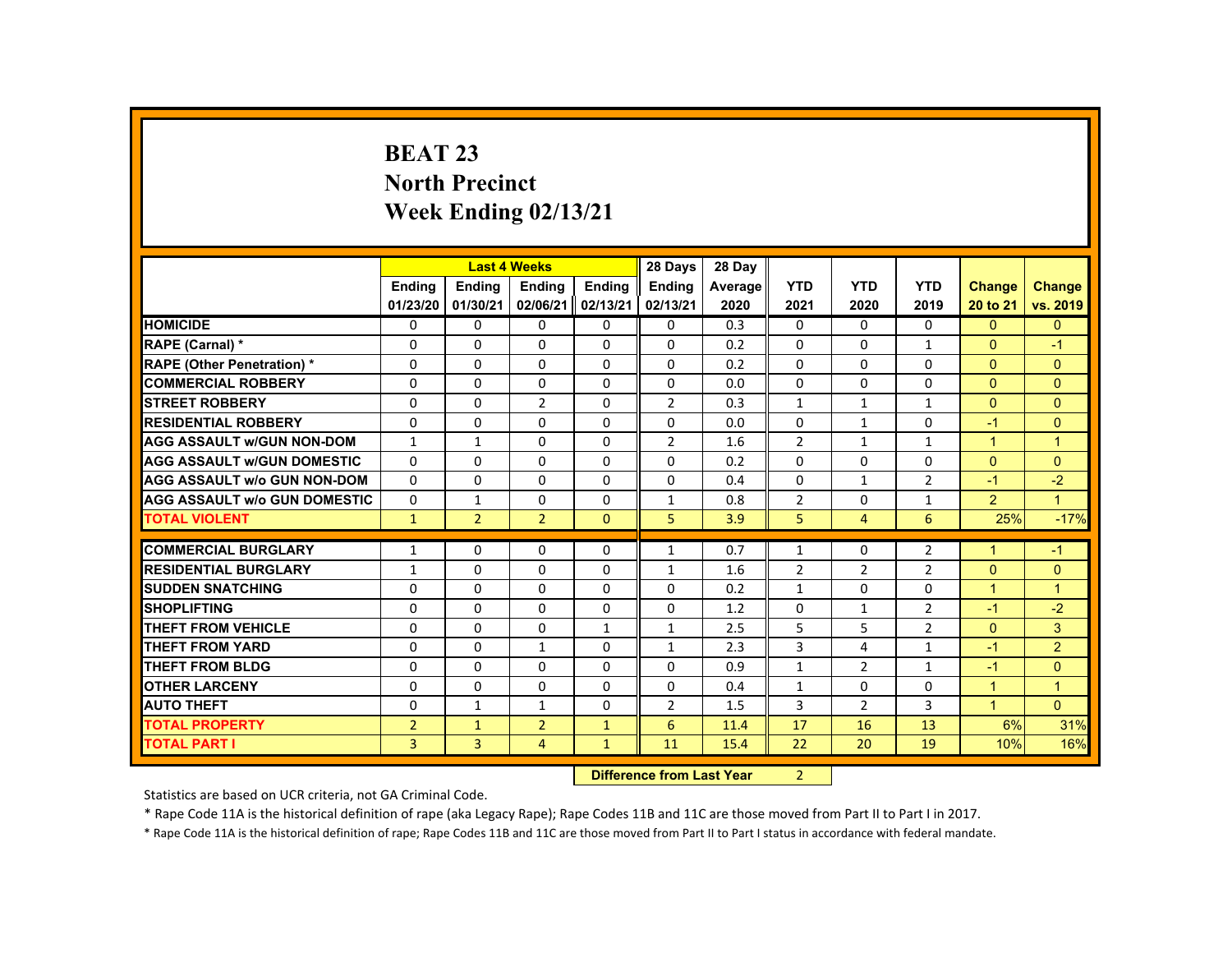# **BEAT 24 North Precinct Week Ending 02/13/21**

|                                     |              |                | <b>Last 4 Weeks</b> |                | 28 Days        | 28 Day  |                |                |                |               |                      |
|-------------------------------------|--------------|----------------|---------------------|----------------|----------------|---------|----------------|----------------|----------------|---------------|----------------------|
|                                     | Ending       | Ending         | Ending              | Ending         | <b>Ending</b>  | Average | <b>YTD</b>     | <b>YTD</b>     | <b>YTD</b>     | <b>Change</b> | <b>Change</b>        |
|                                     | 01/23/20     | 01/30/21       | 02/06/21            | 02/13/21       | 02/13/21       | 2020    | 2021           | 2020           | 2019           | 20 to 21      | vs. 2019             |
| <b>HOMICIDE</b>                     | $\Omega$     | $\Omega$       | $\Omega$            | $\Omega$       | $\Omega$       | 0.1     | 0              | $\Omega$       | $\Omega$       | $\Omega$      | $\mathbf{0}$         |
| <b>RAPE (Carnal) *</b>              | $\Omega$     | $\Omega$       | $\Omega$            | $\Omega$       | $\Omega$       | 0.2     | $\Omega$       | $\Omega$       | $\Omega$       | $\mathbf{0}$  | $\mathbf{0}$         |
| <b>RAPE (Other Penetration) *</b>   | $\Omega$     | $\Omega$       | $\Omega$            | $\Omega$       | $\Omega$       | 0.0     | $\Omega$       | $\Omega$       | $\Omega$       | $\Omega$      | $\Omega$             |
| <b>COMMERCIAL ROBBERY</b>           | $\Omega$     | $\Omega$       | $\Omega$            | $\Omega$       | $\Omega$       | 0.6     | $\Omega$       | $\mathbf{1}$   | $\Omega$       | $-1$          | $\Omega$             |
| <b>STREET ROBBERY</b>               | $\Omega$     | $\mathbf{1}$   | $\Omega$            | $\mathbf{1}$   | $\overline{2}$ | 0.4     | $\overline{2}$ | $\Omega$       | $\Omega$       | 2             | $\overline{2}$       |
| <b>RESIDENTIAL ROBBERY</b>          | $\mathbf{0}$ | $\Omega$       | $\mathbf{0}$        | $\mathbf{0}$   | 0              | 0.0     | 0              | 0              | 0              | $\Omega$      | $\overline{0}$       |
| <b>AGG ASSAULT W/GUN NON-DOM</b>    | $\Omega$     | $\mathbf{1}$   | $\Omega$            | $\Omega$       | 1              | 0.6     | $\mathbf{1}$   | $\overline{2}$ | $\Omega$       | $-1$          | $\blacktriangleleft$ |
| <b>AGG ASSAULT W/GUN DOMESTIC</b>   | $\Omega$     | $\Omega$       | $\Omega$            | $\Omega$       | $\Omega$       | 0.0     | $\Omega$       | $\Omega$       | $\Omega$       | $\Omega$      | $\Omega$             |
| <b>AGG ASSAULT w/o GUN NON-DOM</b>  | $\Omega$     | $\Omega$       | $\Omega$            | $\Omega$       | $\Omega$       | 0.5     | $\Omega$       | $\mathbf{1}$   | $\Omega$       | $-1$          | $\Omega$             |
| <b>AGG ASSAULT W/o GUN DOMESTIC</b> | $\Omega$     | $\Omega$       | $\Omega$            | $\Omega$       | $\Omega$       | 0.3     | $\Omega$       | $\mathbf{1}$   | $\Omega$       | $-1$          | $\Omega$             |
| <b>TOTAL VIOLENT</b>                | $\Omega$     | $\overline{2}$ | $\Omega$            | $\mathbf{1}$   | $\overline{3}$ | 2.7     | $\overline{3}$ | 5              | $\Omega$       | $-40%$        | #DIV/0!              |
| <b>COMMERCIAL BURGLARY</b>          | $\Omega$     | $\Omega$       | $\Omega$            | $\Omega$       | $\Omega$       | 0.2     | $\Omega$       | $\Omega$       | $\Omega$       | $\Omega$      | $\Omega$             |
| <b>RESIDENTIAL BURGLARY</b>         | $\Omega$     | $\Omega$       | $\Omega$            | $\mathbf{1}$   | $\mathbf{1}$   | 0.8     | $\mathbf{1}$   | $\mathbf{1}$   | 0              | $\mathbf{0}$  | $\mathbf{1}$         |
| <b>SUDDEN SNATCHING</b>             | $\mathbf{0}$ | $\Omega$       | $\Omega$            | $\Omega$       | $\Omega$       | 0.1     | $\Omega$       | $\mathbf{1}$   | $\Omega$       | $-1$          | $\mathbf{0}$         |
| <b>SHOPLIFTING</b>                  | $\Omega$     | $\Omega$       | $\mathbf{1}$        | $\mathbf{1}$   | 2              | 2.2     | $\overline{2}$ | $\overline{2}$ | $\overline{7}$ | $\Omega$      | $-5$                 |
| <b>THEFT FROM VEHICLE</b>           | $\Omega$     | $\Omega$       | $\overline{2}$      | $\Omega$       | $\overline{2}$ | 3.5     | 3              | 3              | $\overline{7}$ | $\Omega$      | $-4$                 |
| <b>THEFT FROM YARD</b>              | $\Omega$     | $\Omega$       | $\Omega$            | $\Omega$       | $\Omega$       | 1.7     | $\overline{2}$ | $\overline{3}$ | 4              | $-1$          | $-2$                 |
| <b>THEFT FROM BLDG</b>              | $\mathbf{0}$ | $\Omega$       | $\mathbf{0}$        | $\Omega$       | 0              | 0.8     | $\Omega$       | $\overline{2}$ | $\mathbf{1}$   | $-2$          | $-1$                 |
| <b>OTHER LARCENY</b>                | $\Omega$     | $\mathbf{1}$   | $\Omega$            | 0              | 1              | 1.2     | $\mathbf{1}$   | $\overline{3}$ | $\mathbf{1}$   | $-2$          | $\Omega$             |
| <b>AUTO THEFT</b>                   | $\mathbf{1}$ | $\Omega$       | $\Omega$            | $\Omega$       | $\mathbf{1}$   | 1.3     | $\mathbf{1}$   | $\overline{2}$ | $\mathbf{1}$   | $-1$          | $\Omega$             |
| <b>TOTAL PROPERTY</b>               | $\mathbf{1}$ | $\mathbf{1}$   | $\overline{3}$      | $\overline{2}$ | $\overline{7}$ | 11.8    | 10             | 17             | 21             | $-41%$        | $-52%$               |
| <b>TOTAL PART I</b>                 | $\mathbf{1}$ | 3              | $\overline{3}$      | 3              | 10             | 14.5    | 13             | 22             | 21             | $-41%$        | $-38%$               |
|                                     |              |                |                     |                |                |         |                |                |                |               |                      |

 **Difference from Last Year**‐9

Statistics are based on UCR criteria, not GA Criminal Code.

\* Rape Code 11A is the historical definition of rape (aka Legacy Rape); Rape Codes 11B and 11C are those moved from Part II to Part I in 2017.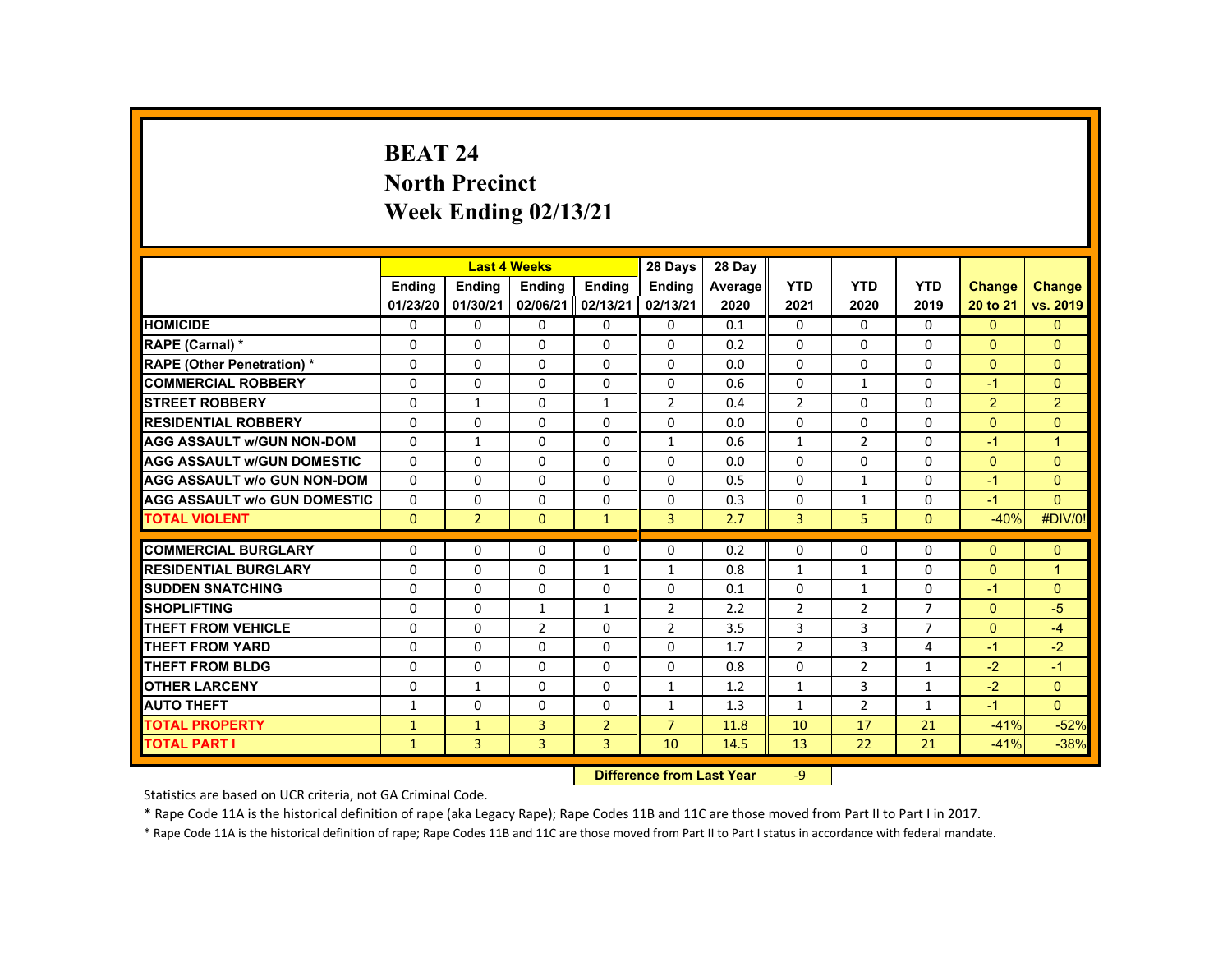# **BEAT 25 North Precinct Week Ending 02/13/21**

|                                     |                            |                          | <b>Last 4 Weeks</b>      |                   | 28 Days                                                                                                                                                                                                                        | 28 Day     |                |                     |                |                                        |                      |
|-------------------------------------|----------------------------|--------------------------|--------------------------|-------------------|--------------------------------------------------------------------------------------------------------------------------------------------------------------------------------------------------------------------------------|------------|----------------|---------------------|----------------|----------------------------------------|----------------------|
|                                     | <b>Ending</b>              | <b>Ending</b>            | <b>Ending</b>            | <b>Ending</b>     | <b>Ending</b>                                                                                                                                                                                                                  | Average    | <b>YTD</b>     | <b>YTD</b>          | <b>YTD</b>     | <b>Change</b>                          | <b>Change</b>        |
|                                     | 01/23/20                   | 01/30/21                 | 02/06/21                 | 02/13/21          | 02/13/21                                                                                                                                                                                                                       | 2020       | 2021           | 2020                | 2019           | 20 to 21                               | vs. 2019             |
| <b>HOMICIDE</b>                     | 0                          | $\Omega$                 | $\mathbf{0}$             | $\Omega$          | 0                                                                                                                                                                                                                              | 0.1        | 0              | $\Omega$            | $\Omega$       | $\Omega$                               | $\mathbf{0}$         |
| RAPE (Carnal) *                     | 0                          | $\Omega$                 | $\Omega$                 | $\Omega$          | $\Omega$                                                                                                                                                                                                                       | 0.2        | $\Omega$       | $\mathbf{1}$        | $\Omega$       | $-1$                                   | $\Omega$             |
| <b>RAPE (Other Penetration) *</b>   | $\Omega$                   | $\Omega$                 | $\Omega$                 | $\Omega$          | $\Omega$                                                                                                                                                                                                                       | 0.0        | $\Omega$       | $\Omega$            | $\Omega$       | $\Omega$                               | $\Omega$             |
| <b>COMMERCIAL ROBBERY</b>           | $\Omega$                   | $\Omega$                 | $\Omega$                 | $\Omega$          | $\Omega$                                                                                                                                                                                                                       | 0.0        | $\Omega$       | $\Omega$            | $\mathbf{1}$   | $\Omega$                               | $-1$                 |
| <b>STREET ROBBERY</b>               | $\Omega$                   | $\Omega$                 | $\Omega$                 | $\Omega$          | $\Omega$                                                                                                                                                                                                                       | 0.2        | $\Omega$       | $\Omega$            | $\Omega$       | $\Omega$                               | $\Omega$             |
| <b>RESIDENTIAL ROBBERY</b>          | $\Omega$                   | $\Omega$                 | $\Omega$                 | $\mathbf{0}$      | 0                                                                                                                                                                                                                              | 0.2        | $\mathbf{1}$   | 0                   | 0              | $\mathbf{1}$                           | $\mathbf{1}$         |
| <b>AGG ASSAULT w/GUN NON-DOM</b>    | $\Omega$                   | $\Omega$                 | $\Omega$                 | $\Omega$          | $\Omega$                                                                                                                                                                                                                       | 0.0        | $\Omega$       | $\Omega$            | $\Omega$       | $\Omega$                               | $\Omega$             |
| <b>AGG ASSAULT W/GUN DOMESTIC</b>   | $\mathbf{0}$               | $\Omega$                 | $\Omega$                 | $\Omega$          | 0                                                                                                                                                                                                                              | 0.0        | $\Omega$       | $\Omega$            | $\Omega$       | $\Omega$                               | $\Omega$             |
| <b>AGG ASSAULT w/o GUN NON-DOM</b>  | $\Omega$                   | $\Omega$                 | $\Omega$                 | $\Omega$          | $\Omega$                                                                                                                                                                                                                       | 0.5        | $\Omega$       | $\overline{2}$      | $\Omega$       | $-2$                                   | $\Omega$             |
| <b>AGG ASSAULT W/o GUN DOMESTIC</b> | $\Omega$                   | $\Omega$                 | $\Omega$                 | $\Omega$          | $\Omega$                                                                                                                                                                                                                       | 0.5        | $\Omega$       | $\mathbf{1}$        | $\Omega$       | $-1$                                   | $\Omega$             |
| <b>TOTAL VIOLENT</b>                | $\mathbf{0}$               | $\mathbf{0}$             | $\mathbf{0}$             | $\mathbf{0}$      | $\mathbf{0}$                                                                                                                                                                                                                   | 1.5        | $\mathbf{1}$   | $\overline{4}$      | $\mathbf{1}$   | $-75%$                                 | 0%                   |
| <b>COMMERCIAL BURGLARY</b>          | $\mathbf{0}$               | $\overline{2}$           | $\Omega$                 | $\Omega$          | $\overline{2}$                                                                                                                                                                                                                 | 0.6        | $\overline{2}$ | $\overline{2}$      | $\Omega$       | $\Omega$                               | $\overline{2}$       |
| <b>RESIDENTIAL BURGLARY</b>         |                            |                          | $\Omega$                 | $\Omega$          | $\overline{2}$                                                                                                                                                                                                                 |            |                |                     | $\Omega$       | $\blacktriangleleft$                   |                      |
| <b>SUDDEN SNATCHING</b>             | $\mathbf{1}$               | $\mathbf{1}$             |                          |                   |                                                                                                                                                                                                                                | 0.8        | $\overline{2}$ | $\mathbf{1}$        |                |                                        | $\overline{2}$       |
| <b>SHOPLIFTING</b>                  | $\Omega$<br>$\Omega$       | $\mathbf{0}$<br>$\Omega$ | $\mathbf{0}$<br>$\Omega$ | 0<br>$\mathbf{1}$ | 0<br>$\mathbf{1}$                                                                                                                                                                                                              | 0.2<br>1.5 | 0<br>3         | 0<br>$\overline{2}$ | 0<br>5         | $\overline{0}$<br>$\blacktriangleleft$ | $\mathbf{0}$<br>$-2$ |
| <b>THEFT FROM VEHICLE</b>           | $\Omega$                   | $\mathbf{1}$             | $\overline{2}$           | $\Omega$          | 3                                                                                                                                                                                                                              | 3.1        | 5              | $\Omega$            | $\overline{2}$ | 5                                      | 3                    |
| <b>THEFT FROM YARD</b>              |                            | $\Omega$                 | $\Omega$                 | $\Omega$          |                                                                                                                                                                                                                                | 1.3        | $\overline{2}$ | $\overline{2}$      | $\overline{3}$ | $\Omega$                               | $-1$                 |
| <b>THEFT FROM BLDG</b>              | 1                          | $\Omega$                 | $\Omega$                 | $\mathbf{1}$      | $\mathbf{1}$<br>3                                                                                                                                                                                                              |            | 4              | 4                   | 3              | $\Omega$                               | $\mathbf{1}$         |
| <b>OTHER LARCENY</b>                | $\overline{2}$<br>$\Omega$ | $\mathbf{0}$             | $\Omega$                 | $\mathbf{1}$      |                                                                                                                                                                                                                                | 0.8<br>1.1 | $\mathbf{1}$   | $\mathbf{1}$        | $\overline{2}$ | $\Omega$                               | $-1$                 |
| <b>AUTO THEFT</b>                   |                            | $\Omega$                 |                          | $\Omega$          | $\mathbf{1}$<br>$\overline{2}$                                                                                                                                                                                                 |            |                |                     |                | 3                                      |                      |
|                                     | 1                          |                          | $\mathbf{1}$             |                   |                                                                                                                                                                                                                                | 0.8        | 4              | $\mathbf{1}$        | $\Omega$       |                                        | $\overline{4}$       |
| <b>TOTAL PROPERTY</b>               | 5                          | $\overline{4}$           | 3                        | $\overline{3}$    | 15                                                                                                                                                                                                                             | 10.0       | 23             | 13                  | 15             | 77%                                    | 53%                  |
| <b>TOTAL PART I</b>                 | 5                          | $\overline{4}$           | 3                        | $\overline{3}$    | 15                                                                                                                                                                                                                             | 11.4       | 24             | 17                  | 16             | 41%                                    | 50%                  |
|                                     |                            |                          |                          | <b>CALLED A</b>   | and the second control of the second second second the second second second second second second second second second second second second second second second second second second second second second second second second |            | $\sim$         |                     |                |                                        |                      |

 **Difference from Last Year** 7

Statistics are based on UCR criteria, not GA Criminal Code.

\* Rape Code 11A is the historical definition of rape (aka Legacy Rape); Rape Codes 11B and 11C are those moved from Part II to Part I in 2017.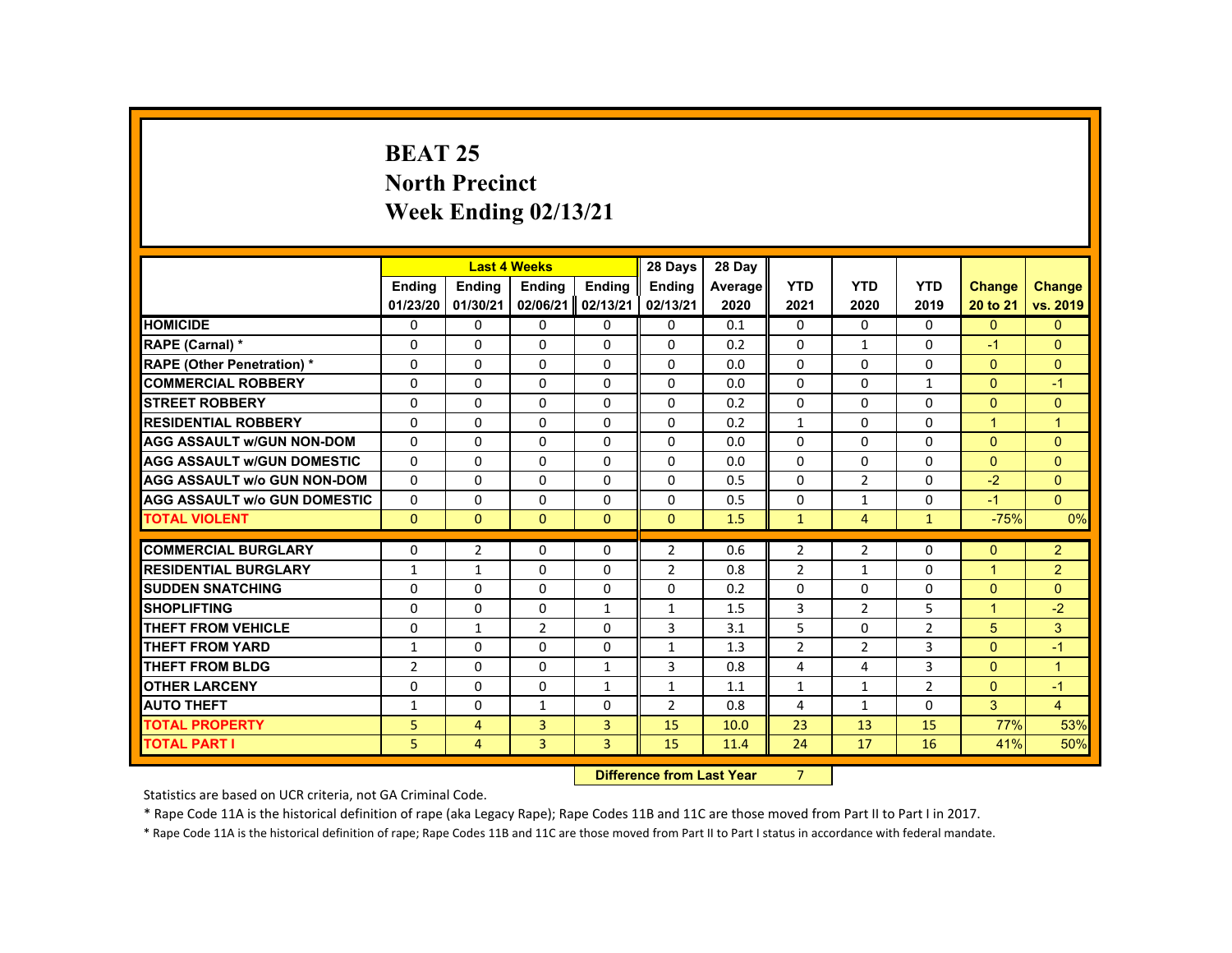# **BEAT 26 North Precinct Week Ending 02/13/21**

|                                     |                | <b>Last 4 Weeks</b> |                |                 | 28 Days                                                                                                                                                                                                                        | 28 Day  |                |                |                |                      |                      |
|-------------------------------------|----------------|---------------------|----------------|-----------------|--------------------------------------------------------------------------------------------------------------------------------------------------------------------------------------------------------------------------------|---------|----------------|----------------|----------------|----------------------|----------------------|
|                                     | <b>Ending</b>  | <b>Ending</b>       | <b>Ending</b>  | Ending          | <b>Ending</b>                                                                                                                                                                                                                  | Average | <b>YTD</b>     | <b>YTD</b>     | <b>YTD</b>     | <b>Change</b>        | <b>Change</b>        |
|                                     | 01/23/20       | 01/30/21            | 02/06/21       | 02/13/21        | 02/13/21                                                                                                                                                                                                                       | 2020    | 2021           | 2020           | 2019           | 20 to 21             | vs. 2019             |
| <b>HOMICIDE</b>                     | 0              | $\Omega$            | $\mathbf{0}$   | $\Omega$        | 0                                                                                                                                                                                                                              | 0.0     | 0              | $\Omega$       | 0              | $\Omega$             | $\mathbf{0}$         |
| <b>RAPE (Carnal) *</b>              | $\mathbf{0}$   | $\Omega$            | $\mathbf{0}$   | $\Omega$        | $\Omega$                                                                                                                                                                                                                       | 0.4     | $\Omega$       | 1              | $\Omega$       | $-1$                 | $\Omega$             |
| <b>RAPE (Other Penetration) *</b>   | $\Omega$       | $\Omega$            | $\Omega$       | $\Omega$        | $\Omega$                                                                                                                                                                                                                       | 0.1     | $\Omega$       | $\Omega$       | $\Omega$       | $\Omega$             | $\Omega$             |
| <b>COMMERCIAL ROBBERY</b>           | $\Omega$       | $\Omega$            | $\Omega$       | $\Omega$        | $\Omega$                                                                                                                                                                                                                       | 0.1     | $\Omega$       | $\mathbf{1}$   | $\Omega$       | $-1$                 | $\Omega$             |
| <b>STREET ROBBERY</b>               | $\Omega$       | $\Omega$            | $\Omega$       | $\Omega$        | $\Omega$                                                                                                                                                                                                                       | 0.9     | $\Omega$       | $\overline{2}$ | $\mathbf{1}$   | $-2$                 | $-1$                 |
| <b>RESIDENTIAL ROBBERY</b>          | 0              | $\Omega$            | $\mathbf{0}$   | $\mathbf{0}$    | 0                                                                                                                                                                                                                              | 0.0     | 0              | 0              | 0              | $\Omega$             | $\mathbf{0}$         |
| <b>AGG ASSAULT W/GUN NON-DOM</b>    | $\Omega$       | $\Omega$            | $\Omega$       | $\Omega$        | 0                                                                                                                                                                                                                              | 0.5     | $\Omega$       | $\Omega$       | $\Omega$       | $\Omega$             | $\Omega$             |
| <b>AGG ASSAULT W/GUN DOMESTIC</b>   | $\Omega$       | $\Omega$            | $\Omega$       | $\Omega$        | $\Omega$                                                                                                                                                                                                                       | 0.0     | $\Omega$       | $\Omega$       | $\Omega$       | $\Omega$             | $\Omega$             |
| <b>AGG ASSAULT w/o GUN NON-DOM</b>  | $\Omega$       | $\mathbf{1}$        | $\mathbf{1}$   | $\Omega$        | $\overline{2}$                                                                                                                                                                                                                 | 1.8     | $\overline{2}$ | $\mathbf{1}$   | $\overline{2}$ | $\blacktriangleleft$ | $\Omega$             |
| <b>AGG ASSAULT W/o GUN DOMESTIC</b> | $\Omega$       | $\Omega$            | $\Omega$       | $\Omega$        | $\Omega$                                                                                                                                                                                                                       | 0.6     | $\Omega$       | $\Omega$       | $\mathbf{1}$   | $\Omega$             | $-1$                 |
| <b>TOTAL VIOLENT</b>                | $\Omega$       | $\mathbf{1}$        | $\mathbf{1}$   | $\mathbf{0}$    | $\overline{2}$                                                                                                                                                                                                                 | 4.3     | $\overline{2}$ | 5              | $\overline{4}$ | $-60%$               | $-50%$               |
|                                     |                |                     |                |                 |                                                                                                                                                                                                                                |         |                |                |                |                      |                      |
| <b>COMMERCIAL BURGLARY</b>          | $\Omega$       | $\Omega$            | $\Omega$       | $\Omega$        | $\Omega$                                                                                                                                                                                                                       | 1.0     | 0              | $\mathbf{1}$   | $\mathbf{1}$   | $-1$                 | $-1$                 |
| <b>RESIDENTIAL BURGLARY</b>         | $\Omega$       | $\Omega$            | $\Omega$       | $\Omega$        | $\Omega$                                                                                                                                                                                                                       | 0.0     | $\Omega$       | $\Omega$       | $\Omega$       | $\Omega$             | $\Omega$             |
| <b>SUDDEN SNATCHING</b>             | $\Omega$       | $\Omega$            | $\mathbf{0}$   | 0               | 0                                                                                                                                                                                                                              | 0.5     | $\mathbf{1}$   | 0              | $\mathbf{1}$   | $\blacktriangleleft$ | $\Omega$             |
| <b>SHOPLIFTING</b>                  | $\mathbf{1}$   | $\mathbf{1}$        | $\Omega$       | $\Omega$        | $\overline{2}$                                                                                                                                                                                                                 | 2.3     | 3              | 4              | 5              | $-1$                 | $-2$                 |
| <b>THEFT FROM VEHICLE</b>           | $\Omega$       | $\overline{2}$      | 3              | $\mathbf{1}$    | 6                                                                                                                                                                                                                              | 2.5     | $\overline{7}$ | 3              | 4              | $\overline{4}$       | 3                    |
| <b>THEFT FROM YARD</b>              | $\Omega$       | $\Omega$            | $\Omega$       | $\Omega$        | $\Omega$                                                                                                                                                                                                                       | 1.7     | $\mathbf{1}$   | $\overline{3}$ | 4              | $-2$                 | $-3$                 |
| <b>THEFT FROM BLDG</b>              | $\Omega$       | $\Omega$            | $\Omega$       | $\mathbf{1}$    | $\mathbf{1}$                                                                                                                                                                                                                   | 1.1     | $\overline{2}$ | $\mathbf{1}$   | $\mathbf{1}$   | $\blacktriangleleft$ | $\blacktriangleleft$ |
| <b>OTHER LARCENY</b>                | $\mathbf{0}$   | $\Omega$            | $\Omega$       | $\Omega$        | $\Omega$                                                                                                                                                                                                                       | 0.2     | 0              | 0              | $\overline{2}$ | $\mathbf{0}$         | $-2$                 |
| <b>AUTO THEFT</b>                   | $\mathbf{1}$   | $\Omega$            | $\Omega$       | $\Omega$        | $\mathbf{1}$                                                                                                                                                                                                                   | 1.3     | $\overline{2}$ | $\mathbf{1}$   | $\Omega$       | $\blacktriangleleft$ | $\overline{2}$       |
| <b>TOTAL PROPERTY</b>               | $\overline{2}$ | 3                   | 3              | $\overline{2}$  | 10                                                                                                                                                                                                                             | 10.6    | 16             | 13             | 18             | 23%                  | $-11%$               |
| <b>TOTAL PART I</b>                 | $\overline{2}$ | $\overline{4}$      | $\overline{4}$ | $\overline{2}$  | 12                                                                                                                                                                                                                             | 14.9    | 18             | 18             | 22             | 0%                   | $-18%$               |
|                                     |                |                     |                | <b>CALLED A</b> | and the second control of the second second second the second second second second second second second second second second second second second second second second second second second second second second second second |         | $\sim$         |                |                |                      |                      |

 **Difference from Last Year**r 0

Statistics are based on UCR criteria, not GA Criminal Code.

\* Rape Code 11A is the historical definition of rape (aka Legacy Rape); Rape Codes 11B and 11C are those moved from Part II to Part I in 2017.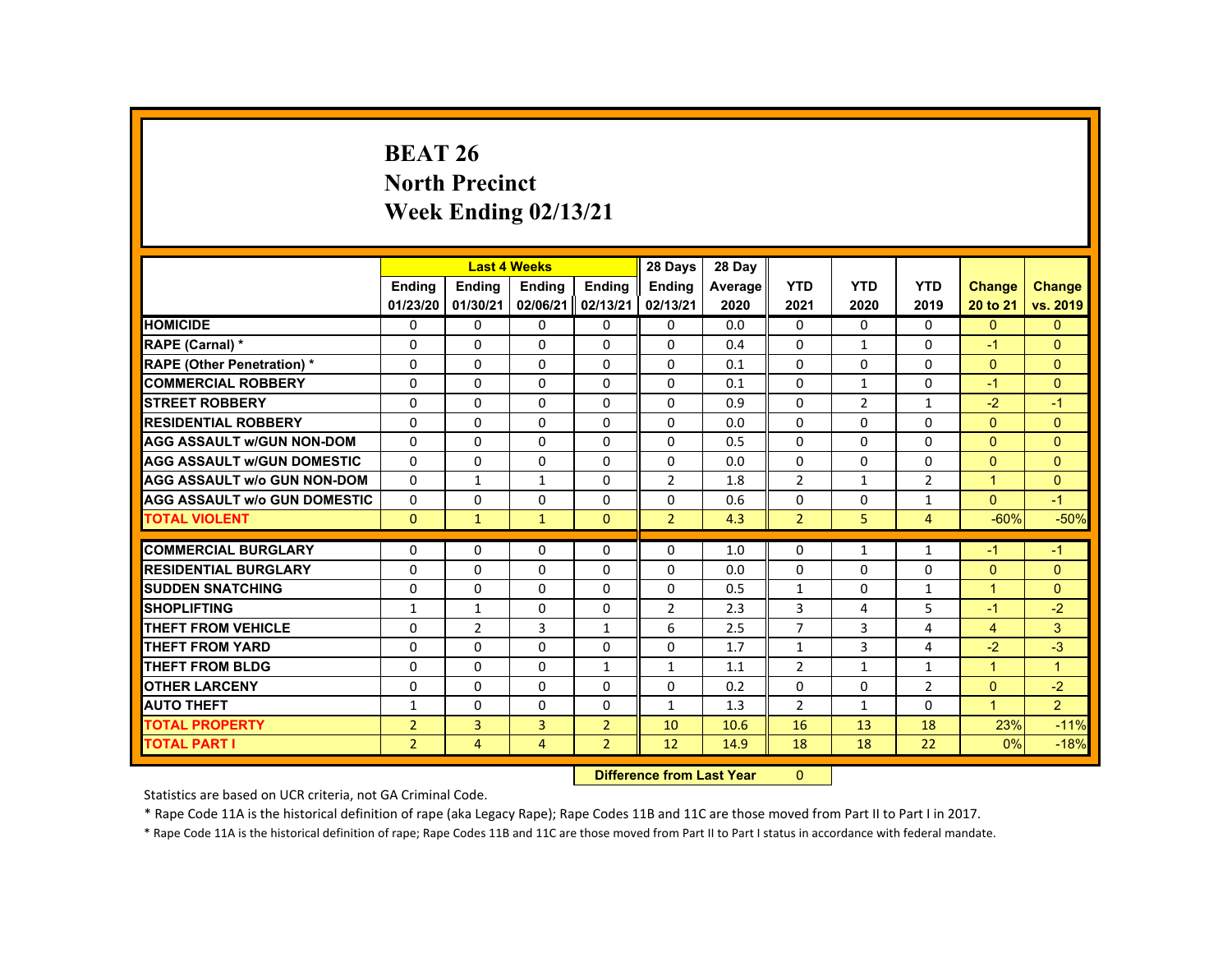# **BEAT 27 North Precinct Week Ending 02/13/21**

|                                     |                |               | <b>Last 4 Weeks</b> |               | 28 Days                   | 28 Day  |                |                |                |                      |                |
|-------------------------------------|----------------|---------------|---------------------|---------------|---------------------------|---------|----------------|----------------|----------------|----------------------|----------------|
|                                     | Ending         | <b>Ending</b> | <b>Ending</b>       | <b>Ending</b> | Ending                    | Average | <b>YTD</b>     | <b>YTD</b>     | <b>YTD</b>     | <b>Change</b>        | <b>Change</b>  |
|                                     | 01/23/20       | 01/30/21      | 02/06/21            | 02/13/21      | 02/13/21                  | 2020    | 2021           | 2020           | 2019           | 20 to 21             | vs. 2019       |
| <b>HOMICIDE</b>                     | $\Omega$       | $\Omega$      | $\Omega$            | $\Omega$      | 0                         | 0.0     | $\mathbf{1}$   | $\Omega$       | $\Omega$       | $\mathbf{1}$         | $\mathbf{1}$   |
| RAPE (Carnal) *                     | 0              | $\Omega$      | $\Omega$            | $\Omega$      | $\Omega$                  | 0.3     | $\Omega$       | $\mathbf{1}$   | $\Omega$       | $-1$                 | $\Omega$       |
| <b>RAPE (Other Penetration) *</b>   | $\Omega$       | $\Omega$      | $\Omega$            | $\Omega$      | $\Omega$                  | 0.1     | $\Omega$       | $\Omega$       | $\Omega$       | $\Omega$             | $\Omega$       |
| <b>COMMERCIAL ROBBERY</b>           | $\Omega$       | $\Omega$      | $\Omega$            | $\Omega$      | $\Omega$                  | 0.1     | 0              | 0              | 0              | $\Omega$             | $\overline{0}$ |
| <b>STREET ROBBERY</b>               | $\Omega$       | $\Omega$      | $\Omega$            | $\Omega$      | $\Omega$                  | 1.2     | $\Omega$       | $\mathbf{1}$   | $\Omega$       | $-1$                 | $\Omega$       |
| <b>RESIDENTIAL ROBBERY</b>          | $\Omega$       | $\Omega$      | $\Omega$            | $\Omega$      | $\Omega$                  | 0.0     | 0              | 0              | 0              | $\mathbf{0}$         | $\overline{0}$ |
| <b>AGG ASSAULT W/GUN NON-GUN</b>    | $\Omega$       | $\Omega$      | $\Omega$            | $\Omega$      | $\Omega$                  | 1.3     | $\Omega$       | $\overline{2}$ | $\Omega$       | $-2$                 | $\Omega$       |
| <b>AGG ASSAULT W/GUN DOMESTIC</b>   | $\Omega$       | $\Omega$      | $\Omega$            | $\Omega$      | $\Omega$                  | 0.1     | $\Omega$       | $\Omega$       | $\mathbf{1}$   | $\Omega$             | $-1$           |
| <b>AGG ASSAULT w/o GUN NON-DOM</b>  | $\Omega$       | $\Omega$      | $\mathbf{1}$        | $\Omega$      | $\mathbf{1}$              | 1.8     | 4              | 4              | 3              | $\Omega$             | $\mathbf{1}$   |
| <b>AGG ASSAULT W/o GUN DOMESTIC</b> | $\mathbf{1}$   | $\Omega$      | $\Omega$            | $\Omega$      | $\mathbf{1}$              | 0.6     | $\overline{2}$ | $\overline{2}$ | $\mathbf{1}$   | $\mathbf{0}$         | $\mathbf{1}$   |
| <b>TOTAL VIOLENT</b>                | $\mathbf{1}$   | $\mathbf{0}$  | $\mathbf{1}$        | $\mathbf{0}$  | $\overline{2}$            | 5.4     | $\overline{7}$ | 10             | 5              | $-30%$               | 40%            |
| <b>COMMERCIAL BURGLARY</b>          | $\Omega$       | $\Omega$      | $\mathbf{1}$        | $\Omega$      | $\mathbf{1}$              | 0.3     | $\mathbf{1}$   | 0              | $\mathbf{1}$   | $\blacktriangleleft$ | $\mathbf{0}$   |
| <b>RESIDENTIAL BURGLARY</b>         | $\Omega$       | $\Omega$      | $\Omega$            | $\Omega$      | $\Omega$                  | 0.4     | $\Omega$       | 2              | $\Omega$       | $-2$                 | $\Omega$       |
| <b>SUDDEN SNATCHING</b>             | $\Omega$       | $\Omega$      | $\Omega$            | $\Omega$      | $\Omega$                  | 0.5     | 0              | $\Omega$       | $\overline{2}$ | $\Omega$             | $-2$           |
| <b>SHOPLIFTING</b>                  | $\Omega$       | $\mathbf{1}$  | $\Omega$            | $\Omega$      | $\mathbf{1}$              | 1.8     | $\mathbf{1}$   | 3              | 5              | $-2$                 | $-4$           |
| <b>THEFT FROM VEHICLE</b>           | $\overline{2}$ | $\Omega$      | $\Omega$            | $\Omega$      | $\overline{2}$            | 1.9     | $\overline{2}$ | $\overline{2}$ | $\overline{7}$ | $\Omega$             | $-5$           |
| <b>THEFT FROM YARD</b>              | $\Omega$       | $\Omega$      | $\Omega$            | $\mathbf{1}$  | $\mathbf{1}$              | 1.6     | 3              | $\Omega$       | $\mathbf{1}$   | 3                    | $\overline{2}$ |
| <b>THEFT FROM BLDG</b>              | $\Omega$       | $\Omega$      | $\Omega$            | $\Omega$      | $\Omega$                  | 2.1     | $\mathbf{1}$   | 3              | 5              | $-2$                 | $-4$           |
| <b>OTHER LARCENY</b>                | $\Omega$       | $\Omega$      | $\Omega$            | $\Omega$      | $\Omega$                  | 0.0     | $\Omega$       | $\Omega$       | $\Omega$       | $\Omega$             | $\mathbf{0}$   |
| <b>AUTO THEFT</b>                   | $\Omega$       | $\Omega$      | $\mathbf{1}$        | $\Omega$      | $\mathbf{1}$              | 1.4     | $\overline{2}$ | $\mathbf{1}$   | $\Omega$       | $\overline{1}$       | $\overline{2}$ |
| <b>TOTAL PROPERTY</b>               | $\overline{2}$ | $\mathbf{1}$  | $\overline{2}$      | $\mathbf{1}$  | 6                         | 10.0    | 10             | 11             | 21             | $-9%$                | $-52%$         |
| <b>TOTAL PART I</b>                 | 3              | $\mathbf{1}$  | $\overline{3}$      | $\mathbf{1}$  | 8                         | 15.5    | 17             | 21             | 26             | $-19%$               | $-35%$         |
|                                     |                |               |                     |               | Difference from Loot Voor |         | $\sqrt{ }$     |                |                |                      |                |

 **Difference from Last Year**r  $-4$ 

Statistics are based on UCR criteria, not GA Criminal Code.

\* Rape Code 11A is the historical definition of rape (aka Legacy Rape); Rape Codes 11B and 11C are those moved from Part II to Part I in 2017.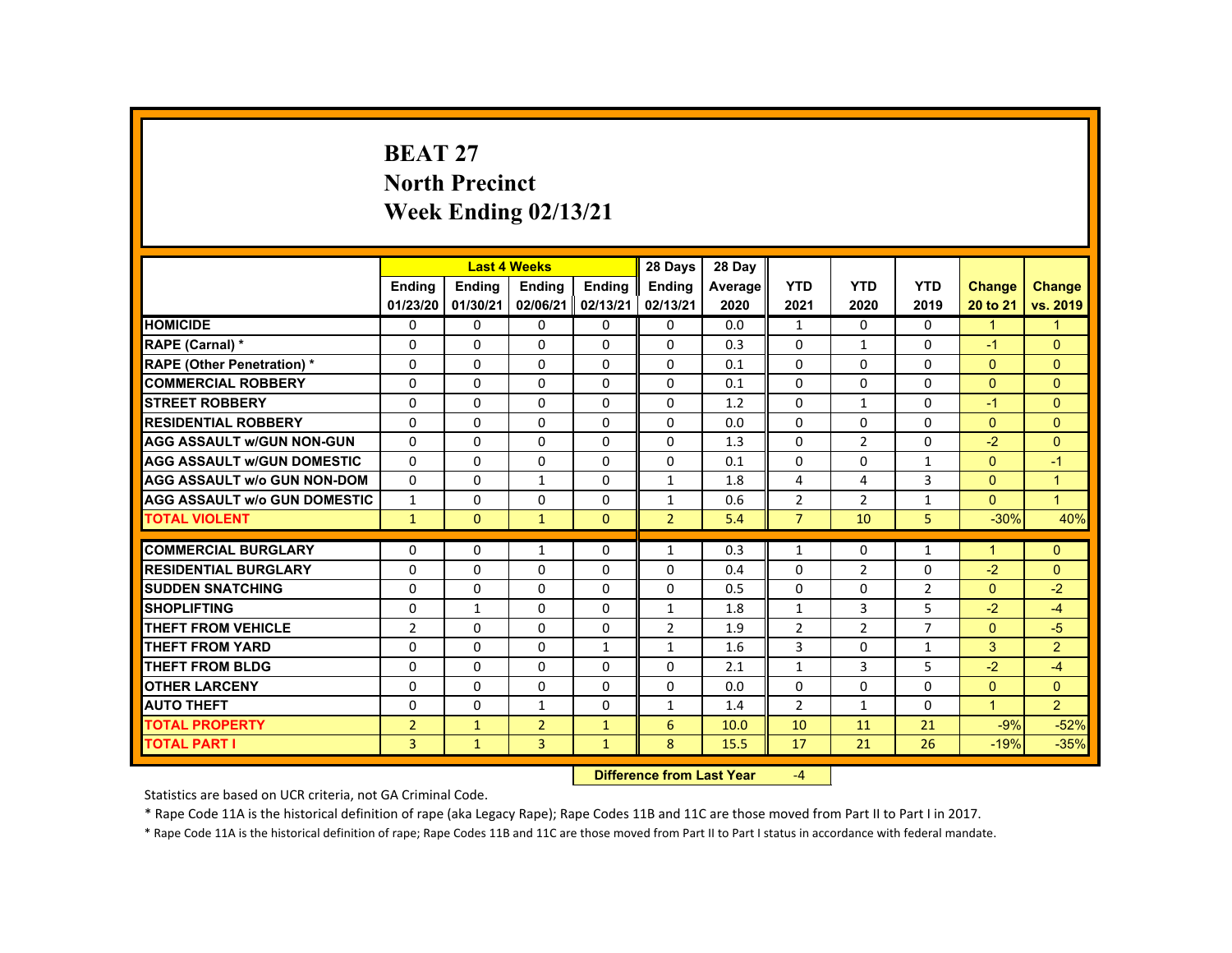# **BEAT 31 Central Precinct Week Ending 02/13/21**

|                                     |                |                | <b>Last 4 Weeks</b> |                | 28 Days                   | 28 Day  |                |                |                |                      |                      |
|-------------------------------------|----------------|----------------|---------------------|----------------|---------------------------|---------|----------------|----------------|----------------|----------------------|----------------------|
|                                     | <b>Endina</b>  | <b>Ending</b>  | <b>Ending</b>       | <b>Ending</b>  | <b>Endina</b>             | Average | <b>YTD</b>     | <b>YTD</b>     | <b>YTD</b>     | Change               | <b>Change</b>        |
|                                     | 01/23/20       | 01/30/21       | 02/06/21            | 02/13/21       | 02/13/21                  | 2020    | 2021           | 2020           | 2019           | 20 to 21             | vs. 2019             |
| <b>HOMICIDE</b>                     | $\mathbf{0}$   | $\Omega$       | 0                   | 0              | $\mathbf{0}$              | 0.1     | $\mathbf{0}$   | $\mathbf{1}$   | $\Omega$       | $-1$                 | $\Omega$             |
| RAPE (Carnal) *                     | 0              | $\mathbf{0}$   | $\Omega$            | $\mathbf{0}$   | $\mathbf{0}$              | 0.3     | $\mathbf{0}$   | 3              | $\mathbf{1}$   | $-3$                 | $-1$                 |
| <b>RAPE (Other Penetration) *</b>   | $\Omega$       | $\Omega$       | $\Omega$            | $\Omega$       | $\Omega$                  | 0.1     | $\Omega$       | $\Omega$       | $\Omega$       | $\Omega$             | $\Omega$             |
| <b>COMMERCIAL ROBBERY</b>           | $\Omega$       | $\Omega$       | $\Omega$            | $\Omega$       | $\Omega$                  | 0.1     | $\Omega$       | $\Omega$       | $\Omega$       | $\mathbf{0}$         | $\Omega$             |
| <b>STREET ROBBERY</b>               | $\Omega$       | $\Omega$       | $\Omega$            | $\Omega$       | $\Omega$                  | 0.3     | $\mathbf{1}$   | $\Omega$       | $\Omega$       | $\blacktriangleleft$ | $\blacktriangleleft$ |
| <b>RESIDENTIAL ROBBERY</b>          | 0              | $\mathbf{0}$   | 0                   | $\mathbf{0}$   | 0                         | 0.3     | 0              | 0              | 0              | $\mathbf{0}$         | $\overline{0}$       |
| <b>AGG ASSAULT W/GUN NON-DOM</b>    | $\Omega$       | $\overline{2}$ | $\overline{2}$      | $\mathbf{1}$   | 5                         | 1.2     | 5              | $\overline{2}$ | 1              | 3                    | $\overline{4}$       |
| <b>AGG ASSAULT W/GUN DOMESTIC</b>   | $\Omega$       | $\Omega$       | $\Omega$            | $\Omega$       | $\Omega$                  | 0.2     | $\Omega$       | $\Omega$       | $\Omega$       | $\mathbf{0}$         | $\Omega$             |
| <b>AGG ASSAULT w/o GUN NON-DOM</b>  | $\Omega$       | $\Omega$       | $\Omega$            | $\Omega$       | $\Omega$                  | 0.5     | $\Omega$       | $\mathbf{1}$   | $\mathbf{1}$   | $-1$                 | $-1$                 |
| <b>AGG ASSAULT W/o GUN DOMESTIC</b> | $\Omega$       | $\Omega$       | $\Omega$            | $\Omega$       | $\Omega$                  | 0.8     | $\Omega$       | 2              | $\mathbf{1}$   | $-2$                 | $-1$                 |
| <b>TOTAL VIOLENT</b>                | $\Omega$       | $\overline{2}$ | $\overline{2}$      | $\mathbf{1}$   | 5                         | 3.7     | 6              | $\overline{9}$ | $\overline{4}$ | $-33%$               | 50%                  |
|                                     | $\Omega$       |                | $\Omega$            |                | $\Omega$                  |         |                |                |                |                      |                      |
| <b>COMMERCIAL BURGLARY</b>          |                | $\Omega$       |                     | $\Omega$       |                           | 0.6     | $\Omega$       | $\mathbf{1}$   | $\Omega$       | $-1$                 | $\Omega$             |
| <b>RESIDENTIAL BURGLARY</b>         | 0              | $\Omega$       | 0                   | 0              | $\mathbf{0}$              | 2.6     | $\Omega$       | 9              | 3              | $-9$                 | $-3$                 |
| <b>SUDDEN SNATCHING</b>             | $\Omega$       | $\Omega$       | $\Omega$            | $\Omega$       | $\Omega$                  | 0.1     | $\Omega$       | $\Omega$       | $\mathbf{1}$   | $\mathbf{0}$         | $-1$                 |
| <b>SHOPLIFTING</b>                  | $\Omega$       | $\Omega$       | $\Omega$            | $\Omega$       | $\Omega$                  | 0.5     | $\Omega$       | $\mathbf{1}$   | $\mathbf{1}$   | $-1$                 | $-1$                 |
| <b>THEFT FROM VEHICLE</b>           | $\overline{2}$ | $\overline{3}$ | $\mathbf{1}$        | $\mathbf{1}$   | $\overline{7}$            | 2.8     | $\overline{7}$ | $\overline{3}$ | 5              | $\overline{4}$       | $\overline{2}$       |
| <b>THEFT FROM YARD</b>              | $\Omega$       | $\Omega$       | $\mathbf{1}$        | $\mathbf{1}$   | $\overline{2}$            | 2.7     | $\overline{2}$ | 4              | 3              | $-2$                 | $-1$                 |
| <b>THEFT FROM BLDG</b>              | 1              | $\Omega$       | $\Omega$            | $\Omega$       | $\mathbf{1}$              | 1.4     | $\mathbf{1}$   | $\mathbf{1}$   | $\overline{2}$ | $\Omega$             | $-1$                 |
| <b>OTHER LARCENY</b>                | $\Omega$       | $\mathbf{1}$   | $\mathbf{1}$        | $\Omega$       | 2                         | 1.5     | 3              | 2              | 4              | $\blacktriangleleft$ | $-1$                 |
| <b>AUTO THEFT</b>                   | $\Omega$       | 2              | $\Omega$            | $\Omega$       | $\overline{2}$            | 2.0     | $\overline{2}$ | 6              | 3              | $-4$                 | $-1$                 |
| <b>TOTAL PROPERTY</b>               | $\overline{3}$ | 6              | $\overline{3}$      | $\overline{2}$ | 14                        | 14.1    | 15             | 27             | 22             | $-44%$               | $-32%$               |
| <b>TOTAL PART I</b>                 | 3              | 8              | 5                   | $\overline{3}$ | 19                        | 17.8    | 21             | 36             | 26             | $-42%$               | $-19%$               |
|                                     |                |                |                     |                | Difference from Loot Voor |         | 1 E .          |                |                |                      |                      |

 **Difference from Last Year**‐15

Statistics are based on UCR criteria, not GA Criminal Code.

\* Rape Code 11A is the historical definition of rape (aka Legacy Rape); Rape Codes 11B and 11C are those moved from Part II to Part I in 2017.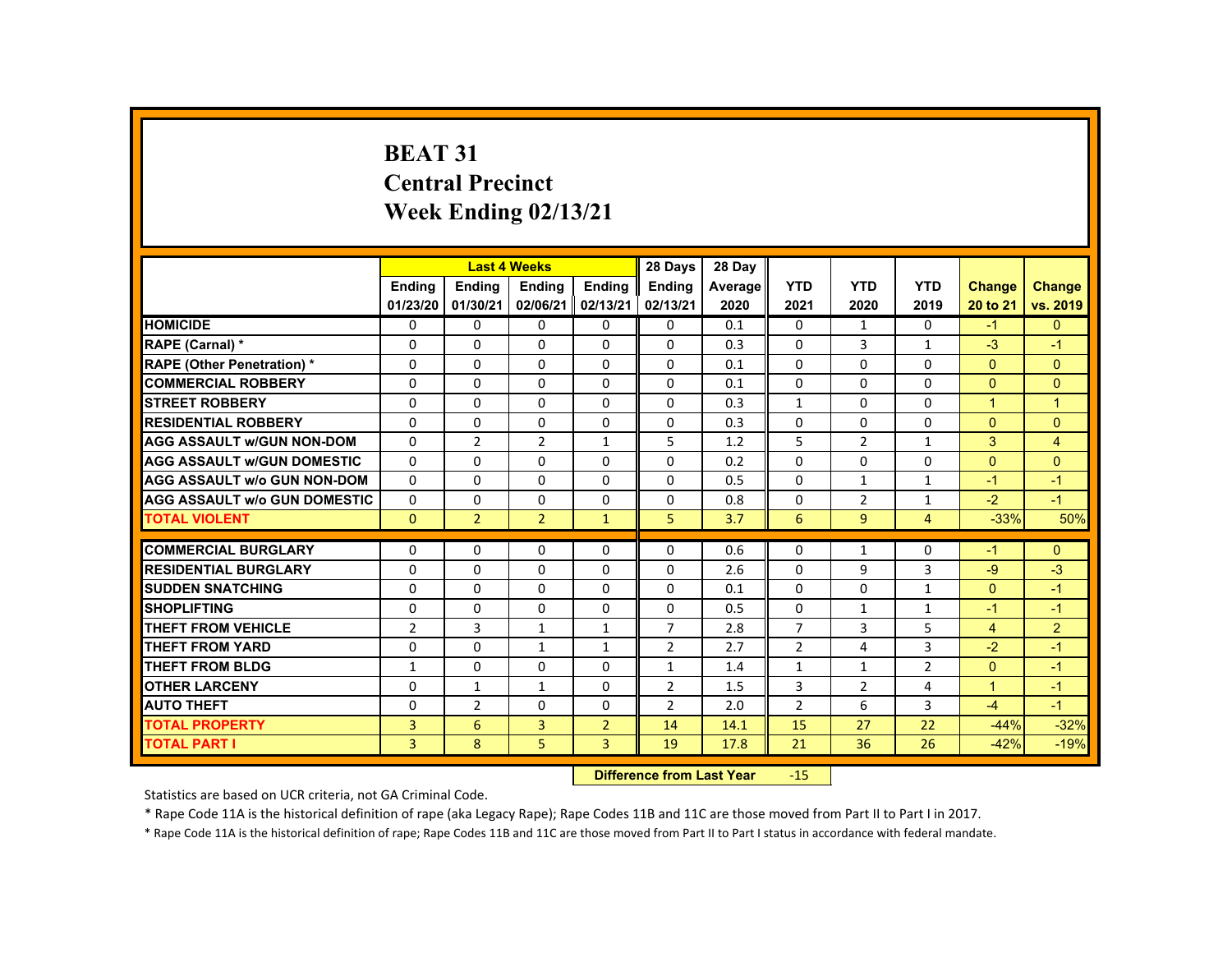# **BEAT 32 Central Precinct Week Ending 02/13/21**

|                                     |               |                | <b>Last 4 Weeks</b> |                | 28 Days                   | 28 Day  |                |                |                |                      |                |
|-------------------------------------|---------------|----------------|---------------------|----------------|---------------------------|---------|----------------|----------------|----------------|----------------------|----------------|
|                                     | <b>Endina</b> | <b>Endina</b>  | <b>Ending</b>       | <b>Endina</b>  | <b>Endina</b>             | Average | <b>YTD</b>     | <b>YTD</b>     | <b>YTD</b>     | Change               | <b>Change</b>  |
|                                     | 01/23/20      | 01/30/21       | 02/06/21            | 02/13/21       | 02/13/21                  | 2020    | 2021           | 2020           | 2019           | 20 to 21             | vs. 2019       |
| <b>HOMICIDE</b>                     | $\Omega$      | $\Omega$       | $\Omega$            | $\Omega$       | 0                         | 0.0     | $\Omega$       | 0              | $\Omega$       | $\mathbf{0}$         | $\overline{0}$ |
| <b>RAPE (Carnal) *</b>              | $\Omega$      | $\Omega$       | $\Omega$            | 0              | 0                         | 0.1     | 0              | $\Omega$       | $\Omega$       | $\Omega$             | $\mathbf{0}$   |
| <b>RAPE (Other Penetration) *</b>   | $\Omega$      | $\Omega$       | $\Omega$            | $\mathbf{1}$   | 1                         | 0.0     | $\mathbf{1}$   | $\Omega$       | $\Omega$       | $\mathbf{1}$         | $\mathbf{1}$   |
| <b>COMMERCIAL ROBBERY</b>           | $\Omega$      | $\Omega$       | $\Omega$            | $\Omega$       | $\Omega$                  | 0.5     | $\Omega$       | $\overline{2}$ | $\mathbf{1}$   | $-2$                 | $-1$           |
| <b>STREET ROBBERY</b>               | $\Omega$      | $\Omega$       | $\Omega$            | $\Omega$       | $\Omega$                  | 0.2     | $\Omega$       | $\Omega$       | $\Omega$       | $\Omega$             | $\Omega$       |
| <b>RESIDENTIAL ROBBERY</b>          | 0             | $\mathbf{0}$   | 0                   | 0              | 0                         | 0.0     | 0              | 0              | 0              | $\Omega$             | $\mathbf{0}$   |
| <b>AGG ASSAULT W/GUN NON-DOM</b>    | $\Omega$      | $\Omega$       | $\Omega$            | $\Omega$       | $\Omega$                  | 0.5     | $\mathbf{1}$   | $\overline{2}$ | $\mathbf{1}$   | $-1$                 | $\Omega$       |
| <b>AGG ASSAULT W/GUN DOMESTIC</b>   | $\Omega$      | $\Omega$       | $\Omega$            | $\Omega$       | $\Omega$                  | 0.1     | $\Omega$       | $\mathbf{1}$   | $\Omega$       | $-1$                 | $\mathbf{0}$   |
| <b>AGG ASSAULT W/o GUN NON-DOM</b>  | $\Omega$      | $\Omega$       | $\Omega$            | $\Omega$       | $\Omega$                  | 0.4     | $\Omega$       | $\Omega$       | $\Omega$       | $\Omega$             | $\mathbf{0}$   |
| <b>AGG ASSAULT W/o GUN DOMESTIC</b> | $\Omega$      | $\Omega$       | $\Omega$            | $\Omega$       | $\Omega$                  | 0.3     | $\Omega$       | $\Omega$       | $\Omega$       | $\mathbf{0}$         | $\Omega$       |
| <b>TOTAL VIOLENT</b>                | $\mathbf{0}$  | $\mathbf{0}$   | $\Omega$            | $\mathbf{1}$   | $\mathbf{1}$              | 2.1     | $\overline{2}$ | 5              | $\overline{2}$ | $-60%$               | 0%             |
| <b>COMMERCIAL BURGLARY</b>          | $\Omega$      | $\Omega$       | $\overline{2}$      | $\Omega$       | $\overline{2}$            | 0.6     | $\overline{2}$ | $\mathbf{1}$   | $\Omega$       | $\blacktriangleleft$ | $\overline{2}$ |
| <b>RESIDENTIAL BURGLARY</b>         | $\Omega$      | $\Omega$       | $\Omega$            | 3              | 3                         | 1.9     | 3              | 4              | 3              | $-1$                 | $\Omega$       |
| <b>SUDDEN SNATCHING</b>             | $\Omega$      | $\Omega$       | $\Omega$            | $\Omega$       | $\Omega$                  | 0.0     | $\Omega$       | $\Omega$       | $\Omega$       | $\Omega$             | $\Omega$       |
| <b>SHOPLIFTING</b>                  | $\Omega$      | 4              | $\Omega$            | $\mathbf{1}$   | 5                         | 2.4     | $\overline{7}$ | 5              | 5              | 2                    | $\overline{2}$ |
| <b>THEFT FROM VEHICLE</b>           | $\Omega$      | $\mathbf{1}$   | $\mathbf{1}$        | $\mathbf{1}$   | 3                         | 2.5     | 5              | $\overline{2}$ | $\overline{3}$ | 3                    | $\overline{2}$ |
| <b>THEFT FROM YARD</b>              | $\mathbf{1}$  | $\Omega$       | $\Omega$            | $\Omega$       | $\mathbf{1}$              | 2.1     | $\mathbf{1}$   | 4              | $\mathbf{1}$   | $-3$                 | $\Omega$       |
| <b>THEFT FROM BLDG</b>              | $\Omega$      | $\Omega$       | $\Omega$            | $\overline{2}$ | $\overline{2}$            | 1.2     | 3              | $\mathbf{1}$   | $\Omega$       | $\overline{2}$       | 3              |
| <b>OTHER LARCENY</b>                | $\Omega$      | $\Omega$       | $\Omega$            | $\mathbf{1}$   | 1                         | 1.5     | $\mathbf{1}$   | 3              | $\Omega$       | $-2$                 | $\overline{1}$ |
| <b>AUTO THEFT</b>                   | $\Omega$      | 2              | $\Omega$            | $\mathbf{1}$   | 3                         | 1.1     | 5              | $\mathbf{1}$   | $\mathbf{1}$   | $\overline{4}$       | $\overline{4}$ |
| <b>TOTAL PROPERTY</b>               | $\mathbf{1}$  | $\overline{7}$ | $\overline{3}$      | $\overline{9}$ | 20                        | 13.4    | 27             | 21             | 13             | 29%                  | 108%           |
| <b>TOTAL PART I</b>                 | $\mathbf{1}$  | $\overline{7}$ | 3                   | 10             | 21                        | 15.6    | 29             | 26             | 15             | 12%                  | 93%            |
|                                     |               |                |                     |                | Difference from Leat Vaca |         | $\sim$         |                |                |                      |                |

 **Difference from Last Year**r 3

Statistics are based on UCR criteria, not GA Criminal Code.

\* Rape Code 11A is the historical definition of rape (aka Legacy Rape); Rape Codes 11B and 11C are those moved from Part II to Part I in 2017.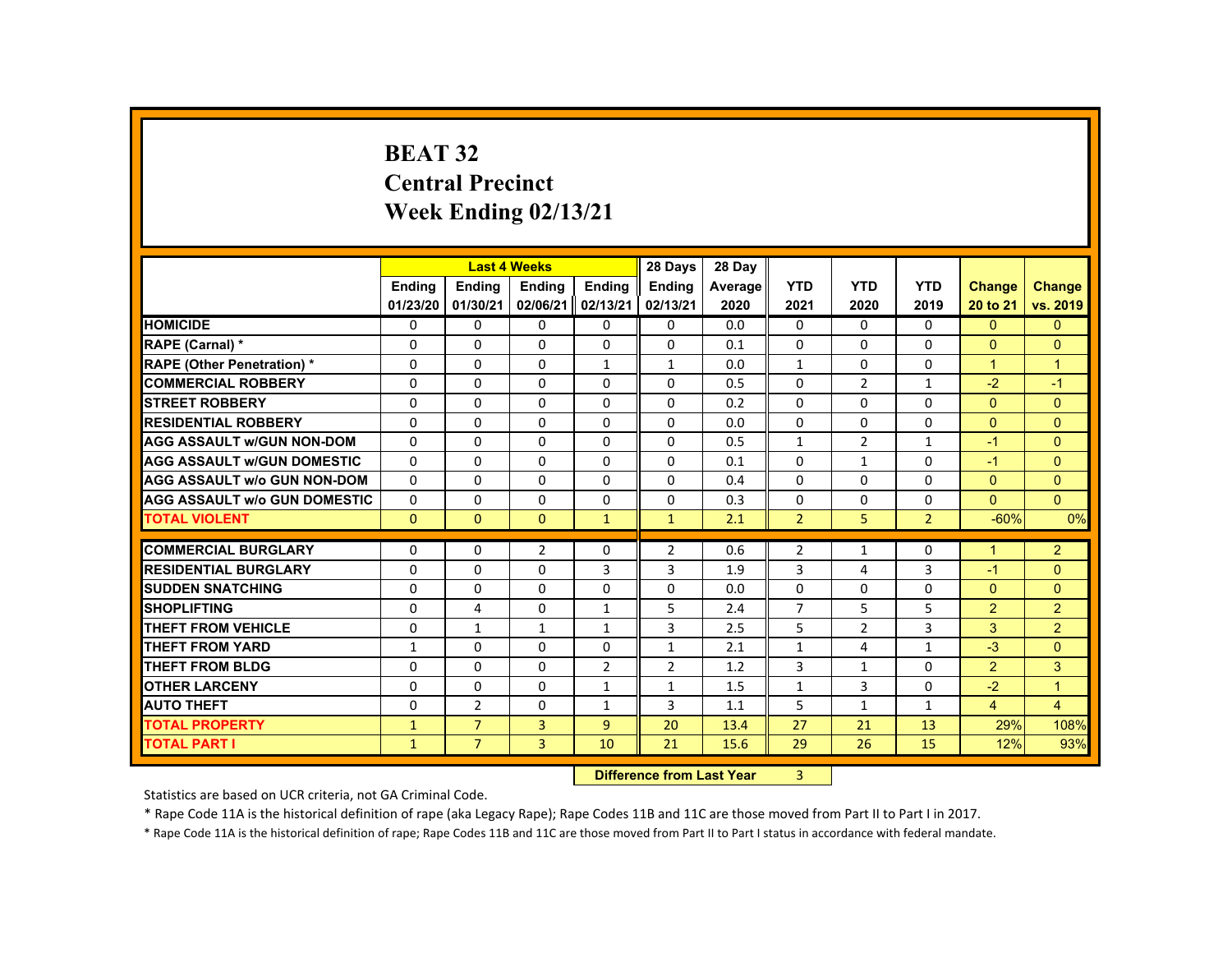# **BEAT 33 Central Precinct Week Ending 02/13/21**

|                                     |                |               | <b>Last 4 Weeks</b>              |              | 28 Days        | 28 Day  |                |                |                |                |                |
|-------------------------------------|----------------|---------------|----------------------------------|--------------|----------------|---------|----------------|----------------|----------------|----------------|----------------|
|                                     | <b>Ending</b>  | <b>Ending</b> | <b>Ending</b>                    | Ending       | <b>Ending</b>  | Average | <b>YTD</b>     | <b>YTD</b>     | <b>YTD</b>     | Change         | <b>Change</b>  |
|                                     | 01/23/20       | 01/30/21      | 02/06/21                         | 02/13/21     | 02/13/21       | 2020    | 2021           | 2020           | 2019           | 20 to 21       | vs. 2019       |
| <b>HOMICIDE</b>                     | 0              | 0             | 0                                | 0            | 0              | 0.2     | 0              | $\Omega$       | $\mathbf{1}$   | $\mathbf{0}$   | $-1$           |
| RAPE (Carnal) *                     | 0              | 0             | 0                                | $\Omega$     | $\Omega$       | 0.2     | $\Omega$       | $\Omega$       | 0              | $\Omega$       | $\Omega$       |
| <b>RAPE (Other Penetration) *</b>   | 0              | 0             | 0                                | 0            | 0              | 0.0     | 0              | 0              | 0              | $\overline{0}$ | $\mathbf{0}$   |
| <b>COMMERCIAL ROBBERY</b>           | $\Omega$       | $\Omega$      | $\Omega$                         | $\Omega$     | $\Omega$       | 0.3     | $\Omega$       | $\Omega$       | $\Omega$       | $\Omega$       | $\Omega$       |
| <b>STREET ROBBERY</b>               | 0              | $\Omega$      | 0                                | 0            | $\Omega$       | 1.0     | $\mathbf{1}$   | $\overline{2}$ | $\mathbf{1}$   | $-1$           | $\mathbf{0}$   |
| <b>RESIDENTIAL ROBBERY</b>          | $\Omega$       | $\Omega$      | $\Omega$                         | 0            | $\Omega$       | 0.0     | $\Omega$       | $\Omega$       | 0              | $\Omega$       | $\mathbf{0}$   |
| <b>AGG ASSAULT w/GUN NON-DOM</b>    | $\Omega$       | $\Omega$      | $\Omega$                         | $\Omega$     | $\Omega$       | 0.7     | $\overline{2}$ | 3              | $\overline{2}$ | $-1$           | $\mathbf{0}$   |
| <b>AGG ASSAULT W/GUN DOMESTIC</b>   | $\Omega$       | $\Omega$      | $\Omega$                         | $\Omega$     | $\Omega$       | 0.1     | $\Omega$       | $\Omega$       | $\Omega$       | $\Omega$       | $\Omega$       |
| <b>AGG ASSAULT w/o GUN NON-DOM</b>  | 1              | 0             | 0                                | 0            | 1              | 0.6     | 1              | $\mathbf{1}$   | 3              | $\Omega$       | $-2$           |
| <b>AGG ASSAULT w/o GUN DOMESTIC</b> | $\Omega$       | 0             | $\Omega$                         | $\Omega$     | $\Omega$       | 0.8     | $\Omega$       | $\mathbf{1}$   | $\overline{2}$ | $-1$           | $-2$           |
| <b>TOTAL VIOLENT</b>                | $\mathbf{1}$   | $\mathbf{0}$  | $\mathbf{0}$                     | $\mathbf{0}$ | $\mathbf{1}$   | 3.8     | $\overline{4}$ | $\overline{7}$ | 9              | $-43%$         | $-56%$         |
| <b>COMMERCIAL BURGLARY</b>          | 1              | 0             | 0                                | 0            | 1              | 0.8     | 1              | 3              | 0              | $-2$           | $\mathbf{1}$   |
| <b>RESIDENTIAL BURGLARY</b>         | $\Omega$       | $\Omega$      | $\mathbf{1}$                     | $\Omega$     | $\mathbf{1}$   | 1.2     | $\mathbf{1}$   | 2              | 3              | $-1$           | $-2$           |
| <b>SUDDEN SNATCHING</b>             | $\Omega$       | $\Omega$      | $\Omega$                         | $\Omega$     | $\Omega$       | 0.2     | $\Omega$       | $\Omega$       | 0              | $\Omega$       | $\Omega$       |
| <b>SHOPLIFTING</b>                  | 0              | $\Omega$      | $\mathbf{1}$                     | 0            | $\mathbf{1}$   | 2.4     | $\overline{2}$ | 5              | 6              | $-3$           | $-4$           |
| <b>THEFT FROM VEHICLE</b>           | $\Omega$       | $\Omega$      | $\mathbf{1}$                     | $\mathbf{1}$ | $\overline{2}$ | 2.9     | 3              | 3              | $\overline{2}$ | $\Omega$       | $\overline{1}$ |
| <b>THEFT FROM YARD</b>              | $\Omega$       | $\Omega$      | 1                                | $\mathbf{1}$ | $\overline{2}$ | 3.3     | $\overline{2}$ | $\overline{7}$ | 5              | $-5$           | $-3$           |
| <b>THEFT FROM BLDG</b>              | $\Omega$       | $\Omega$      | $\Omega$                         | $\Omega$     | $\Omega$       | 1.2     | $\Omega$       | $\Omega$       | $\overline{2}$ | $\Omega$       | $-2$           |
| <b>OTHER LARCENY</b>                | 0              | $\Omega$      | 0                                | 0            | 0              | 1.0     | $\Omega$       | 0              | 3              | $\overline{0}$ | $-3$           |
| <b>AUTO THEFT</b>                   | 0              | 0             | $\Omega$                         | $\mathbf{1}$ | 1              | 1.5     | $\overline{2}$ | 5              | 4              | $-3$           | $-2$           |
| <b>TOTAL PROPERTY</b>               | $\mathbf{1}$   | $\mathbf{0}$  | $\overline{4}$                   | 3            | 8              | 14.4    | 11             | 25             | 25             | $-56%$         | $-56%$         |
| <b>TOTAL PART I</b>                 | $\overline{2}$ | $\mathbf{0}$  | $\overline{4}$                   | 3            | 9              | 18.3    | 15             | 32             | 34             | $-53%$         | $-56%$         |
|                                     |                |               | <b>Difference from Last Year</b> |              | $-17$          |         |                |                |                |                |                |

Statistics are based on UCR criteria, not GA Criminal Code.

\* Rape Code 11A is the historical definition of rape (aka Legacy Rape); Rape Codes 11B and 11C are those moved from Part II to Part I in 2017.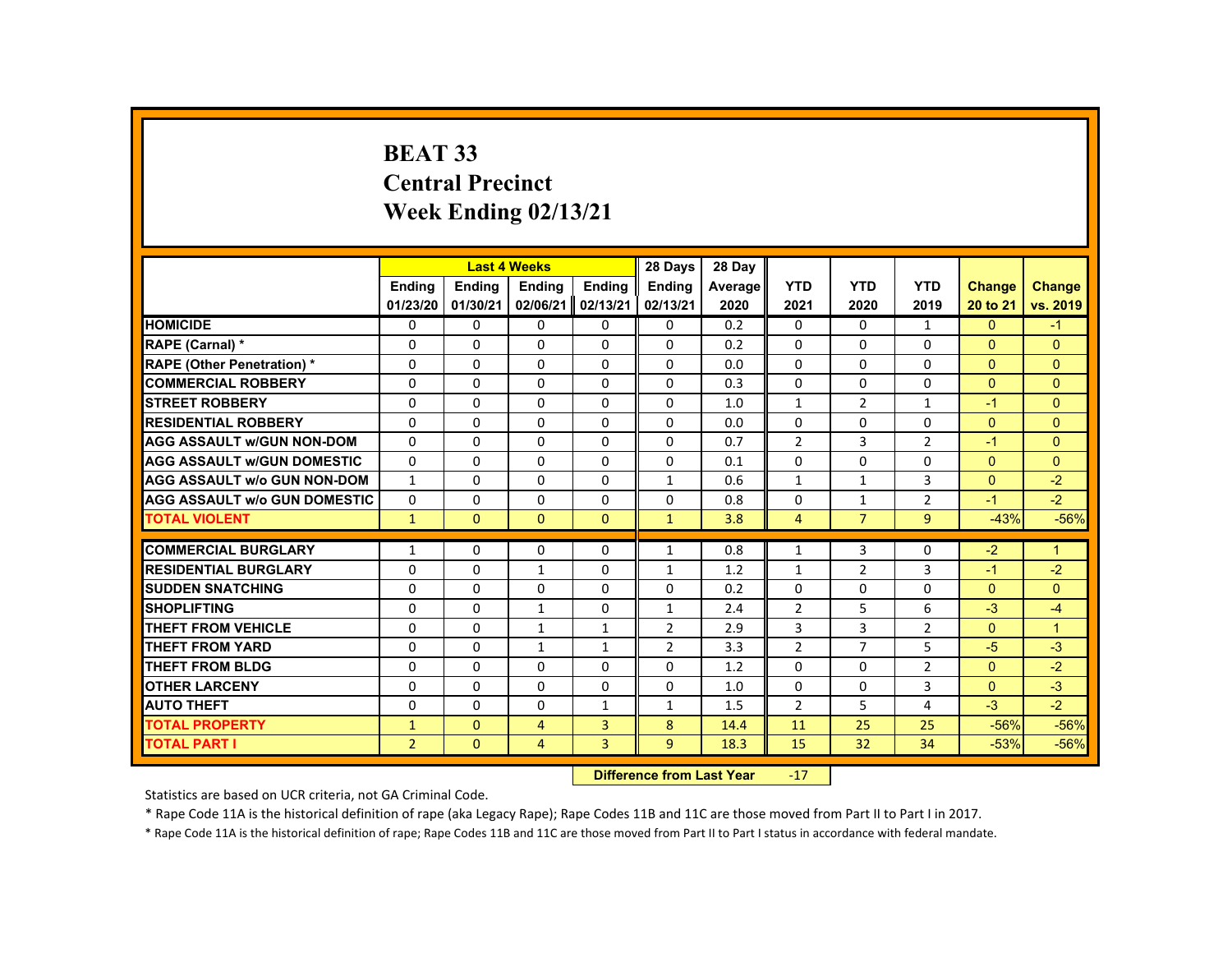# **BEAT 34 Central Precinct Week Ending 02/13/21**

|                                     |                |                           | <b>Last 4 Weeks</b> |                | 28 Days        | 28 Day  |                |                |                |                              |                |
|-------------------------------------|----------------|---------------------------|---------------------|----------------|----------------|---------|----------------|----------------|----------------|------------------------------|----------------|
|                                     | <b>Endina</b>  | <b>Endina</b>             | <b>Endina</b>       | <b>Endina</b>  | <b>Endina</b>  | Average | <b>YTD</b>     | <b>YTD</b>     | <b>YTD</b>     | <b>Change</b>                | <b>Change</b>  |
|                                     | 01/23/20       | 01/30/21                  | 02/06/21            | 02/13/21       | 02/13/21       | 2020    | 2021           | 2020           | 2019           | 20 to 21                     | vs. 2019       |
| <b>HOMICIDE</b>                     | $\mathbf{0}$   | 0                         | 0                   | 0              | 0              | 0.2     | 0              | $\mathbf{1}$   | $\Omega$       | $-1$                         | $\mathbf{0}$   |
| RAPE (Carnal) *                     | 0              | 0                         | 0                   | $\Omega$       | 0              | 0.4     | $\Omega$       | $\mathbf{1}$   | 0              | $-1$                         | $\Omega$       |
| <b>RAPE (Other Penetration) *</b>   | $\Omega$       | $\Omega$                  | $\Omega$            | $\Omega$       | $\Omega$       | 0.2     | $\Omega$       | $\mathbf{1}$   | $\mathbf{1}$   | $-1$                         | $-1$           |
| <b>COMMERCIAL ROBBERY</b>           | $\Omega$       | $\Omega$                  | $\Omega$            | $\Omega$       | $\Omega$       | 0.1     | $\Omega$       | $\Omega$       | $\Omega$       | $\Omega$                     | $\mathbf{0}$   |
| <b>STREET ROBBERY</b>               | $\Omega$       | $\mathbf{1}$              | $\Omega$            | $\Omega$       | $\mathbf{1}$   | 1.1     | $\overline{2}$ | $\mathbf{1}$   | $\mathbf{1}$   | $\overline{1}$               | $\mathbf{1}$   |
| <b>RESIDENTIAL ROBBERY</b>          | 0              | 0                         | 0                   | 0              | 0              | 0.0     | 0              | 0              | 0              | $\Omega$                     | $\mathbf{0}$   |
| <b>AGG ASSAULT W/GUN NON-DOM</b>    | $\mathbf{1}$   | $\Omega$                  | $\Omega$            | $\mathbf{1}$   | $\overline{2}$ | 1.8     | 3              | 3              | 3              | $\Omega$                     | $\Omega$       |
| <b>AGG ASSAULT W/GUN DOMESTIC</b>   | $\Omega$       | $\Omega$                  | $\Omega$            | $\Omega$       | $\Omega$       | 0.0     | $\Omega$       | $\Omega$       | $\overline{2}$ | $\Omega$                     | $-2$           |
| <b>AGG ASSAULT w/o GUN NON-DOM</b>  | $\Omega$       | $\Omega$                  | $\Omega$            | $\Omega$       | $\Omega$       | 1.1     | $\Omega$       | $\overline{3}$ | $\Omega$       | $-3$                         | $\Omega$       |
| <b>AGG ASSAULT W/o GUN DOMESTIC</b> | $\Omega$       | $\Omega$                  | $\Omega$            | $\mathbf{1}$   | $\mathbf{1}$   | 1.4     | $\overline{2}$ | $\mathbf{1}$   | $\mathbf{1}$   | $\mathbf{1}$                 | $\mathbf{1}$   |
| <b>TOTAL VIOLENT</b>                | $\mathbf{1}$   | $\mathbf{1}$              | $\Omega$            | $\overline{2}$ | $\overline{4}$ | 6.1     | $\overline{7}$ | 11             | 8              | $-36%$                       | $-13%$         |
| <b>COMMERCIAL BURGLARY</b>          | $\Omega$       | $\Omega$                  | $\mathbf{1}$        | $\Omega$       | $\mathbf{1}$   | 0.5     | $\overline{2}$ | $\Omega$       | $\Omega$       | 2                            | $\overline{2}$ |
| <b>RESIDENTIAL BURGLARY</b>         | $\mathbf{1}$   | $\Omega$                  | 0                   | 0              | 1              | 2.0     | $\overline{2}$ | 3              | 6              | $-1$                         | -4             |
| <b>SUDDEN SNATCHING</b>             | $\Omega$       | $\mathbf{1}$              | $\Omega$            | $\Omega$       | $\mathbf{1}$   | 0.1     | $\mathbf{1}$   | $\mathbf{1}$   | $\mathbf{1}$   | $\Omega$                     | $\mathbf{0}$   |
| <b>SHOPLIFTING</b>                  | $\Omega$       | $\Omega$                  | $\mathbf{1}$        | $\Omega$       | $\mathbf{1}$   | 0.6     | $\mathbf{1}$   | $\Omega$       | $\mathbf{1}$   | $\overline{1}$               | $\Omega$       |
| <b>THEFT FROM VEHICLE</b>           | $\mathbf{1}$   | $\Omega$                  | $\Omega$            | $\Omega$       | $\mathbf{1}$   | 2.3     | 3              | $\overline{3}$ | $\mathbf{1}$   | $\Omega$                     | $\overline{2}$ |
| <b>THEFT FROM YARD</b>              |                |                           |                     |                |                |         | $\overline{3}$ |                |                |                              | $-2$           |
| <b>THEFT FROM BLDG</b>              | $\mathbf{1}$   | $\mathbf{1}$              | $\Omega$            | $\Omega$       | $\overline{2}$ | 1.3     |                | $\overline{2}$ | 5              | $\blacktriangleleft$<br>$-3$ |                |
|                                     | 0              | $\Omega$                  | 0                   | $\Omega$       | $\Omega$       | 1.4     | $\mathbf{1}$   | 4              | $\mathbf{1}$   |                              | $\mathbf{0}$   |
| <b>OTHER LARCENY</b>                | $\Omega$       | $\Omega$                  | $\Omega$            | $\Omega$       | $\Omega$       | 0.4     | $\overline{2}$ | $\Omega$       | $\mathbf{1}$   | 2                            | $\mathbf{1}$   |
| <b>AUTO THEFT</b>                   | $\Omega$       | $\Omega$                  | $\Omega$            | $\Omega$       | $\Omega$       | 2.1     | $\Omega$       | 2              | $\mathbf{1}$   | $-2$                         | $-1$           |
| <b>TOTAL PROPERTY</b>               | 3              | $\overline{2}$            | $\overline{2}$      | $\Omega$       | $\overline{7}$ | 10.7    | 15             | 15             | 17             | 0%                           | $-12%$         |
| <b>TOTAL PART I</b>                 | $\overline{4}$ | 3                         | $\overline{2}$      | $\overline{2}$ | 11             | 16.8    | 22             | 26             | 25             | $-15%$                       | $-12%$         |
|                                     |                | Difference from Loot Voor |                     |                |                |         | $\sqrt{ }$     |                |                |                              |                |

 **Difference from Last Year**r  $-4$ 

Statistics are based on UCR criteria, not GA Criminal Code.

\* Rape Code 11A is the historical definition of rape (aka Legacy Rape); Rape Codes 11B and 11C are those moved from Part II to Part I in 2017.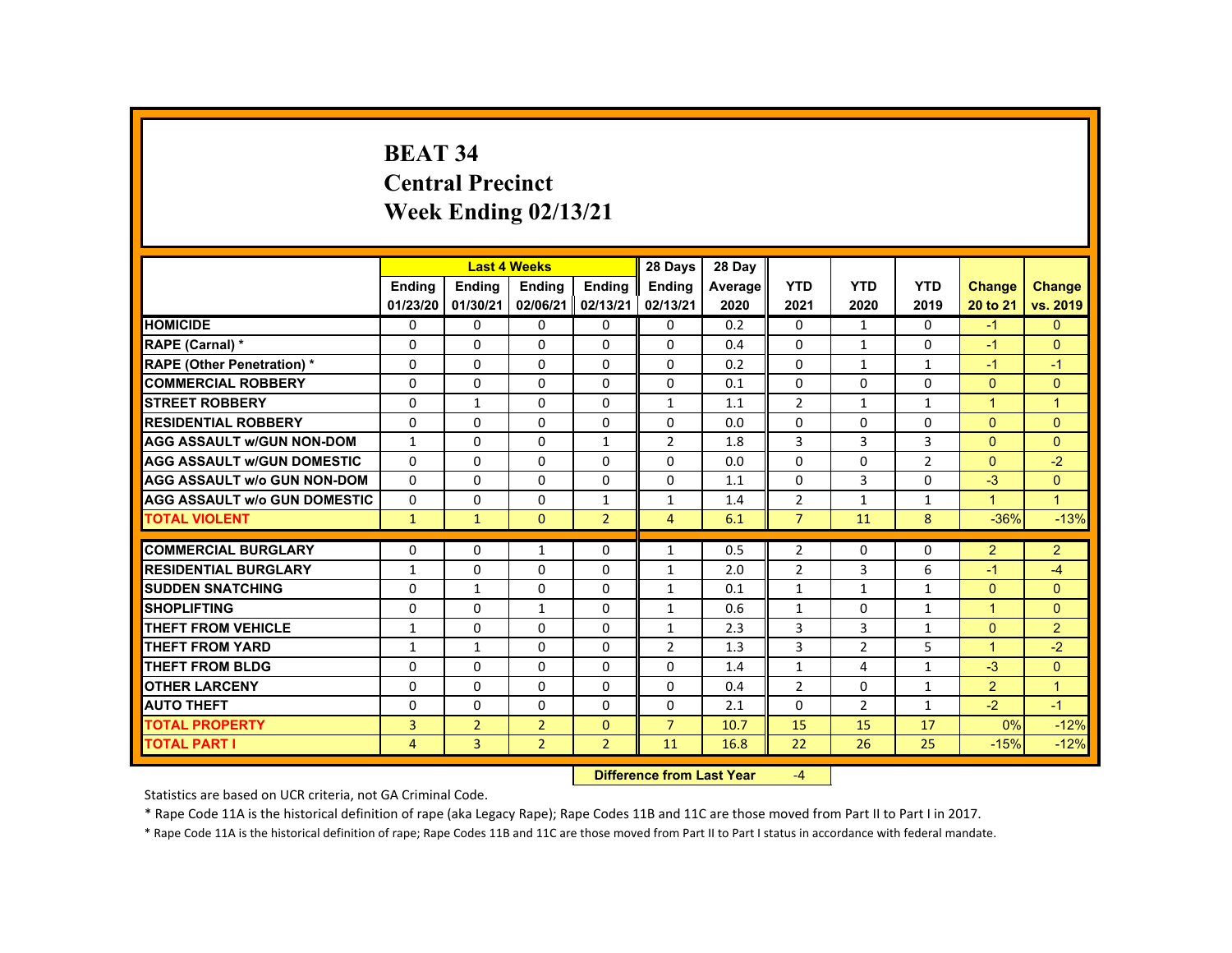# **BEAT 35 Central Precinct Week Ending 02/13/21**

|                                     |                |                | <b>Last 4 Weeks</b> |                | 28 Days                   | 28 Day     |                |                |                |                      |                |
|-------------------------------------|----------------|----------------|---------------------|----------------|---------------------------|------------|----------------|----------------|----------------|----------------------|----------------|
|                                     | <b>Endina</b>  | <b>Endina</b>  | <b>Endina</b>       | <b>Endina</b>  | <b>Endina</b>             | Average    | <b>YTD</b>     | <b>YTD</b>     | <b>YTD</b>     | <b>Change</b>        | <b>Change</b>  |
|                                     | 01/23/20       | 01/30/21       | 02/06/21            | 02/13/21       | 02/13/21                  | 2020       | 2021           | 2020           | 2019           | 20 to 21             | vs. 2019       |
| <b>HOMICIDE</b>                     | 1              | 0              | 0                   | 0              | $\mathbf{1}$              | 0.5        | $\mathbf{1}$   | $\mathbf{3}$   | $\Omega$       | $-2$                 | $\mathbf{1}$   |
| <b>RAPE (Carnal) *</b>              | 0              | 0              | 0                   | $\Omega$       | 0                         | 0.2        | $\Omega$       | $\mathbf{1}$   | 0              | $-1$                 | $\Omega$       |
| <b>RAPE (Other Penetration) *</b>   | $\Omega$       | $\Omega$       | $\Omega$            | $\Omega$       | $\Omega$                  | 0.1        | $\Omega$       | $\Omega$       | $\Omega$       | $\Omega$             | $\Omega$       |
| <b>COMMERCIAL ROBBERY</b>           | $\Omega$       | $\Omega$       | $\Omega$            | $\mathbf{1}$   | $\mathbf{1}$              | 0.3        | $\overline{2}$ | $\Omega$       | $\Omega$       | 2                    | $\overline{2}$ |
| <b>STREET ROBBERY</b>               | $\Omega$       | $\Omega$       | $\mathbf{1}$        | $\Omega$       | $\mathbf{1}$              | 0.5        | $\mathbf{1}$   | $\Omega$       | $\mathbf{1}$   | $\overline{1}$       | $\Omega$       |
| <b>RESIDENTIAL ROBBERY</b>          | 0              | 0              | 0                   | 0              | 0                         | 0.1        | 0              | 0              | 0              | $\Omega$             | $\mathbf{0}$   |
| <b>AGG ASSAULT W/GUN NON-DOM</b>    | $\Omega$       | $\Omega$       | $\Omega$            | $\Omega$       | $\Omega$                  | 1.7        | $\mathbf{1}$   | $\mathbf{1}$   | $\overline{2}$ | $\Omega$             | $-1$           |
| <b>AGG ASSAULT W/GUN DOMESTIC</b>   | $\Omega$       | $\Omega$       | $\Omega$            | $\Omega$       | $\Omega$                  | 0.2        | $\Omega$       | $\mathbf{1}$   | $\mathbf{1}$   | $-1$                 | $-1$           |
| <b>AGG ASSAULT w/o GUN NON-DOM</b>  | $\Omega$       | $\Omega$       | $\Omega$            | $\Omega$       | $\Omega$                  | 0.5        | $\Omega$       | $\mathbf{1}$   | $\Omega$       | $-1$                 | $\Omega$       |
| <b>AGG ASSAULT W/o GUN DOMESTIC</b> | $\Omega$       | $\Omega$       | $\Omega$            | $\Omega$       | $\Omega$                  | 1.1        | $\mathbf{1}$   | $\mathbf{1}$   | $\mathbf{1}$   | $\Omega$             | $\Omega$       |
| <b>TOTAL VIOLENT</b>                | $\mathbf{1}$   | $\Omega$       | $\mathbf{1}$        | $\mathbf{1}$   | $\overline{3}$            | 5.1        | 6              | 8              | 5              | $-25%$               | 20%            |
| <b>COMMERCIAL BURGLARY</b>          | $\Omega$       | $\Omega$       | $\Omega$            | $\mathbf{1}$   | $\mathbf{1}$              | 0.5        | $\mathbf{1}$   | $\mathbf{1}$   | $\Omega$       | $\Omega$             | $\mathbf{1}$   |
| <b>RESIDENTIAL BURGLARY</b>         | $\overline{2}$ |                |                     |                |                           |            | $\overline{7}$ | 8              | 5              |                      |                |
| <b>SUDDEN SNATCHING</b>             | $\Omega$       | 0<br>$\Omega$  | 1<br>$\Omega$       | 1<br>$\Omega$  | 4<br>$\Omega$             | 2.3        | $\Omega$       | $\Omega$       | $\Omega$       | $-1$<br>$\Omega$     | 2<br>$\Omega$  |
| <b>SHOPLIFTING</b>                  |                |                |                     |                |                           | 0.0        | 5              |                | 5              | $\overline{1}$       | $\Omega$       |
|                                     | $\mathbf{1}$   | $\mathbf{1}$   | $\mathbf{1}$        | $\mathbf{1}$   | 4                         | 2.5<br>3.0 |                | 4              | 3              |                      | $-1$           |
| <b>THEFT FROM VEHICLE</b>           | $\mathbf{1}$   | $\Omega$       | $\mathbf{1}$        | $\Omega$       | $\overline{2}$            |            | $\overline{2}$ | $\overline{2}$ |                | $\Omega$             |                |
| <b>THEFT FROM YARD</b>              | 0              | $\Omega$       | $\Omega$            | $\mathbf{1}$   | $\mathbf{1}$              | 0.5        | $\mathbf{1}$   | 0              | $\mathbf{1}$   | $\blacktriangleleft$ | $\Omega$       |
| <b>THEFT FROM BLDG</b>              | $\mathbf{1}$   | $\Omega$       | $\overline{2}$      | $\mathbf{1}$   | 4                         | 1.2        | 4              | $\mathbf{1}$   | $\mathbf{1}$   | $\overline{3}$       | 3              |
| <b>OTHER LARCENY</b>                | $\Omega$       | $\Omega$       | $\mathbf{1}$        | $\Omega$       | $\mathbf{1}$              | 0.3        | $\mathbf{1}$   | $\Omega$       | $\overline{2}$ | $\blacktriangleleft$ | $-1$           |
| <b>AUTO THEFT</b>                   | 0              | $\mathbf{1}$   | $\Omega$            | $\overline{2}$ | 3                         | 2.8        | 3              | 3              | 3              | $\Omega$             | $\Omega$       |
| <b>TOTAL PROPERTY</b>               | 5              | $\overline{2}$ | 6                   | $\overline{7}$ | 20                        | 13.1       | 24             | 19             | 20             | 26%                  | 20%            |
| <b>TOTAL PART I</b>                 | 6              | $\overline{2}$ | $\overline{7}$      | 8              | 23                        | 18.3       | 30             | 27             | 25             | 11%                  | 20%            |
|                                     |                |                |                     |                | Difference from Loot Voor |            | $\mathcal{D}$  |                |                |                      |                |

 **Difference from Last Year**r 3

Statistics are based on UCR criteria, not GA Criminal Code.

\* Rape Code 11A is the historical definition of rape (aka Legacy Rape); Rape Codes 11B and 11C are those moved from Part II to Part I in 2017.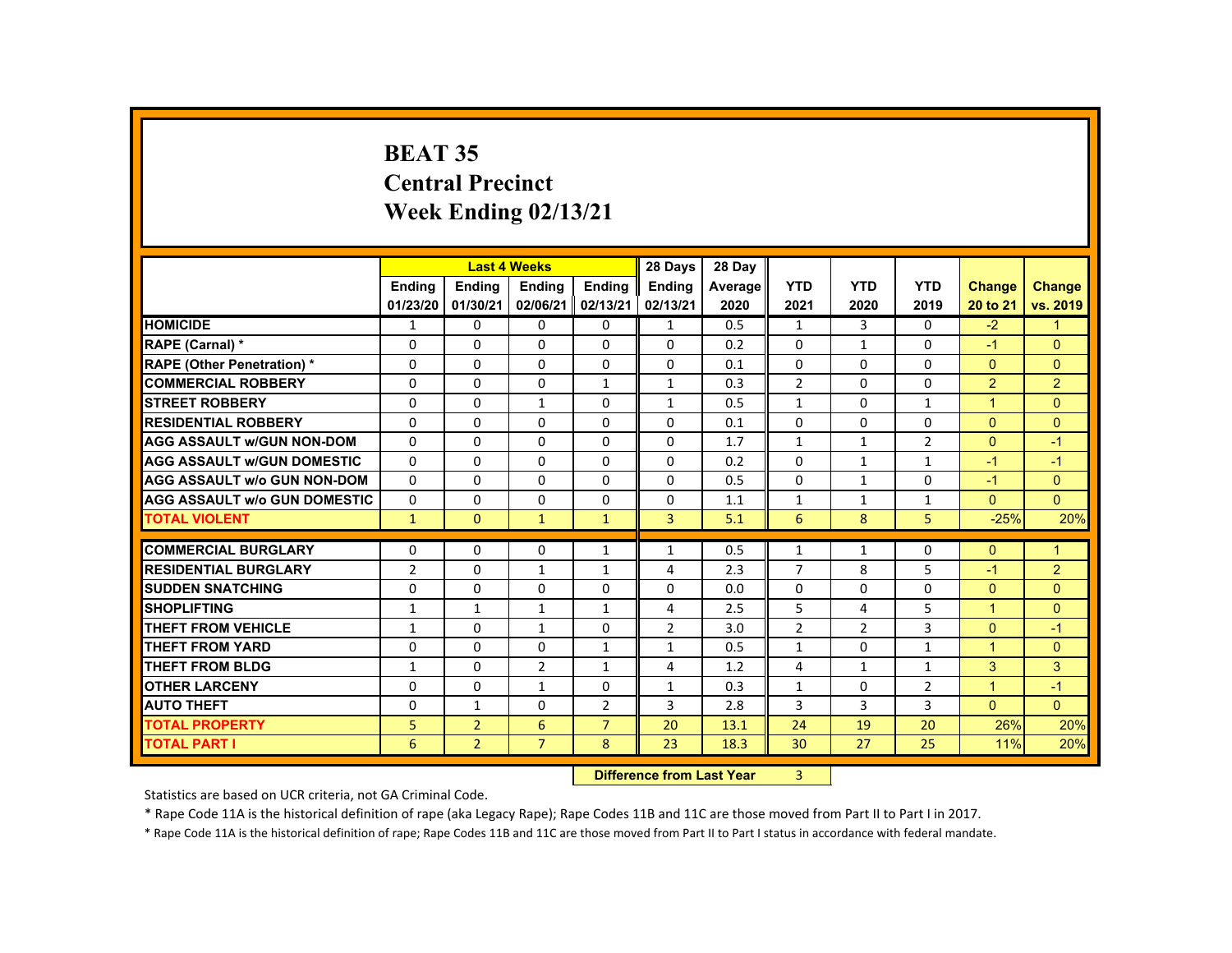#### **BEAT 36 Central PrecinctWeek Ending 02/13/21**

|                                               |               | <b>Last 4 Weeks</b> |               |                | 28 Days        | 28 Day                    |                |                |                |                |                |
|-----------------------------------------------|---------------|---------------------|---------------|----------------|----------------|---------------------------|----------------|----------------|----------------|----------------|----------------|
|                                               | <b>Endina</b> | <b>Endina</b>       | <b>Ending</b> | <b>Endina</b>  | <b>Ending</b>  | Average                   | <b>YTD</b>     | <b>YTD</b>     | <b>YTD</b>     | <b>Change</b>  | <b>Change</b>  |
|                                               | 01/23/20      | 01/30/21            | 02/06/21      | 02/13/21       | 02/13/21       | 2020                      | 2021           | 2020           | 2019           | 20 to 21       | vs. 2019       |
| <b>HOMICIDE</b>                               | 0             | $\Omega$            | 0             | 0              | 0              | 0.2                       | $\mathbf{0}$   | $\mathbf{0}$   | 0              | $\mathbf{0}$   | $\Omega$       |
| RAPE (Carnal) *                               | $\Omega$      | $\Omega$            | $\Omega$      | $\Omega$       | $\Omega$       | 0.4                       | $\Omega$       | $\Omega$       | $\Omega$       | $\Omega$       | $\Omega$       |
| <b>RAPE (Other Penetration) *</b>             | $\Omega$      | $\Omega$            | $\Omega$      | $\Omega$       | $\Omega$       | 0.0                       | $\Omega$       | $\Omega$       | $\Omega$       | $\Omega$       | $\Omega$       |
| <b>COMMERCIAL ROBBERY</b>                     | $\Omega$      | $\Omega$            | $\Omega$      | $\Omega$       | $\Omega$       | 0.0                       | $\Omega$       | $\Omega$       | 0              | $\Omega$       | $\Omega$       |
| <b>STREET ROBBERY</b>                         | $\Omega$      | $\Omega$            | $\Omega$      | $\Omega$       | $\Omega$       | 0.2                       | $\Omega$       | $\Omega$       | $\mathbf{1}$   | $\Omega$       | $-1$           |
| <b>RESIDENTIAL ROBBERY</b>                    | $\Omega$      | 0                   | $\Omega$      | $\Omega$       | $\Omega$       | 0.3                       | $\Omega$       | $\mathbf{1}$   | $\Omega$       | $-1$           | $\Omega$       |
| <b>AGG ASSAULT w/GUN NON-DOM</b>              | 0             | 0                   | 0             | $\mathbf{1}$   | $\mathbf{1}$   | 0.4                       | 3              | 0              | $\mathbf{1}$   | 3              | $\overline{2}$ |
| <b>AGG ASSAULT w/GUN DOMESTIC</b>             | $\Omega$      | 0                   | $\Omega$      | 0              | 0              | 0.2                       | $\Omega$       | $\mathbf{1}$   | $\Omega$       | $-1$           | $\Omega$       |
| <b>AGG ASSAULT w/o GUN NON-DOM</b>            | $\Omega$      | $\Omega$            | $\Omega$      | $\Omega$       | $\Omega$       | 0.5                       | $\mathbf{1}$   | $\Omega$       | $\Omega$       | $\overline{1}$ | $\overline{1}$ |
| <b>AGG ASSAULT W/o GUN DOMESTIC</b>           | $\Omega$      | $\Omega$            | $\Omega$      | $\Omega$       | $\Omega$       | 1.0                       | $\Omega$       | $\overline{2}$ | $\Omega$       | $-2$           | $\Omega$       |
| <b>TOTAL VIOLENT</b>                          | $\mathbf{0}$  | $\mathbf{0}$        | $\mathbf{0}$  | $\mathbf{1}$   | $\mathbf{1}$   | 3.0                       | $\overline{4}$ | 4              | $\overline{2}$ | 0%             | 100%           |
| <b>COMMERCIAL BURGLARY</b>                    | $\Omega$      | $\overline{2}$      | 1             | $\Omega$       | 3              | 0.6                       | 3              | $\Omega$       | 1              | 3              | 2              |
| <b>RESIDENTIAL BURGLARY</b>                   |               | $\Omega$            | $\Omega$      | $\Omega$       |                |                           |                |                | $\Omega$       | $-1$           | $\overline{1}$ |
|                                               | $\mathbf{1}$  |                     |               |                | $\mathbf{1}$   | 1.0                       | $\mathbf{1}$   | $\overline{2}$ |                |                |                |
| <b>SUDDEN SNATCHING</b><br><b>SHOPLIFTING</b> | $\Omega$      | 0                   | 0             | 0              | $\Omega$       | 0.2                       | 0<br>6         | 0              | 0<br>3         | $\Omega$       | $\Omega$<br>3  |
|                                               | $\Omega$      | $\Omega$            | $\mathbf{1}$  | $\mathbf{1}$   | $\overline{2}$ | 3.9                       |                | 6              |                | $\Omega$       |                |
| <b>THEFT FROM VEHICLE</b>                     | $\mathbf{1}$  | $\Omega$            | $\Omega$      | $\Omega$       | $\mathbf{1}$   | 2.8                       | 6              | $\overline{7}$ | 4              | $-1$           | $\overline{2}$ |
| <b>THEFT FROM YARD</b>                        | $\mathbf{1}$  | $\Omega$            | $\mathbf{1}$  | $\Omega$       | $\overline{2}$ | 1.4                       | $\overline{2}$ | $\overline{3}$ | $\overline{2}$ | $-1$           | $\Omega$       |
| <b>THEFT FROM BLDG</b>                        | 1             | $\Omega$            | $\Omega$      | $\Omega$       | $\mathbf{1}$   | 1.5                       | $\overline{2}$ | 3              | 9              | $-1$           | $-7$           |
| <b>OTHER LARCENY</b>                          | $\Omega$      | 0                   | $\Omega$      | 0              | 0              | 0.2                       | $\Omega$       | $\mathbf{1}$   | $\Omega$       | $-1$           | $\Omega$       |
| <b>AUTO THEFT</b>                             | $\Omega$      | $\Omega$            | $\Omega$      | $\mathbf{1}$   | $\mathbf{1}$   | 2.5                       | $\overline{2}$ | 4              | 4              | $-2$           | $-2$           |
| <b>TOTAL PROPERTY</b>                         | 4             | $\overline{2}$      | 3             | $\overline{2}$ | 11             | 14.0                      | 22             | 26             | 23             | $-15%$         | $-4%$          |
| <b>TOTAL PART I</b>                           | 4             | $\overline{2}$      | 3             | 3              | 12             | 17.0                      | 26             | 30             | 25             | $-13%$         | 4%             |
|                                               |               |                     |               |                |                | Difference from Loot Voor | $\mathbf{A}$   |                |                |                |                |

 **Difference from Last Year**‐4

Statistics are based on UCR criteria, not GA Criminal Code.

\* Rape Code 11A is the historical definition of rape (aka Legacy Rape); Rape Codes 11B and 11C are those moved from Part II to Part I in 2017.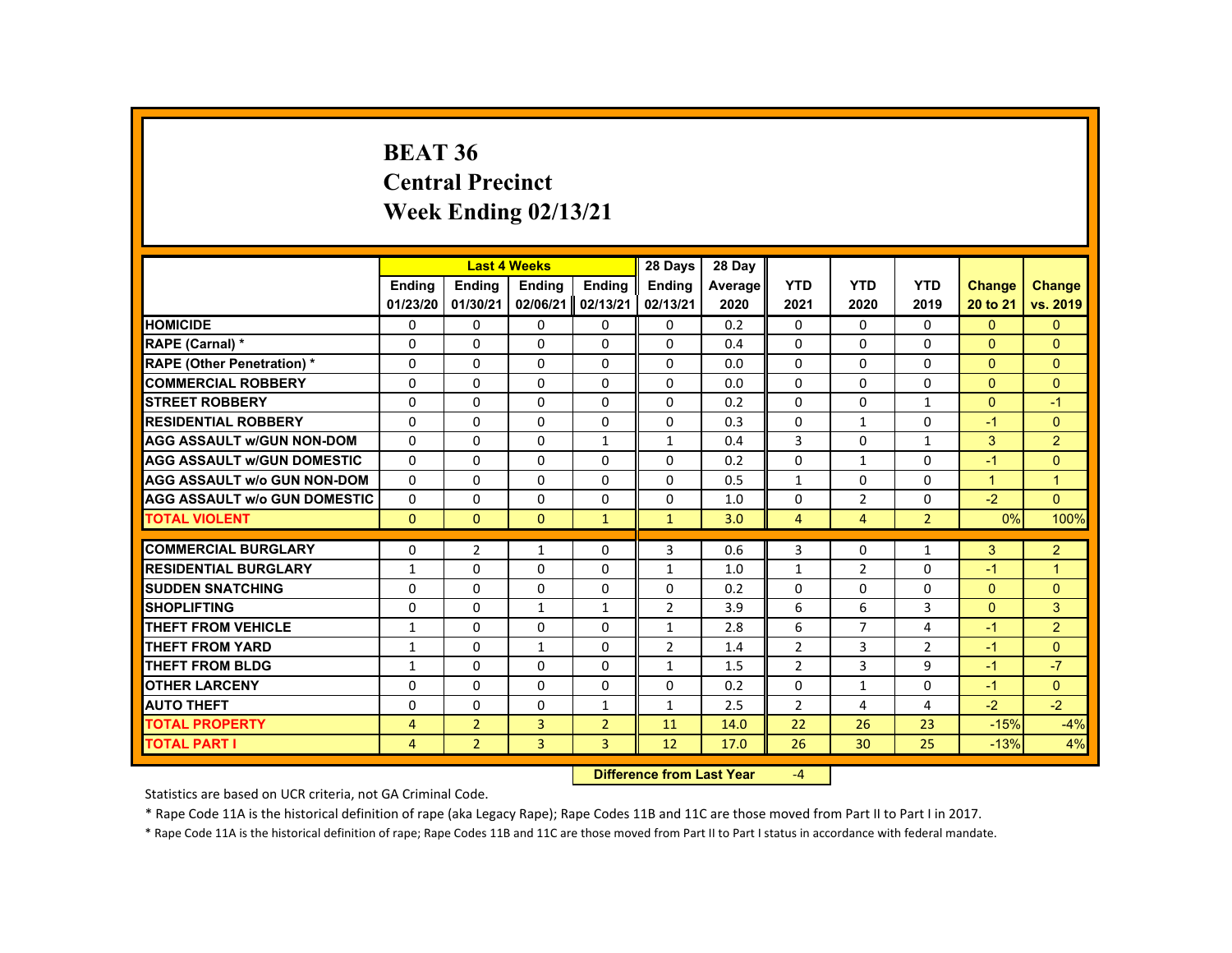# **BEAT 41South Precinct Week Ending 02/13/21**

|                                     |               | <b>Last 4 Weeks</b> |                |                | 28 Days                           | 28 Day  |                |                   |                |                      |                      |
|-------------------------------------|---------------|---------------------|----------------|----------------|-----------------------------------|---------|----------------|-------------------|----------------|----------------------|----------------------|
|                                     | <b>Ending</b> | <b>Ending</b>       | <b>Ending</b>  | Ending         | <b>Endina</b>                     | Average | <b>YTD</b>     | <b>YTD</b>        | <b>YTD</b>     | <b>Change</b>        | <b>Change</b>        |
|                                     | 01/23/20      | 01/30/21            | 02/06/21       | 02/13/21       | 02/13/21                          | 2020    | 2021           | 2020              | 2019           | 20 to 21             | vs. 2019             |
| <b>HOMICIDE</b>                     | $\Omega$      | $\Omega$            | $\Omega$       | $\Omega$       | 0                                 | 0.0     | $\Omega$       | $\Omega$          | $\Omega$       | $\Omega$             | $\overline{0}$       |
| RAPE (Carnal) *                     | $\Omega$      | $\Omega$            | $\mathbf{0}$   | $\Omega$       | $\Omega$                          | 0.1     | $\Omega$       | $\Omega$          | $\mathbf{1}$   | $\mathbf{0}$         | $-1$                 |
| <b>RAPE (Other Penetration) *</b>   | $\mathbf{0}$  | $\mathbf{1}$        | $\Omega$       | $\Omega$       | $\mathbf{1}$                      | 0.1     | $\mathbf{1}$   | $\Omega$          | $\Omega$       | $\blacktriangleleft$ | $\mathbf{1}$         |
| <b>COMMERCIAL ROBBERY</b>           | $\Omega$      | $\Omega$            | $\Omega$       | $\mathbf{1}$   | $\mathbf{1}$                      | 0.2     | $\mathbf{1}$   | $\Omega$          | $\Omega$       | $\overline{1}$       | $\overline{1}$       |
| <b>STREET ROBBERY</b>               | $\Omega$      | $\Omega$            | $\Omega$       | $\Omega$       | $\Omega$                          | 0.6     | $\mathbf{1}$   | $\mathbf{1}$      | $\mathbf{1}$   | $\Omega$             | $\Omega$             |
| <b>RESIDENTIAL ROBBERY</b>          | 0             | $\Omega$            | $\Omega$       | $\mathbf{0}$   | 0                                 | 0.1     | 0              | 0                 | 0              | $\Omega$             | $\overline{0}$       |
| <b>AGG ASSAULT W/GUN NON-DOM</b>    | $\Omega$      | $\Omega$            | $\Omega$       | $\Omega$       | $\Omega$                          | 0.5     | $\overline{2}$ | $\Omega$          | $\Omega$       | $\overline{2}$       | $\overline{2}$       |
| <b>AGG ASSAULT W/GUN DOMESTIC</b>   | $\Omega$      | $\Omega$            | $\Omega$       | $\Omega$       | $\Omega$                          | 0.1     | $\Omega$       | $\Omega$          | $\Omega$       | $\Omega$             | $\Omega$             |
| <b>AGG ASSAULT w/o GUN NON-DOM</b>  | $\Omega$      | $\Omega$            | $\Omega$       | $\Omega$       | $\Omega$                          | 0.5     | $\Omega$       | $\mathbf{1}$      | $\mathbf{1}$   | $-1$                 | $-1$                 |
| <b>AGG ASSAULT W/o GUN DOMESTIC</b> | $\Omega$      | $\Omega$            | $\Omega$       | $\Omega$       | $\Omega$                          | 0.6     | $\Omega$       | $\Omega$          | $\Omega$       | $\Omega$             | $\mathbf{0}$         |
| <b>TOTAL VIOLENT</b>                | $\Omega$      | $\mathbf{1}$        | $\Omega$       | $\mathbf{1}$   | $\overline{2}$                    | 2.6     | 5              | $\overline{2}$    | $\overline{3}$ | 150%                 | 67%                  |
| <b>COMMERCIAL BURGLARY</b>          | $\Omega$      | $\Omega$            | $\Omega$       | $\overline{2}$ | $\overline{2}$                    | 0.5     |                | $\Omega$          |                | $\overline{2}$       | $\blacktriangleleft$ |
|                                     |               |                     |                |                |                                   |         | $\overline{2}$ |                   | $\mathbf{1}$   |                      |                      |
| <b>RESIDENTIAL BURGLARY</b>         | $\Omega$      | $\Omega$            | $\mathbf{1}$   | $\Omega$       | $\mathbf{1}$                      | 0.9     | $\mathbf{1}$   | $\mathbf{1}$      | $\Omega$       | $\Omega$             | $\mathbf{1}$         |
| <b>SUDDEN SNATCHING</b>             | $\mathbf{0}$  | $\Omega$            | $\Omega$       | $\mathbf{0}$   | $\Omega$                          | 0.1     | $\mathbf{1}$   | 0                 | $\Omega$       | $\mathbf{1}$         | $\mathbf{1}$         |
| <b>SHOPLIFTING</b>                  | $\mathbf{1}$  | $\mathbf{1}$        | $\mathbf{1}$   | $\overline{2}$ | 5                                 | 0.9     | 6              | $\Omega$          | 6              | 6                    | $\Omega$             |
| <b>THEFT FROM VEHICLE</b>           | $\Omega$      | $\Omega$            | $\Omega$       | $\mathbf{1}$   | $\mathbf{1}$                      | 3.5     | 6              | 6                 | 12             | $\Omega$             | $-6$                 |
| <b>THEFT FROM YARD</b>              | $\Omega$      | $\Omega$            | $\Omega$       | $\Omega$       | $\Omega$                          | 0.8     | $\mathbf{1}$   | $\Omega$          | 3              | $\blacktriangleleft$ | $-2$                 |
| <b>THEFT FROM BLDG</b>              | $\Omega$      | $\Omega$            | $\Omega$       | $\Omega$       | $\Omega$                          | 2.3     | $\Omega$       | $\mathbf{1}$      | 8              | $-1$                 | $-8$                 |
| <b>OTHER LARCENY</b>                | $\Omega$      | $\Omega$            | $\mathbf{1}$   | $\mathbf{1}$   | $\overline{2}$                    | 0.4     | $\overline{2}$ | 1                 | $\Omega$       | $\overline{1}$       | 2 <sup>1</sup>       |
| <b>AUTO THEFT</b>                   | $\Omega$      | $\Omega$            | $\Omega$       | $\mathbf{1}$   | $\mathbf{1}$                      | 1.7     | $\overline{2}$ | $\mathbf{1}$      | $\mathbf{1}$   | $\overline{1}$       | $\overline{1}$       |
| <b>TOTAL PROPERTY</b>               | $\mathbf{1}$  | $\mathbf{1}$        | $\overline{3}$ | $\overline{7}$ | 12                                | 11.1    | 21             | 10                | 31             | 110%                 | $-32%$               |
| <b>TOTAL PART I</b>                 | $\mathbf{1}$  | $\overline{2}$      | 3              | 8              | 14                                | 13.7    | 26             | $12 \overline{ }$ | 34             | 117%                 | $-24%$               |
|                                     |               |                     |                |                | <b>Difference from Least Vanc</b> |         | 4A             |                   |                |                      |                      |

 **Difference from Last Year**r 14

Statistics are based on UCR criteria, not GA Criminal Code.

\* Rape Code 11A is the historical definition of rape (aka Legacy Rape); Rape Codes 11B and 11C are those moved from Part II to Part I in 2017.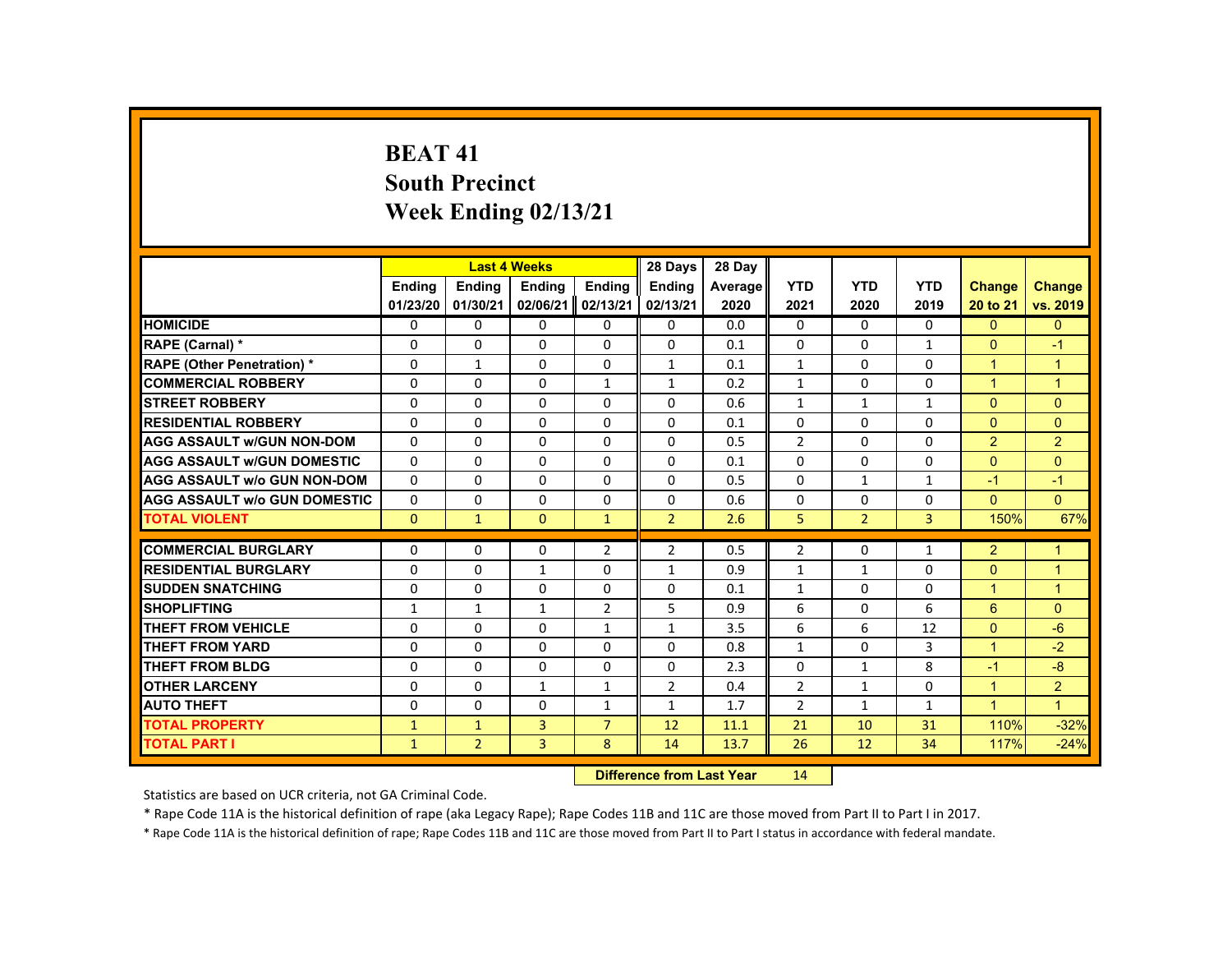# **BEAT 42South Precinct Week Ending 02/13/21**

|                                     |                |                | <b>Last 4 Weeks</b> |               | 28 Days                          | 28 Day  |                |                |                |                      |                |
|-------------------------------------|----------------|----------------|---------------------|---------------|----------------------------------|---------|----------------|----------------|----------------|----------------------|----------------|
|                                     | <b>Ending</b>  | Ending         | <b>Ending</b>       | <b>Endina</b> | <b>Endina</b>                    | Average | <b>YTD</b>     | <b>YTD</b>     | <b>YTD</b>     | Change               | <b>Change</b>  |
|                                     | 01/23/20       | 01/30/21       | 02/06/21            | 02/13/21      | 02/13/21                         | 2020    | 2021           | 2020           | 2019           | 20 to 21             | vs. 2019       |
| <b>HOMICIDE</b>                     | $\Omega$       | $\Omega$       | 0                   | $\Omega$      | 0                                | 0.0     | $\mathbf{0}$   | $\Omega$       | $\Omega$       | $\Omega$             | $\overline{0}$ |
| RAPE (Carnal) *                     | $\Omega$       | $\Omega$       | $\Omega$            | $\Omega$      | $\Omega$                         | 0.3     | $\Omega$       | $\Omega$       | $\Omega$       | $\Omega$             | $\Omega$       |
| <b>RAPE (Other Penetration) *</b>   | $\Omega$       | $\Omega$       | $\Omega$            | $\Omega$      | $\Omega$                         | 0.2     | $\Omega$       | $\mathbf{1}$   | $\Omega$       | $-1$                 | $\mathbf{0}$   |
| <b>COMMERCIAL ROBBERY</b>           | $\Omega$       | $\Omega$       | $\Omega$            | $\Omega$      | $\Omega$                         | 0.5     | $\Omega$       | $\overline{4}$ | $\mathbf{1}$   | $-4$                 | $-1$           |
| <b>STREET ROBBERY</b>               | $\Omega$       | $\Omega$       | $\Omega$            | $\Omega$      | $\Omega$                         | 0.2     | $\overline{2}$ | $\Omega$       | $\mathbf{1}$   | $\overline{2}$       | $\overline{1}$ |
| <b>RESIDENTIAL ROBBERY</b>          | $\mathbf{0}$   | $\mathbf{0}$   | 0                   | 0             | $\Omega$                         | 0.2     | $\mathbf{1}$   | $\mathbf{1}$   | 0              | $\Omega$             | $\overline{1}$ |
| <b>AGG ASSAULT W/GUN NON-DOM</b>    | $\Omega$       | $\Omega$       | $\Omega$            | $\Omega$      | $\Omega$                         | 0.3     | $\Omega$       | $\Omega$       | $\Omega$       | $\Omega$             | $\Omega$       |
| <b>AGG ASSAULT W/GUN DOMESTIC</b>   | $\Omega$       | $\Omega$       | $\Omega$            | $\Omega$      | $\Omega$                         | 0.0     | $\Omega$       | $\Omega$       | $\Omega$       | $\Omega$             | $\mathbf{0}$   |
| <b>AGG ASSAULT W/o GUN NON-DOM</b>  | $\Omega$       | $\mathbf{1}$   | $\Omega$            | $\Omega$      | $\mathbf{1}$                     | 0.6     | $\mathbf{1}$   | $\Omega$       | $\mathbf{1}$   | $\mathbf{1}$         | $\mathbf{0}$   |
| <b>AGG ASSAULT W/o GUN DOMESTIC</b> | $\Omega$       | $\Omega$       | $\Omega$            | $\Omega$      | $\Omega$                         | 0.2     | $\mathbf{1}$   | $\mathbf{1}$   | $\Omega$       | $\mathbf{0}$         | $\mathbf{1}$   |
| <b>TOTAL VIOLENT</b>                | $\mathbf{0}$   | $\mathbf{1}$   | $\Omega$            | $\Omega$      | $\mathbf{1}$                     | 2.5     | 5              | $\overline{7}$ | $\overline{3}$ | $-29%$               | 67%            |
| <b>COMMERCIAL BURGLARY</b>          | $\Omega$       | $\Omega$       | $\Omega$            | $\mathbf{1}$  | $\mathbf{1}$                     | 0.7     | $\mathbf{1}$   | $\Omega$       | $\Omega$       | $\blacktriangleleft$ | $\mathbf{1}$   |
| <b>RESIDENTIAL BURGLARY</b>         | $\Omega$       | $\Omega$       | 0                   | 0             | 0                                | 0.2     | 0              | 0              | $\mathbf{1}$   | $\mathbf{0}$         | $-1$           |
| <b>SUDDEN SNATCHING</b>             | $\Omega$       | $\Omega$       | $\mathbf{1}$        | $\Omega$      | 1                                | 0.2     | $\mathbf{1}$   | $\Omega$       | $\mathbf{1}$   | $\mathbf{1}$         | $\Omega$       |
| <b>SHOPLIFTING</b>                  | $\overline{2}$ | $\overline{4}$ | 6                   | 5             | 17                               | 13.3    | 27             | 29             | 41             | $-2$                 | $-14$          |
| <b>THEFT FROM VEHICLE</b>           | $\overline{2}$ | $\mathbf{1}$   | $\mathbf{1}$        | $\Omega$      | 4                                | 3.8     | 6              | 4              | 4              | $\overline{2}$       | 2              |
| <b>THEFT FROM YARD</b>              | $\Omega$       | $\Omega$       | $\Omega$            | $\Omega$      | $\Omega$                         | 1.4     | $\mathbf{1}$   | $\mathbf{1}$   | $\Omega$       | $\Omega$             | $\overline{1}$ |
| <b>THEFT FROM BLDG</b>              | 0              | $\Omega$       | $\mathbf{1}$        | $\Omega$      | $\mathbf{1}$                     | 2.1     | $\overline{2}$ | 5              | 5              | $-3$                 | $-3$           |
| <b>OTHER LARCENY</b>                | $\Omega$       | $\mathbf{0}$   | $\Omega$            | $\Omega$      | $\Omega$                         | 0.6     | $\mathbf{1}$   | $\Omega$       | $\mathbf{1}$   | $\mathbf{1}$         | $\overline{0}$ |
| <b>AUTO THEFT</b>                   | $\mathbf{1}$   | $\mathbf{1}$   | $\Omega$            | $\Omega$      | 2                                | 1.8     | 3              | 3              | $\overline{2}$ | $\mathbf{0}$         | $\overline{1}$ |
| <b>TOTAL PROPERTY</b>               | 5              | 6              | $\overline{9}$      | 6             | 26                               | 24.1    | 42             | 42             | 55             | 0%                   | $-24%$         |
| <b>TOTAL PART I</b>                 | 5              | $\overline{7}$ | 9 <sup>°</sup>      | 6             | 27                               | 26.5    | 47             | 49             | 58             | $-4%$                | $-19%$         |
|                                     |                |                |                     |               | <b>Difference from Leat Voor</b> |         | $\sim$         |                |                |                      |                |

 **Difference from Last Year**r -2

Statistics are based on UCR criteria, not GA Criminal Code.

\* Rape Code 11A is the historical definition of rape (aka Legacy Rape); Rape Codes 11B and 11C are those moved from Part II to Part I in 2017.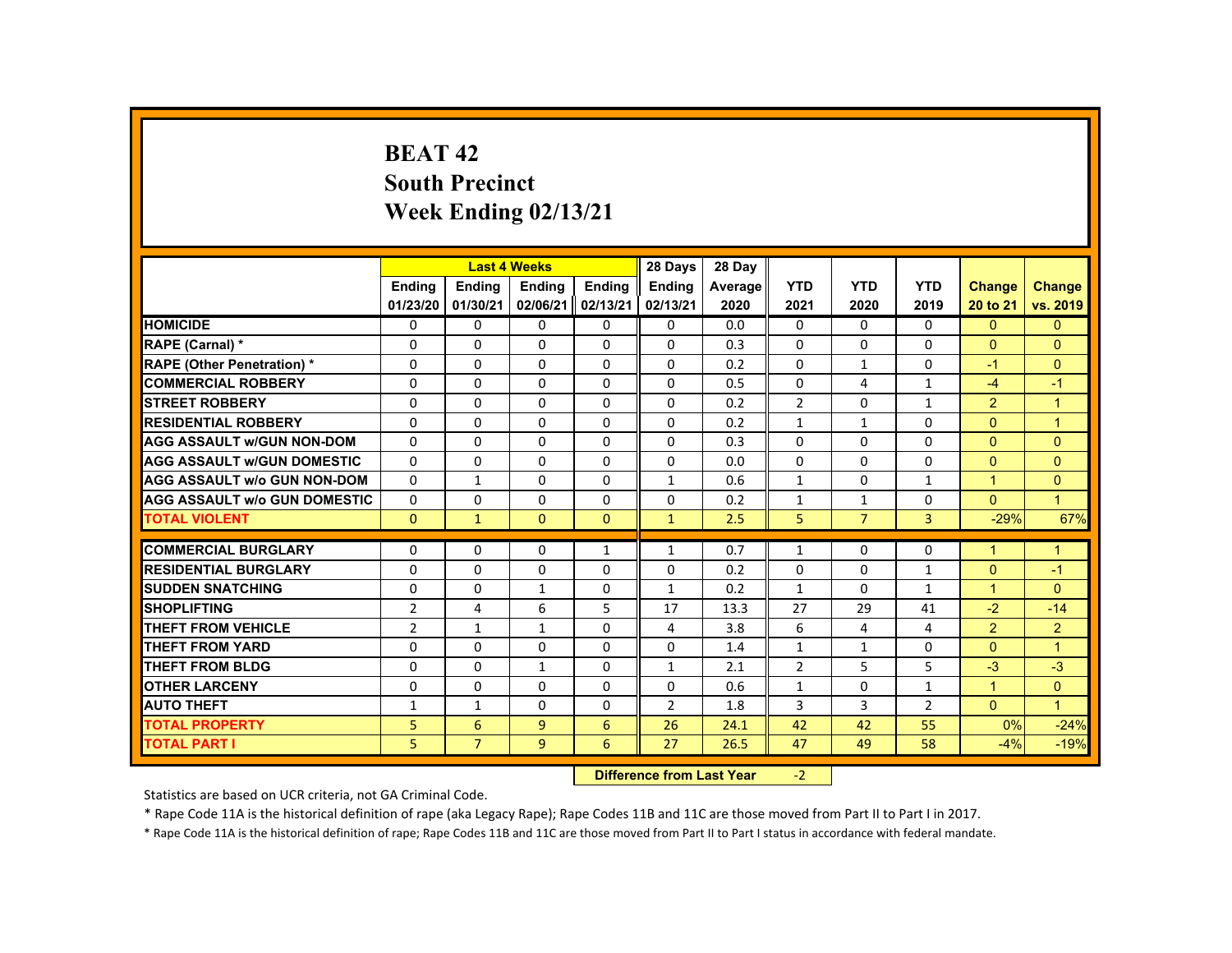# **BEAT 43 South Precinct Week Ending 02/13/21**

|                                     |                |                | <b>Last 4 Weeks</b> |                | 28 Days                   | 28 Day  |                |                |                |                      |                      |
|-------------------------------------|----------------|----------------|---------------------|----------------|---------------------------|---------|----------------|----------------|----------------|----------------------|----------------------|
|                                     | <b>Endina</b>  | <b>Ending</b>  | <b>Ending</b>       | Ending         | <b>Endina</b>             | Average | <b>YTD</b>     | <b>YTD</b>     | <b>YTD</b>     | <b>Change</b>        | <b>Change</b>        |
|                                     | 01/23/20       | 01/30/21       | 02/06/21            | 02/13/21       | 02/13/21                  | 2020    | 2021           | 2020           | 2019           | 20 to 21             | vs. 2019             |
| <b>HOMICIDE</b>                     | $\Omega$       | $\Omega$       | $\mathbf{0}$        | $\Omega$       | 0                         | 0.0     | 0              | $\Omega$       | $\mathbf{1}$   | $\Omega$             | $-1$                 |
| RAPE (Carnal) *                     | $\mathbf{0}$   | $\Omega$       | $\Omega$            | $\Omega$       | $\Omega$                  | 0.2     | $\Omega$       | $\Omega$       | $\Omega$       | $\mathbf{0}$         | $\Omega$             |
| <b>RAPE (Other Penetration) *</b>   | $\Omega$       | $\Omega$       | $\Omega$            | $\Omega$       | $\Omega$                  | 0.2     | $\Omega$       | $\Omega$       | $\Omega$       | $\Omega$             | $\Omega$             |
| <b>COMMERCIAL ROBBERY</b>           | $\mathbf{0}$   | $\Omega$       | $\Omega$            | $\Omega$       | $\Omega$                  | 0.7     | $\mathbf{1}$   | $\mathbf{1}$   | $\Omega$       | $\mathbf{0}$         | $\overline{1}$       |
| <b>STREET ROBBERY</b>               | $\Omega$       | $\Omega$       | $\Omega$            | $\mathbf{1}$   | $\mathbf{1}$              | 0.4     | $\mathbf{1}$   | $\Omega$       | $\Omega$       | $\blacktriangleleft$ | $\mathbf{1}$         |
| <b>RESIDENTIAL ROBBERY</b>          | 0              | $\Omega$       | $\mathbf{0}$        | 0              | 0                         | 0.0     | 0              | 0              | 0              | $\Omega$             | $\mathbf{0}$         |
| <b>AGG ASSAULT w/GUN ON-DOM</b>     | $\Omega$       | $\Omega$       | $\Omega$            | $\Omega$       | $\Omega$                  | 1.5     | $\mathbf{1}$   | 3              | $\Omega$       | $-2$                 | $\blacktriangleleft$ |
| <b>AGG ASSAULT W/GUN DOMESTIC</b>   | $\Omega$       | $\Omega$       | $\Omega$            | $\Omega$       | $\Omega$                  | 0.2     | $\Omega$       | $\Omega$       | $\Omega$       | $\Omega$             | $\Omega$             |
| <b>AGG ASSAULT w/o GUN NON-DOM</b>  | $\Omega$       | $\Omega$       | $\Omega$            | $\mathbf{1}$   | $\mathbf{1}$              | 0.7     | $\mathbf{1}$   | $\Omega$       | $\mathbf{1}$   | $\blacktriangleleft$ | $\Omega$             |
| <b>AGG ASSAULT W/o GUN DOMESTIC</b> | $\Omega$       | $\Omega$       | $\mathbf{0}$        | $\mathbf{1}$   | $\mathbf{1}$              | 1.2     | $\overline{2}$ | 3              | $\mathbf{1}$   | $-1$                 | $\mathbf{1}$         |
| <b>TOTAL VIOLENT</b>                | $\mathbf{0}$   | $\mathbf{0}$   | $\mathbf{0}$        | $\overline{3}$ | $\overline{3}$            | 5.0     | 6              | $\overline{7}$ | $\overline{3}$ | $-14%$               | 100%                 |
| <b>COMMERCIAL BURGLARY</b>          | $\Omega$       | $\mathbf{1}$   | $\Omega$            | $\Omega$       | $\mathbf{1}$              | 0.8     | $\mathbf{1}$   | $\Omega$       | $\overline{2}$ | $\overline{ }$       | $-1$                 |
| <b>RESIDENTIAL BURGLARY</b>         | $\mathbf{1}$   | $\Omega$       | $\mathbf{1}$        | 0              | 2                         | 1.8     | $\overline{2}$ | 6              | 3              | $-4$                 | $-1$                 |
| <b>SUDDEN SNATCHING</b>             | $\Omega$       | $\Omega$       | $\Omega$            | 0              | $\Omega$                  | 0.2     | $\Omega$       | $\Omega$       | $\Omega$       | $\mathbf{0}$         | $\Omega$             |
| <b>SHOPLIFTING</b>                  | $\overline{2}$ | $\mathbf{1}$   | $\mathbf{1}$        | 4              | 8                         | 2.8     | 12             | 6              | 16             | 6                    | $-4$                 |
| <b>THEFT FROM VEHICLE</b>           | $\overline{2}$ | $\Omega$       | $\mathbf{1}$        | $\Omega$       | 3                         | 4.1     | 6              | $\overline{7}$ | 4              | $-1$                 | $\overline{2}$       |
| <b>THEFT FROM YARD</b>              | $\Omega$       | $\overline{2}$ | $\Omega$            | $\Omega$       | 2                         | 1.3     | $\overline{2}$ | $\overline{2}$ | $\mathbf{1}$   | $\Omega$             | $\mathbf{1}$         |
| <b>THEFT FROM BLDG</b>              | $\Omega$       | $\overline{2}$ | $\mathbf{1}$        | $\mathbf{0}$   | 3                         | 1.2     | 4              | $\mathbf{1}$   | 5              | 3 <sup>5</sup>       | $-1$                 |
| <b>OTHER LARCENY</b>                | 1              | $\Omega$       | $\Omega$            | $\Omega$       | 1                         | 0.6     | $\mathbf{1}$   | $\Omega$       | $\Omega$       | $\blacktriangleleft$ | $\mathbf{1}$         |
| <b>AUTO THEFT</b>                   | $\Omega$       | $\Omega$       | $\Omega$            | $\mathbf{1}$   | $\mathbf{1}$              | 1.8     | $\overline{2}$ | $\Omega$       | $\mathbf{1}$   | $\overline{2}$       | $\blacktriangleleft$ |
| <b>TOTAL PROPERTY</b>               | 6              | 6              | $\overline{4}$      | 5              | 21                        | 14.7    | 30             | 22             | 32             | 36%                  | $-6%$                |
| <b>TOTAL PART I</b>                 | 6              | 6              | $\overline{4}$      | 8              | 24                        | 19.6    | 36             | 29             | 35             | 24%                  | 3%                   |
|                                     |                |                |                     |                | Difference from Loot Voor |         | $\overline{ }$ |                |                |                      |                      |

 **Difference from Last Year** 7

Statistics are based on UCR criteria, not GA Criminal Code.

\* Rape Code 11A is the historical definition of rape (aka Legacy Rape); Rape Codes 11B and 11C are those moved from Part II to Part I in 2017.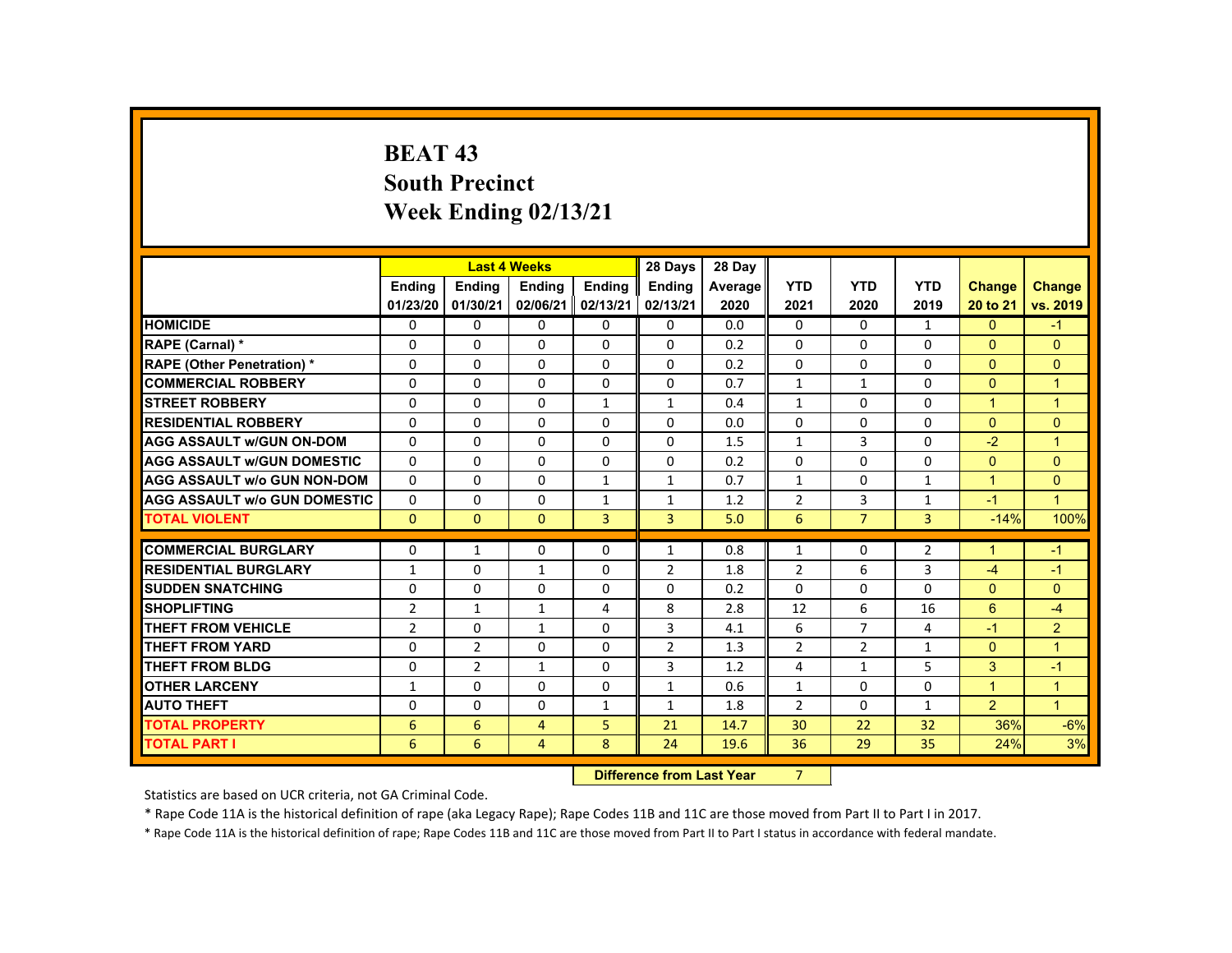#### **BEAT 44 South Precinct Week Ending 02/13/21**

|                                     |                |                | <b>Last 4 Weeks</b>              |                | 28 Days        | 28 Day  |                |                |                |                |                |
|-------------------------------------|----------------|----------------|----------------------------------|----------------|----------------|---------|----------------|----------------|----------------|----------------|----------------|
|                                     | <b>Ending</b>  | <b>Ending</b>  | <b>Ending</b>                    | <b>Ending</b>  | <b>Endina</b>  | Average | <b>YTD</b>     | <b>YTD</b>     | <b>YTD</b>     | <b>Change</b>  | <b>Change</b>  |
|                                     | 01/23/20       | 01/30/21       | 02/06/21                         | 02/13/21       | 02/13/21       | 2020    | 2021           | 2020           | 2019           | 20 to 21       | vs. 2019       |
| <b>HOMICIDE</b>                     | 0              | $\Omega$       | $\Omega$                         | $\mathbf{1}$   | $\mathbf{1}$   | 0.1     | $\mathbf{1}$   | $\Omega$       | $\Omega$       | $\mathbf{1}$   | $\mathbf{1}$   |
| RAPE (Carnal) *                     | $\Omega$       | $\Omega$       | $\Omega$                         | $\Omega$       | $\Omega$       | 0.2     | $\Omega$       | $\Omega$       | $\mathbf{1}$   | $\Omega$       | $-1$           |
| <b>RAPE (Other Penetration) *</b>   | $\Omega$       | $\Omega$       | $\Omega$                         | $\Omega$       | $\Omega$       | 0.2     | $\Omega$       | $\mathbf{1}$   | $\Omega$       | $-1$           | $\Omega$       |
| <b>COMMERCIAL ROBBERY</b>           | $\Omega$       | $\Omega$       | $\Omega$                         | $\Omega$       | $\Omega$       | 0.1     | $\Omega$       | $\Omega$       | $\Omega$       | $\Omega$       | $\Omega$       |
| <b>STREET ROBBERY</b>               | $\Omega$       | $\Omega$       | $\Omega$                         | $\Omega$       | $\Omega$       | 0.5     | $\Omega$       | $\overline{2}$ | $\Omega$       | $-2$           | $\overline{0}$ |
| <b>RESIDENTIAL ROBBERY</b>          | $\Omega$       | $\Omega$       | $\Omega$                         | $\Omega$       | $\Omega$       | 0.2     | $\mathbf{1}$   | 1              | $\Omega$       | $\Omega$       | $\overline{1}$ |
| <b>AGG ASSAULT w/GUN NON-DOM</b>    | $\Omega$       | $\Omega$       | $\Omega$                         | $\mathbf{1}$   | $\mathbf{1}$   | 0.9     | $\overline{2}$ | 3              | $\mathbf{1}$   | $-1$           | $\overline{1}$ |
| <b>AGG ASSAULT W/GUN DOMESTIC</b>   | $\Omega$       | $\Omega$       | $\Omega$                         | $\Omega$       | $\Omega$       | 0.1     | $\Omega$       | $\Omega$       | $\mathbf{1}$   | $\Omega$       | $-1$           |
| <b>AGG ASSAULT w/o GUN NON-DOM</b>  | $\mathbf{1}$   | $\mathbf{0}$   | $\mathbf{0}$                     | $\mathbf{0}$   | $\mathbf{1}$   | 0.5     | $\Omega$       | 0              | $\Omega$       | $\Omega$       | $\mathbf{0}$   |
| <b>AGG ASSAULT w/o GUN DOMESTIC</b> | $\mathbf{1}$   | $\Omega$       | 1                                | $\Omega$       | $\overline{2}$ | 1.1     | $\overline{2}$ | $\overline{2}$ | $\overline{2}$ | $\Omega$       | $\Omega$       |
| <b>TOTAL VIOLENT</b>                | $\overline{2}$ | $\Omega$       | $\mathbf{1}$                     | $\overline{2}$ | 5              | 3.6     | 6              | $\overline{9}$ | 5              | $-33%$         | 20%            |
| <b>COMMERCIAL BURGLARY</b>          | $\Omega$       | $\mathbf{0}$   | $\mathbf{0}$                     | $\mathbf{1}$   | $\mathbf{1}$   | 0.2     | $\mathbf{1}$   | 1              | $\mathbf{1}$   | $\mathbf{0}$   | $\mathbf{0}$   |
| <b>RESIDENTIAL BURGLARY</b>         | $\Omega$       | $\Omega$       | $\Omega$                         | $\Omega$       | $\Omega$       | 2.1     | $\Omega$       | 5              | 0              | $-5$           | $\overline{0}$ |
| <b>SUDDEN SNATCHING</b>             | $\Omega$       | $\Omega$       | $\Omega$                         | $\Omega$       | $\Omega$       | 0.0     | $\Omega$       | $\Omega$       | $\mathbf{1}$   | $\Omega$       | $-1$           |
| <b>SHOPLIFTING</b>                  | $\mathbf 0$    | $\mathbf{1}$   | $\mathbf{0}$                     | $\mathbf{0}$   | $\mathbf{1}$   | 1.8     | 4              | 3              | $\mathbf{1}$   | $\mathbf{1}$   | 3              |
| <b>THEFT FROM VEHICLE</b>           | $\mathbf{1}$   | $\overline{2}$ | $\Omega$                         | $\Omega$       | 3              | 3.8     | 3              | 5              | 9              | $-2$           | $-6$           |
| <b>THEFT FROM YARD</b>              | $\Omega$       | $\Omega$       | $\Omega$                         | $\Omega$       | $\Omega$       | 1.0     | $\mathbf{1}$   | $\Omega$       | $\mathbf{1}$   | $\overline{1}$ | $\overline{0}$ |
| <b>THEFT FROM BLDG</b>              | $\mathbf{1}$   | $\mathbf{1}$   | $\mathbf{1}$                     | $\mathbf{1}$   | 4              | 2.1     | 5              | $\mathbf{1}$   | 3              | $\overline{4}$ | $\overline{2}$ |
| <b>OTHER LARCENY</b>                | $\mathbf 0$    | $\Omega$       | $\mathbf{1}$                     | $\Omega$       | $\mathbf{1}$   | 0.7     | 3              | 1              | $\mathbf{1}$   | $\overline{2}$ | 2 <sup>1</sup> |
| <b>AUTO THEFT</b>                   | 1              | $\Omega$       | $\Omega$                         | $\Omega$       | 1              | 1.7     | $\mathbf{1}$   | 1              | $\overline{2}$ | $\Omega$       | $-1$           |
| <b>TOTAL PROPERTY</b>               | 3              | $\overline{4}$ | $\overline{2}$                   | $\overline{2}$ | 11             | 13.2    | 18             | 17             | 19             | 6%             | $-5%$          |
| <b>TOTAL PART I</b>                 | 5              | $\overline{4}$ | $\overline{3}$                   | $\overline{4}$ | 16             | 16.8    | 24             | 26             | 24             | $-8%$          | 0%             |
|                                     |                |                | <b>Difference from Last Year</b> |                | $-2$           |         |                |                |                |                |                |

Statistics are based on UCR criteria, not GA Criminal Code.

\* Rape Code 11A is the historical definition of rape (aka Legacy Rape); Rape Codes 11B and 11C are those moved from Part II to Part I in 2017.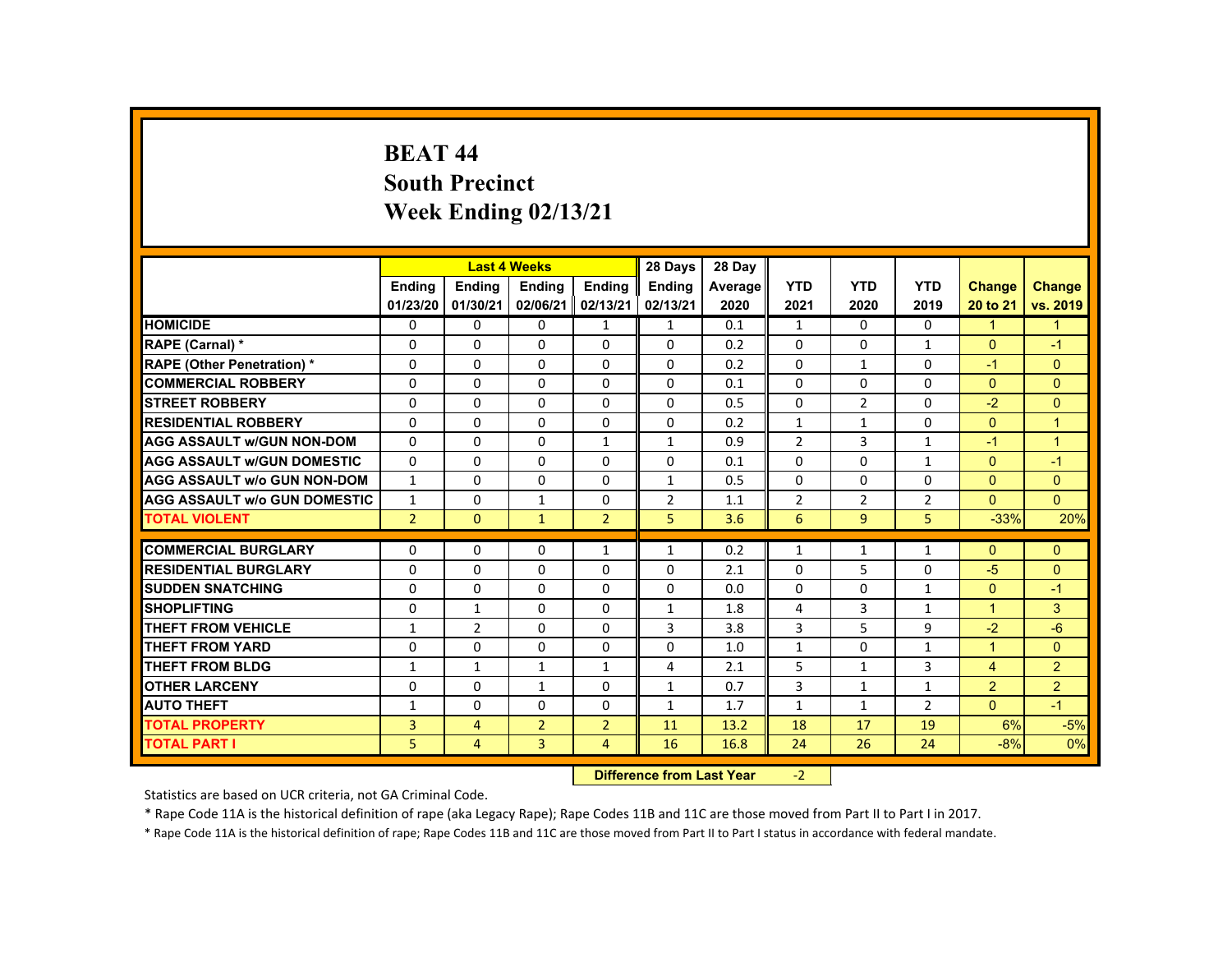# **BEAT 45 South Precinct Week Ending 02/13/21**

|                                     |                |                | <b>Last 4 Weeks</b> |                | 28 Days                   | 28 Day  |                |                |                |                      |               |
|-------------------------------------|----------------|----------------|---------------------|----------------|---------------------------|---------|----------------|----------------|----------------|----------------------|---------------|
|                                     | <b>Endina</b>  | <b>Ending</b>  | <b>Ending</b>       | <b>Ending</b>  | <b>Endina</b>             | Average | <b>YTD</b>     | <b>YTD</b>     | <b>YTD</b>     | Change               | <b>Change</b> |
|                                     | 01/23/20       | 01/30/21       | 02/06/21            | 02/13/21       | 02/13/21                  | 2020    | 2021           | 2020           | 2019           | 20 to 21             | vs. 2019      |
| <b>HOMICIDE</b>                     | $\Omega$       | $\Omega$       | $\mathbf{0}$        | $\Omega$       | 0                         | 0.1     | 0              | $\mathbf{1}$   | $\Omega$       | $-1$                 | $\mathbf{0}$  |
| RAPE (Carnal) *                     | $\mathbf{0}$   | $\Omega$       | $\Omega$            | $\Omega$       | $\Omega$                  | 0.2     | $\Omega$       | $\mathbf{1}$   | $\Omega$       | $-1$                 | $\mathbf{0}$  |
| <b>RAPE (Other Penetration) *</b>   | $\Omega$       | $\Omega$       | $\Omega$            | $\Omega$       | $\Omega$                  | 0.1     | $\Omega$       | 1              | $\Omega$       | $-1$                 | $\Omega$      |
| <b>COMMERCIAL ROBBERY</b>           | $\Omega$       | $\Omega$       | $\Omega$            | $\Omega$       | $\Omega$                  | 0.3     | 0              | $\mathbf{1}$   | 0              | $-1$                 | $\mathbf{0}$  |
| <b>STREET ROBBERY</b>               | $\Omega$       | $\Omega$       | $\Omega$            | $\mathbf{1}$   | $\mathbf{1}$              | 0.2     | $\mathbf{1}$   | $\Omega$       | $\mathbf{1}$   | $\blacktriangleleft$ | $\Omega$      |
| <b>RESIDENTIAL ROBBERY</b>          | $\mathbf{0}$   | $\Omega$       | $\mathbf{0}$        | 0              | 0                         | 0.1     | 0              | 0              | 0              | $\Omega$             | $\mathbf{0}$  |
| <b>AGG ASSAULT W/GUN NON-DOM</b>    | $\mathbf{1}$   | $\Omega$       | $\Omega$            | $\Omega$       | $\mathbf{1}$              | 0.6     | $\Omega$       | $\Omega$       | $\Omega$       | $\Omega$             | $\Omega$      |
| <b>AGG ASSAULT W/GUN DOMESTIC</b>   | $\Omega$       | $\Omega$       | $\Omega$            | $\Omega$       | $\Omega$                  | 0.2     | $\Omega$       | $\Omega$       | $\mathbf{1}$   | $\Omega$             | $-1$          |
| <b>AGG ASSAULT w/o GUN NON-DOM</b>  | $\Omega$       | $\Omega$       | $\Omega$            | $\Omega$       | $\Omega$                  | 0.6     | $\mathbf{1}$   | $\Omega$       | $\Omega$       | $\blacktriangleleft$ | $\mathbf{1}$  |
| <b>AGG ASSAULT W/o GUN DOMESTIC</b> | $\mathbf{1}$   | $\Omega$       | $\mathbf{0}$        | $\mathbf{0}$   | $\mathbf{1}$              | 0.5     | $\mathbf{1}$   | 1              | $\overline{2}$ | $\mathbf{0}$         | $-1$          |
| <b>TOTAL VIOLENT</b>                | $\overline{2}$ | $\mathbf{0}$   | $\mathbf{0}$        | $\mathbf{1}$   | $\overline{3}$            | 2.9     | $\overline{3}$ | 5 <sub>1</sub> | 4              | $-40%$               | $-25%$        |
| <b>COMMERCIAL BURGLARY</b>          | $\mathbf{0}$   | $\Omega$       | $\Omega$            | $\Omega$       | $\Omega$                  | 0.2     | $\Omega$       | $\Omega$       | $\mathbf{1}$   | $\Omega$             | $-1$          |
| <b>RESIDENTIAL BURGLARY</b>         | $\mathbf{1}$   | $\Omega$       | $\Omega$            | 0              | $\mathbf{1}$              | 0.8     | $\overline{2}$ | $\overline{2}$ | $\overline{2}$ | $\Omega$             | $\Omega$      |
| <b>SUDDEN SNATCHING</b>             | $\Omega$       | $\Omega$       | $\Omega$            | 0              | $\Omega$                  | 0.1     | $\Omega$       | $\Omega$       | $\Omega$       | $\Omega$             | $\Omega$      |
| <b>SHOPLIFTING</b>                  | $\mathbf{1}$   | $\mathbf{1}$   | 3                   | 5              | 10                        | 2.5     | 11             | 2              | 19             | 9                    | $-8$          |
| <b>THEFT FROM VEHICLE</b>           | $\mathbf{1}$   | $\mathbf{1}$   | $\overline{2}$      | $\Omega$       | 4                         | 3.7     | 4              | 4              | 4              | $\Omega$             | $\Omega$      |
| <b>THEFT FROM YARD</b>              | $\Omega$       | $\Omega$       | $\Omega$            | $\Omega$       | 0                         | 1.2     | $\Omega$       | $\mathbf{1}$   | 6              | $-1$                 | $-6$          |
| <b>THEFT FROM BLDG</b>              | $\mathbf{0}$   | $\Omega$       | $\mathbf{1}$        | $\mathbf{0}$   | $\mathbf{1}$              | 1.0     | $\mathbf{1}$   | 0              | $\Omega$       | $\blacktriangleleft$ | $\mathbf{1}$  |
| <b>OTHER LARCENY</b>                | $\Omega$       | $\Omega$       | $\Omega$            | $\Omega$       | 0                         | 0.7     | $\Omega$       | $\mathbf{1}$   | $\Omega$       | $-1$                 | $\Omega$      |
| <b>AUTO THEFT</b>                   | $\Omega$       | $\Omega$       | $\Omega$            | $\overline{2}$ | $\overline{2}$            | 1.7     | 3              | $\overline{2}$ | $\Omega$       | $\overline{1}$       | $\mathbf{3}$  |
| <b>TOTAL PROPERTY</b>               | 3              | $\overline{2}$ | 6                   | $\overline{7}$ | 18                        | 11.9    | 21             | 12             | 32             | 75%                  | $-34%$        |
| <b>TOTAL PART I</b>                 | 5              | $\overline{2}$ | 6                   | 8              | 21                        | 14.8    | 24             | 17             | 36             | 41%                  | $-33%$        |
|                                     |                |                |                     |                | Difference from Loot Voor |         | $\overline{ }$ |                |                |                      |               |

 **Difference from Last Year** 7

Statistics are based on UCR criteria, not GA Criminal Code.

\* Rape Code 11A is the historical definition of rape (aka Legacy Rape); Rape Codes 11B and 11C are those moved from Part II to Part I in 2017.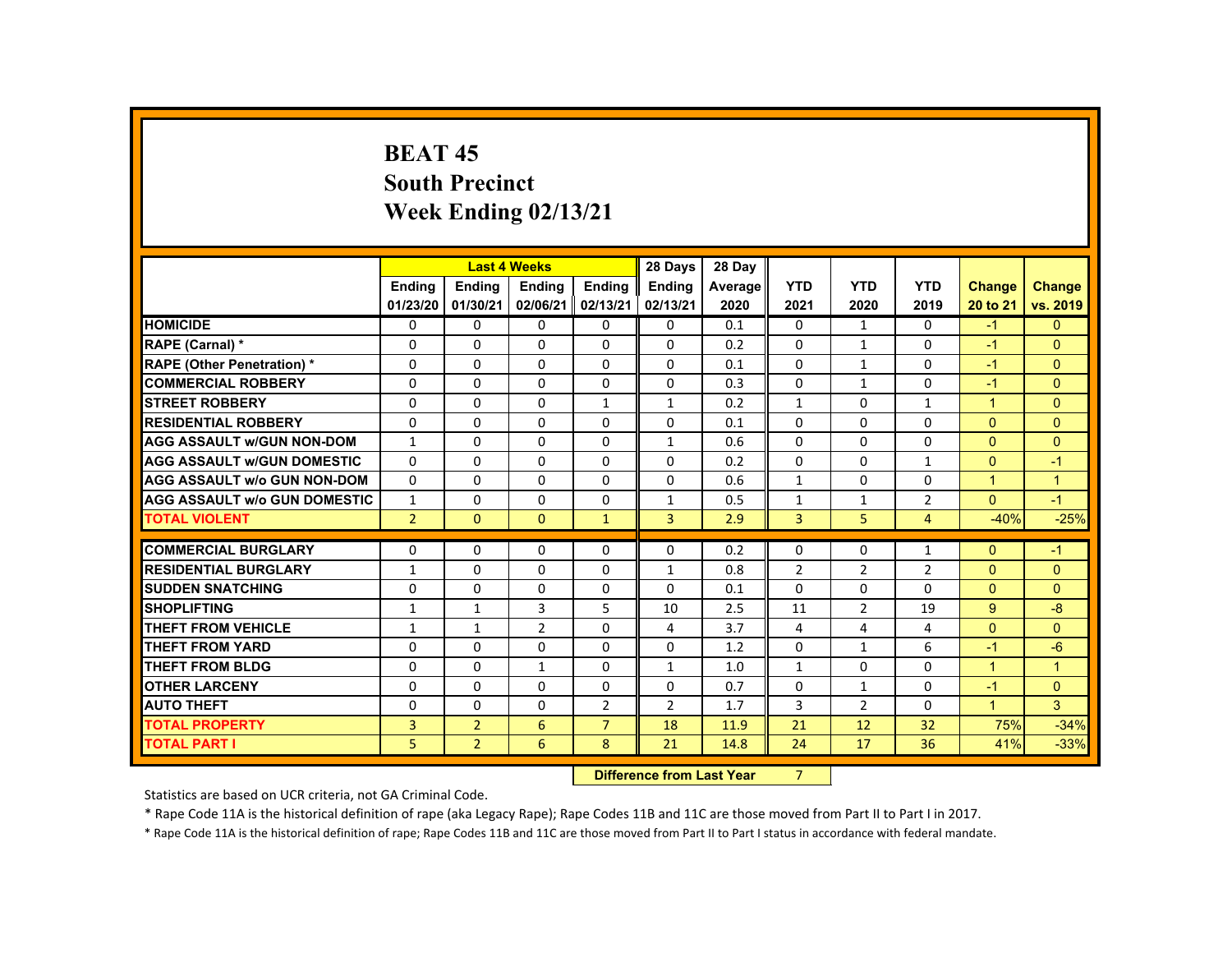## **BEAT 46 South Precinct Week Ending 02/13/21**

|                                     |                |                | <b>Last 4 Weeks</b> |                | 28 Days        | 28 Day  |                |                |                |                |                |
|-------------------------------------|----------------|----------------|---------------------|----------------|----------------|---------|----------------|----------------|----------------|----------------|----------------|
|                                     | <b>Ending</b>  | <b>Ending</b>  | <b>Ending</b>       | <b>Ending</b>  | <b>Ending</b>  | Average | <b>YTD</b>     | <b>YTD</b>     | <b>YTD</b>     | Change         | <b>Change</b>  |
|                                     | 01/23/20       | 01/30/21       | 02/06/21            | 02/13/21       | 02/13/21       | 2020    | 2021           | 2020           | 2019           | 20 to 21       | vs. 2020       |
| <b>HOMICIDE</b>                     | $\Omega$       | $\Omega$       | $\Omega$            | $\Omega$       | 0              | 0.0     | $\Omega$       | $\Omega$       | $\overline{2}$ | $\Omega$       | $-2$           |
| <b>RAPE (Carnal) *</b>              | $\Omega$       | $\mathbf{0}$   | $\Omega$            | $\mathbf{1}$   | $\mathbf{1}$   | 0.4     | $\mathbf{1}$   | $\mathbf{1}$   | 0              | $\mathbf{0}$   | $\overline{1}$ |
| <b>RAPE (Other Penetration) *</b>   | $\Omega$       | $\Omega$       | $\Omega$            | $\Omega$       | $\Omega$       | 0.1     | $\Omega$       | $\Omega$       | $\Omega$       | $\Omega$       | $\Omega$       |
| <b>COMMERCIAL ROBBERY</b>           | $\Omega$       | $\Omega$       | $\Omega$            | $\Omega$       | $\Omega$       | 0.1     | $\Omega$       | $\Omega$       | $\mathbf{1}$   | $\Omega$       | $-1$           |
| <b>STREET ROBBERY</b>               | $\Omega$       | $\Omega$       | $\Omega$            | $\Omega$       | $\Omega$       | 0.5     | $\Omega$       | $\mathbf{1}$   | $\Omega$       | $-1$           | $\Omega$       |
| <b>RESIDENTIAL ROBBERY</b>          | 0              | $\mathbf{0}$   | 0                   | 0              | 0              | 0.0     | 0              | 0              | $\Omega$       | $\mathbf{0}$   | $\mathbf{0}$   |
| <b>AGG ASSAULT w/GUN NON-DOM</b>    | $\Omega$       | $\Omega$       | $\Omega$            | $\Omega$       | $\Omega$       | 0.8     | $\mathbf{1}$   | $\mathbf{1}$   | $\mathbf{1}$   | $\Omega$       | $\Omega$       |
| <b>AGG ASSAULT W/GUN DOMESTIC</b>   | $\Omega$       | $\Omega$       | $\Omega$            | $\Omega$       | $\Omega$       | 0.2     | $\Omega$       | $\Omega$       | $\Omega$       | $\Omega$       | $\Omega$       |
| <b>AGG ASSAULT W/o GUN NON-DOM</b>  | $\Omega$       | $\mathbf{1}$   | $\mathbf{1}$        | $\Omega$       | $\overline{2}$ | 0.5     | $\overline{2}$ | $\mathbf{1}$   | $\Omega$       | $\mathbf{1}$   | $\overline{2}$ |
| <b>AGG ASSAULT W/o GUN DOMESTIC</b> | $\Omega$       | $\mathbf{1}$   | $\Omega$            | $\Omega$       | $\mathbf{1}$   | 0.7     | $\overline{2}$ | $\Omega$       | $\mathbf{1}$   | $\overline{2}$ | $\overline{1}$ |
| <b>TOTAL VIOLENT</b>                | $\mathbf{0}$   | $\overline{2}$ | $\mathbf{1}$        | $\mathbf{1}$   | $\overline{4}$ | 3.1     | 6              | $\overline{4}$ | 5              | 50%            | 20%            |
| <b>COMMERCIAL BURGLARY</b>          |                | $\Omega$       |                     |                |                |         |                |                |                |                |                |
|                                     | $\Omega$       |                | $\mathbf{1}$        | $\Omega$       | $\mathbf{1}$   | 0.3     | $\mathbf{1}$   | 0              | $\overline{2}$ | $\mathbf{1}$   | $-1$           |
| <b>RESIDENTIAL BURGLARY</b>         | $\Omega$       | $\Omega$       | $\mathbf{1}$        | $\Omega$       | $\mathbf{1}$   | 1.6     | $\mathbf{1}$   | $\overline{2}$ | $\mathbf{1}$   | $-1$           | $\Omega$       |
| <b>SUDDEN SNATCHING</b>             | 0              | $\mathbf{0}$   | $\Omega$            | 0              | $\Omega$       | 0.2     | 0              | 1              | 0              | $-1$           | $\mathbf{0}$   |
| <b>SHOPLIFTING</b>                  | $\mathbf{1}$   | $\mathbf{1}$   | $\Omega$            | $\Omega$       | $\overline{2}$ | 5.6     | 6              | 11             | 18             | $-5$           | $-12$          |
| <b>THEFT FROM VEHICLE</b>           | $\mathbf{1}$   | $\overline{2}$ | $\Omega$            | $\overline{2}$ | 5              | 2.5     | 6              | $\mathbf{1}$   | $\overline{7}$ | 5              | $-1$           |
| <b>THEFT FROM YARD</b>              | $\Omega$       | $\Omega$       | $\Omega$            | $\mathbf{1}$   | $\mathbf{1}$   | 0.9     | $\overline{2}$ | $\mathbf{1}$   | $\mathbf{1}$   | $\mathbf{1}$   | $\overline{1}$ |
| THEFT FROM BLDG                     | $\mathbf{1}$   | $\Omega$       | $\mathbf{1}$        | $\Omega$       | $\overline{2}$ | 1.5     | $\overline{2}$ | 3              | $\overline{2}$ | $-1$           | $\Omega$       |
| <b>OTHER LARCENY</b>                | 0              | 1              | $\Omega$            | 0              | 1              | 0.4     | $\overline{2}$ | $\mathbf{1}$   | 0              | $\mathbf{1}$   | $\overline{2}$ |
| <b>AUTO THEFT</b>                   | $\Omega$       | $\Omega$       | $\Omega$            | $\mathbf{1}$   | $\mathbf{1}$   | 0.7     | 4              | $\mathbf{1}$   | 6              | 3              | $-2$           |
| <b>TOTAL PROPERTY</b>               | $\overline{3}$ | 4              | 3                   | $\overline{4}$ | 14             | 13.7    | 24             | 21             | 37             | 14%            | $-35%$         |
| <b>TOTAL PART I</b>                 | $\overline{3}$ | 6              | $\overline{4}$      | 5              | 18             | 16.8    | 30             | 25             | 42             | 20%            | $-29%$         |
|                                     |                |                |                     | <b>Section</b> |                |         |                |                |                |                |                |

 **Difference from Last Year**5

Statistics are based on UCR criteria, not GA Criminal Code.

\* Rape Code 11A is the historical definition of rape (aka Legacy Rape); Rape Codes 11B and 11C are those moved from Part II to Part I in 2017.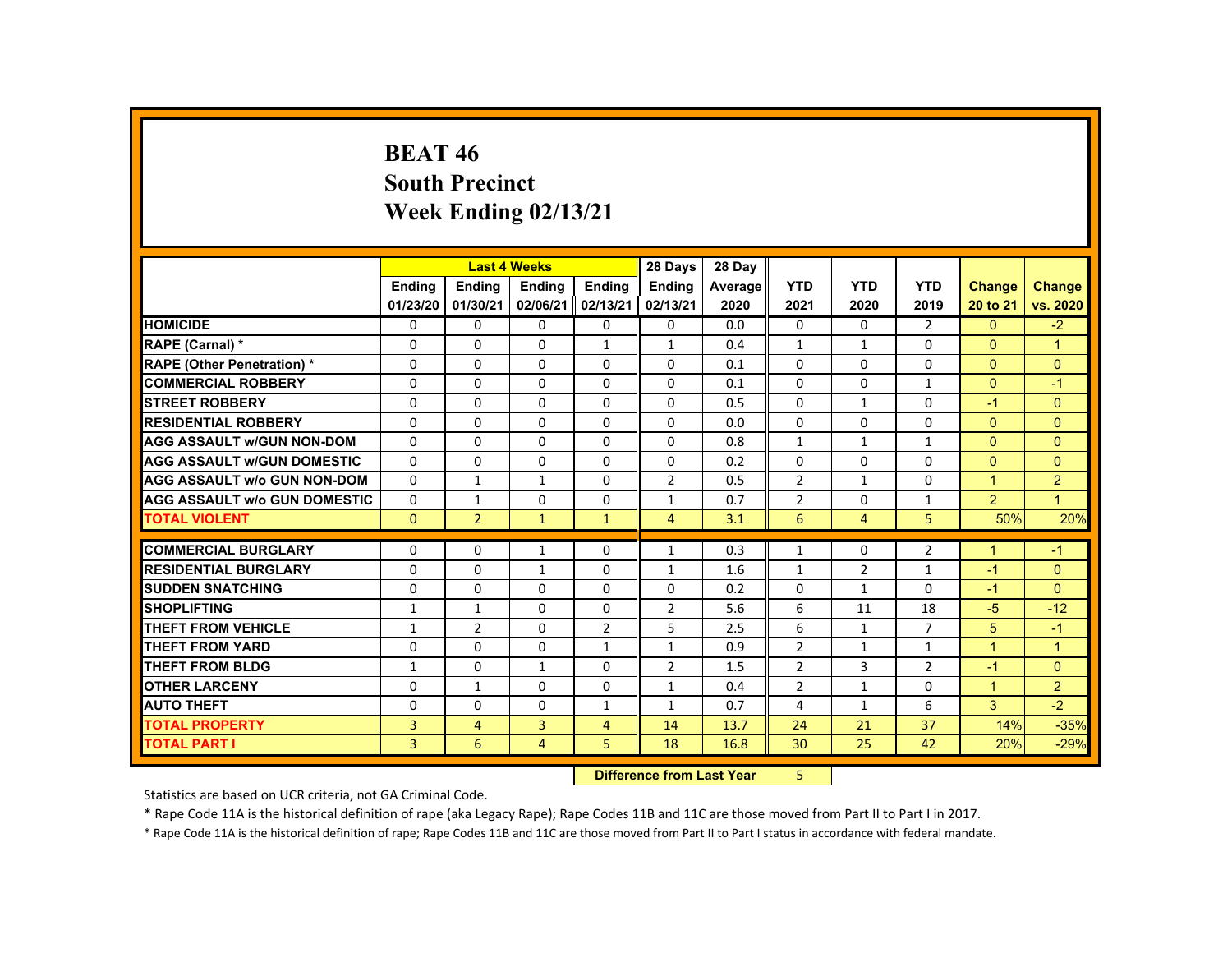# **BEAT 47 South Precinct Week Ending 02/13/21**

|                                     |               |              | <b>Last 4 Weeks</b> |                  | 28 Days                  | 28 Day  |                |                |                |                |                |
|-------------------------------------|---------------|--------------|---------------------|------------------|--------------------------|---------|----------------|----------------|----------------|----------------|----------------|
|                                     | <b>Endina</b> | Ending       | <b>Ending</b>       | Ending           | <b>Endina</b>            | Average | <b>YTD</b>     | <b>YTD</b>     | <b>YTD</b>     | <b>Change</b>  | <b>Change</b>  |
|                                     | 01/23/20      | 01/30/21     | 02/06/21            | 02/13/21         | 02/13/21                 | 2020    | 2021           | 2020           | 2019           | 20 to 21       | vs. 2019       |
| <b>HOMICIDE</b>                     | 0             | $\Omega$     | $\mathbf{0}$        | $\Omega$         | 0                        | 0.1     | 0              | $\Omega$       | $\mathbf{0}$   | $\mathbf{0}$   | $\overline{0}$ |
| RAPE (Carnal) *                     | 0             | $\Omega$     | $\Omega$            | $\Omega$         | $\Omega$                 | 0.0     | $\Omega$       | $\Omega$       | $\Omega$       | $\Omega$       | $\Omega$       |
| <b>RAPE (Other Penetration) *</b>   | $\Omega$      | $\Omega$     | $\Omega$            | $\Omega$         | $\Omega$                 | 0.0     | $\Omega$       | $\Omega$       | $\Omega$       | $\Omega$       | $\Omega$       |
| <b>COMMERCIAL ROBBERY</b>           | $\Omega$      | $\Omega$     | $\Omega$            | $\Omega$         | $\Omega$                 | 0.0     | $\Omega$       | $\Omega$       | $\Omega$       | $\Omega$       | $\mathbf{0}$   |
| <b>STREET ROBBERY</b>               | $\Omega$      | $\Omega$     | $\Omega$            | $\Omega$         | $\Omega$                 | 0.0     | $\Omega$       | $\Omega$       | $\Omega$       | $\Omega$       | $\Omega$       |
| <b>RESIDENTIAL ROBBERY</b>          | 0             | $\mathbf{0}$ | $\mathbf{0}$        | 0                | 0                        | 0.1     | $\Omega$       | 0              | 0              | $\Omega$       | $\Omega$       |
| <b>AGG ASSAULT w/GUN NON-GUN</b>    | $\Omega$      | $\Omega$     | $\Omega$            | $\Omega$         | $\Omega$                 | 0.1     | $\Omega$       | $\Omega$       | $\Omega$       | $\Omega$       | $\Omega$       |
| <b>AGG ASSAULT w/GUN DOMESTIC</b>   | $\Omega$      | $\Omega$     | $\Omega$            | 0                | $\Omega$                 | 0.0     | $\Omega$       | $\mathbf{0}$   | 0              | $\mathbf{0}$   | $\mathbf{0}$   |
| <b>AGG ASSAULT w/o GUN NON-DOM</b>  | $\Omega$      | $\Omega$     | $\Omega$            | $\Omega$         | $\Omega$                 | 0.0     | $\Omega$       | $\Omega$       | $\Omega$       | $\Omega$       | $\mathbf{0}$   |
| <b>AGG ASSAULT W/o GUN DOMESTIC</b> | $\Omega$      | $\Omega$     | $\Omega$            | $\Omega$         | $\Omega$                 | 0.2     | $\Omega$       | $\Omega$       | $\mathbf{1}$   | $\Omega$       | $-1$           |
| <b>TOTAL VIOLENT</b>                | $\mathbf{0}$  | $\Omega$     | $\Omega$            | $\mathbf{0}$     | $\Omega$                 | 0.4     | $\Omega$       | $\Omega$       | $\mathbf{1}$   | #DIV/0!        | $-100%$        |
|                                     |               |              |                     |                  |                          |         |                |                |                |                |                |
| <b>COMMERCIAL BURGLARY</b>          | 0             | $\Omega$     | $\Omega$            | $\Omega$         | $\Omega$                 | 0.0     | $\Omega$       | $\Omega$       | $\Omega$       | $\Omega$       | $\mathbf{0}$   |
| <b>RESIDENTIAL BURGLARY</b>         | $\Omega$      | $\Omega$     | $\Omega$            | $\Omega$         | $\Omega$                 | 0.5     | $\overline{2}$ | $\mathbf{1}$   | $\mathbf{1}$   | $\mathbf{1}$   | $\overline{1}$ |
| <b>SUDDEN SNATCHING</b>             | $\Omega$      | $\Omega$     | $\mathbf{0}$        | $\mathbf{0}$     | 0                        | 0.0     | $\Omega$       | $\Omega$       | $\Omega$       | $\Omega$       | $\Omega$       |
| <b>SHOPLIFTING</b>                  | $\Omega$      | $\Omega$     | $\Omega$            | $\Omega$         | $\Omega$                 | 0.0     | $\Omega$       | $\Omega$       | $\Omega$       | $\Omega$       | $\Omega$       |
| <b>THEFT FROM VEHICLE</b>           | $\Omega$      | $\Omega$     | $\Omega$            | $\Omega$         | $\Omega$                 | 1.0     | $\Omega$       | $\mathbf{1}$   | $\Omega$       | $-1$           | $\mathbf{0}$   |
| <b>THEFT FROM YARD</b>              | $\Omega$      | $\Omega$     | $\Omega$            | $\Omega$         | $\Omega$                 | 0.5     | $\Omega$       | $\overline{2}$ | $\Omega$       | $-2$           | $\Omega$       |
| <b>THEFT FROM BLDG</b>              | 0             | $\Omega$     | $\mathbf{1}$        | $\Omega$         | $\mathbf{1}$             | 0.2     | 3              | $\mathbf{1}$   | 0              | $\overline{2}$ | 3              |
| <b>OTHER LARCENY</b>                | $\Omega$      | $\Omega$     | $\Omega$            | 0                | $\Omega$                 | 0.2     | $\Omega$       | $\Omega$       | $\mathbf{1}$   | $\Omega$       | $-1$           |
| <b>AUTO THEFT</b>                   | $\Omega$      | $\Omega$     | $\Omega$            | $\Omega$         | $\Omega$                 | 0.6     | $\Omega$       | $\Omega$       | $\Omega$       | $\Omega$       | $\Omega$       |
| <b>TOTAL PROPERTY</b>               | $\Omega$      | $\Omega$     | $\mathbf{1}$        | $\Omega$         | $\mathbf{1}$             | 3.1     | 5              | 5              | $\overline{2}$ | 0%             | 150%           |
| <b>TOTAL PART I</b>                 | $\Omega$      | $\Omega$     | $\mathbf{1}$        | $\mathbf{0}$     | $\mathbf{1}$             | 3.5     | 5              | 5              | 3              | 0%             | 67%            |
|                                     |               |              |                     | <b>INSECTION</b> | an a Bandar I na African |         | $\sim$         |                |                |                |                |

 **Difference from Last Year**r 0

Statistics are based on UCR criteria, not GA Criminal Code.

\* Rape Code 11A is the historical definition of rape (aka Legacy Rape); Rape Codes 11B and 11C are those moved from Part II to Part I in 2017.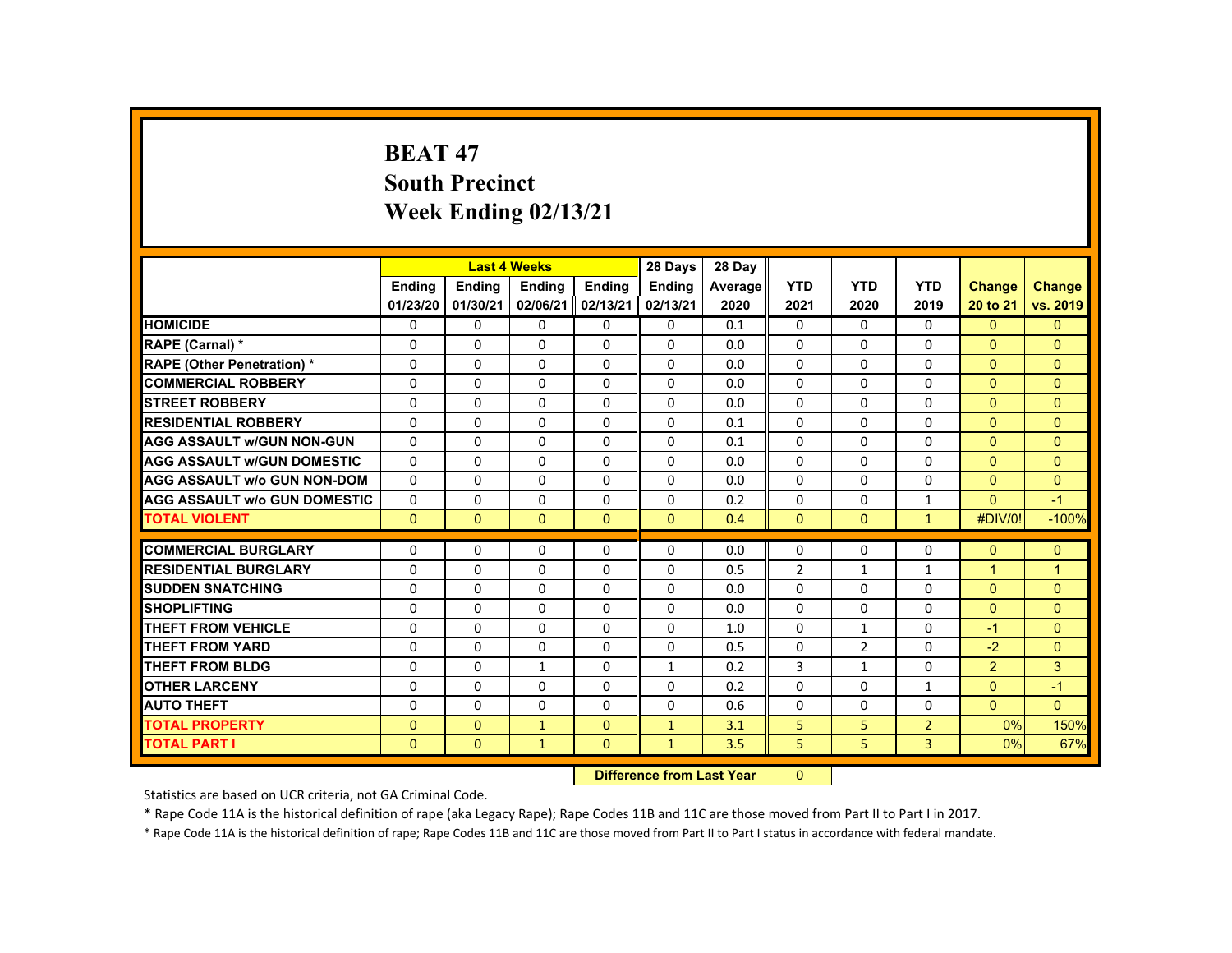# **BEAT 51 East Precinct Week Ending 02/13/21**

|                                     |               | <b>Last 4 Weeks</b>              |                |                | 28 Days        | 28 Day  |                |                |                |                      |                |
|-------------------------------------|---------------|----------------------------------|----------------|----------------|----------------|---------|----------------|----------------|----------------|----------------------|----------------|
|                                     | <b>Ending</b> | Ending                           | <b>Ending</b>  | <b>Ending</b>  | Ending         | Average | <b>YTD</b>     | <b>YTD</b>     | <b>YTD</b>     | Change               | <b>Change</b>  |
|                                     | 01/23/20      | 01/30/21                         | 02/06/21       | 02/13/21       | 02/13/21       | 2020    | 2021           | 2020           | 2019           | 20 to 21             | vs. 2019       |
| <b>HOMICIDE</b>                     | 0             | $\Omega$                         | 0              | 0              | 0              | 0.2     | 0              | $\Omega$       | $\mathbf{1}$   | $\mathbf{0}$         | $-1$           |
| RAPE (Carnal) *                     | $\Omega$      | $\Omega$                         | $\Omega$       | $\Omega$       | $\Omega$       | 0.1     | $\Omega$       | $\Omega$       | $\Omega$       | $\Omega$             | $\Omega$       |
| <b>RAPE (Other Penetration) *</b>   | 0             | 0                                | 0              | 0              | 0              | 0.1     | $\mathbf{1}$   | 0              | 0              | $\mathbf{1}$         | $\mathbf{1}$   |
| <b>COMMERCIAL ROBBERY</b>           | $\Omega$      | $\Omega$                         | $\Omega$       | $\Omega$       | $\Omega$       | 0.0     | $\Omega$       | $\Omega$       | $\Omega$       | $\Omega$             | $\Omega$       |
| <b>STREET ROBBERY</b>               | $\Omega$      | $\mathbf{1}$                     | $\Omega$       | $\Omega$       | $\mathbf{1}$   | 0.3     | $\overline{2}$ | $\Omega$       | $\Omega$       | 2                    | $\overline{2}$ |
| <b>RESIDENTIAL ROBBERY</b>          | 0             | $\mathbf{1}$                     | 0              | $\Omega$       | $\mathbf{1}$   | 0.1     | $\mathbf{1}$   | 0              | $\Omega$       | $\blacktriangleleft$ | $\mathbf{1}$   |
| <b>AGG ASSAULT W/GUN NON-DOM</b>    | $\Omega$      | $\mathbf{1}$                     | $\Omega$       | $\mathbf{1}$   | $\overline{2}$ | 2.1     | $\overline{2}$ | 2              | $\overline{2}$ | $\Omega$             | $\Omega$       |
| <b>AGG ASSAULT w/GUN DOMESTIC</b>   | $\Omega$      | $\Omega$                         | $\Omega$       | $\Omega$       | $\Omega$       | 0.2     | $\Omega$       | $\Omega$       | $\Omega$       | $\Omega$             | $\overline{0}$ |
| <b>AGG ASSAULT w/o GUN NON-DOM</b>  | $\Omega$      | $\Omega$                         | $\mathbf{1}$   | $\Omega$       | $\mathbf{1}$   | 1.5     | $\overline{2}$ | $\overline{2}$ | $\mathbf{1}$   | $\Omega$             | $\overline{1}$ |
| <b>AGG ASSAULT W/o GUN DOMESTIC</b> | 0             | 0                                | 0              | 0              | 0              | 1.5     | 0              | $\overline{2}$ | $\mathbf{1}$   | $-2$                 | $-1$           |
| <b>TOTAL VIOLENT</b>                | $\Omega$      | $\overline{3}$                   | $\mathbf{1}$   | $\mathbf{1}$   | 5              | 6.0     | 8              | 6              | 5              | 33%                  | 60%            |
| <b>COMMERCIAL BURGLARY</b>          | $\Omega$      | $\Omega$                         | $\Omega$       | 0              | $\Omega$       | 0.3     | 0              | $\overline{2}$ | $\mathbf{1}$   | $-2$                 | $-1$           |
| <b>RESIDENTIAL BURGLARY</b>         | $\Omega$      | $\mathbf{1}$                     | $\mathbf{1}$   | $\mathbf{1}$   | 3              | 1.5     | 5              | 5              | 8              | $\Omega$             | $-3$           |
| <b>SUDDEN SNATCHING</b>             | $\Omega$      | $\Omega$                         | $\Omega$       | $\Omega$       | $\Omega$       | 0.1     | 0              | $\Omega$       | $\Omega$       | $\Omega$             | $\Omega$       |
| <b>SHOPLIFTING</b>                  | $\Omega$      | $\mathbf{1}$                     | $\Omega$       | $\Omega$       | $\mathbf{1}$   | 1.2     | $\overline{2}$ | 4              | $\overline{2}$ | $-2$                 | $\Omega$       |
| <b>THEFT FROM VEHICLE</b>           | 0             | $\Omega$                         | $\overline{2}$ | $\overline{2}$ | 4              | 2.2     | 4              | $\overline{7}$ | 3              | $-3$                 | $\overline{1}$ |
| <b>THEFT FROM YARD</b>              | $\Omega$      | $\Omega$                         | $\mathbf{1}$   | $\Omega$       | $\mathbf{1}$   | 1.2     | $\mathbf{1}$   | 5              | $\mathbf{1}$   | $-4$                 | $\Omega$       |
| <b>THEFT FROM BLDG</b>              | $\Omega$      | $\Omega$                         | $\Omega$       | $\overline{2}$ | $\overline{2}$ | 1.8     | $\overline{2}$ | 5              | $\mathbf{1}$   | $-3$                 | $\overline{1}$ |
| <b>OTHER LARCENY</b>                | $\Omega$      | $\Omega$                         | $\Omega$       | $\Omega$       | $\Omega$       | 0.6     | $\mathbf{1}$   | $\overline{2}$ | 4              | $-1$                 | $-3$           |
| <b>AUTO THEFT</b>                   | 0             | 0                                | $\overline{2}$ | 0              | $\overline{2}$ | 1.5     | $\overline{2}$ | $\overline{2}$ | 6              | $\Omega$             | $-4$           |
| <b>TOTAL PROPERTY</b>               | $\Omega$      | $\overline{2}$                   | 6              | 5              | 13             | 10.4    | 17             | 32             | 26             | $-47%$               | $-35%$         |
| <b>TOTAL PART I</b>                 | $\mathbf{0}$  | 5                                | $\overline{7}$ | 6              | 18             | 16.4    | 25             | 38             | 31             | $-34%$               | $-19%$         |
|                                     |               | <b>Difference from Last Year</b> |                | $-13$          |                |         |                |                |                |                      |                |

Statistics are based on UCR criteria, not GA Criminal Code.

\* Rape Code 11A is the historical definition of rape (aka Legacy Rape); Rape Codes 11B and 11C are those moved from Part II to Part I in 2017.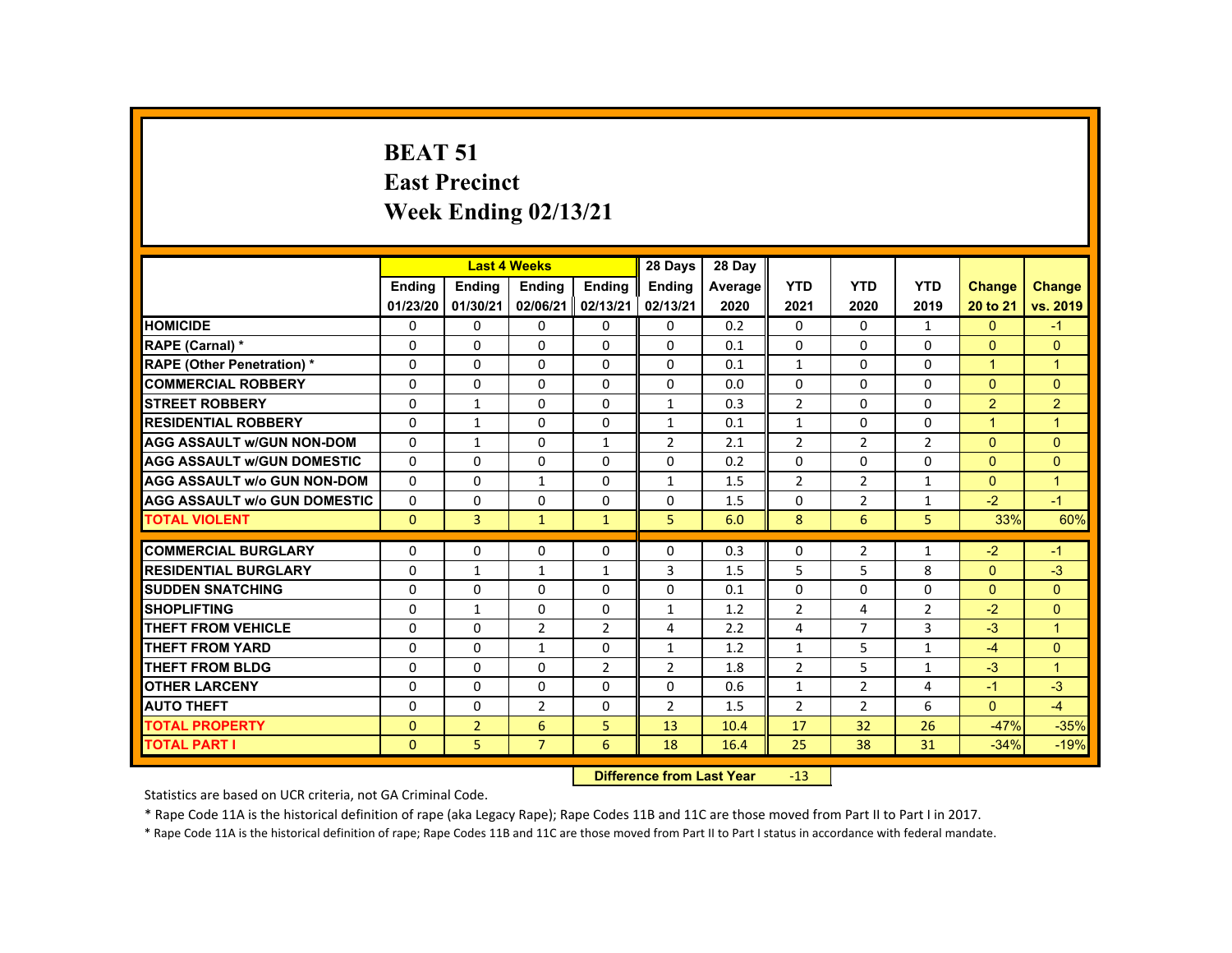### **BEAT 52 East Precinct Week Ending 02/13/21**

|                                     |              |                | <b>Last 4 Weeks</b> |                | 28 Days                           | 28 Day  |                |                 |                |                      |                |
|-------------------------------------|--------------|----------------|---------------------|----------------|-----------------------------------|---------|----------------|-----------------|----------------|----------------------|----------------|
|                                     | Ending       | <b>Ending</b>  | <b>Ending</b>       | <b>Ending</b>  | Ending                            | Average | <b>YTD</b>     | <b>YTD</b>      | <b>YTD</b>     | <b>Change</b>        | <b>Change</b>  |
|                                     | 01/23/20     | 01/30/21       | 02/06/21            | 02/13/21       | 02/13/21                          | 2020    | 2021           | 2020            | 2019           | 20 to 21             | vs. 2019       |
| <b>HOMICIDE</b>                     | $\Omega$     | $\Omega$       | $\Omega$            | $\Omega$       | 0                                 | 0.1     | 0              | $\Omega$        | $\Omega$       | $\Omega$             | $\mathbf{0}$   |
| RAPE (Carnal) *                     | 0            | $\Omega$       | $\Omega$            | $\Omega$       | $\Omega$                          | 0.1     | $\Omega$       | $\Omega$        | $\Omega$       | $\Omega$             | $\Omega$       |
| <b>RAPE (Other Penetration) *</b>   | $\Omega$     | $\Omega$       | $\Omega$            | $\Omega$       | $\Omega$                          | 0.0     | $\Omega$       | $\Omega$        | $\Omega$       | $\Omega$             | $\Omega$       |
| <b>COMMERCIAL ROBBERY</b>           | $\Omega$     | $\Omega$       | $\Omega$            | $\Omega$       | $\Omega$                          | 0.2     | $\Omega$       | $\Omega$        | $\Omega$       | $\Omega$             | $\Omega$       |
| <b>STREET ROBBERY</b>               | $\Omega$     | $\Omega$       | $\Omega$            | $\Omega$       | $\Omega$                          | 0.4     | $\Omega$       | $\Omega$        | $\Omega$       | $\Omega$             | $\Omega$       |
| <b>RESIDENTIAL ROBBERY</b>          | $\Omega$     | $\Omega$       | $\Omega$            | 0              | 0                                 | 0.1     | $\Omega$       | $\Omega$        | $\overline{2}$ | $\Omega$             | $-2$           |
| <b>AGG ASSAULT W/GUN NON-DOM</b>    | $\mathbf{1}$ | $\Omega$       | $\Omega$            | $\Omega$       | $\mathbf{1}$                      | 1.0     | $\overline{2}$ | $\mathbf{1}$    | $\overline{2}$ | $\blacktriangleleft$ | $\mathbf{0}$   |
| <b>AGG ASSAULT W/GUN DOMESTIC</b>   | $\Omega$     | $\Omega$       | $\Omega$            | $\Omega$       | $\Omega$                          | 0.3     | $\Omega$       | $\Omega$        | $\Omega$       | $\Omega$             | $\Omega$       |
| <b>AGG ASSAULT w/o GUN NON-DOM</b>  | $\Omega$     | $\Omega$       | $\Omega$            | $\Omega$       | $\Omega$                          | 0.9     | $\Omega$       | $\mathbf{1}$    | $\mathbf{1}$   | $-1$                 | $-1$           |
| <b>AGG ASSAULT W/o GUN DOMESTIC</b> | $\Omega$     | $\mathbf{1}$   | $\mathbf{1}$        | $\Omega$       | 2                                 | 1.1     | $\overline{2}$ | 3               | $\Omega$       | $-1$                 | $\overline{2}$ |
| <b>TOTAL VIOLENT</b>                | $\mathbf{1}$ | $\mathbf{1}$   | $\mathbf{1}$        | $\mathbf{0}$   | 3                                 | 4.1     | $\overline{4}$ | 5               | 5              | $-20%$               | $-20%$         |
|                                     |              |                |                     |                |                                   |         |                |                 |                |                      |                |
| <b>COMMERCIAL BURGLARY</b>          | $\Omega$     | $\Omega$       | $\Omega$            | 0              | 0                                 | 0.2     | 0              | 0               | 0              | $\mathbf{0}$         | $\Omega$       |
| <b>RESIDENTIAL BURGLARY</b>         | $\Omega$     | $\Omega$       | $\overline{2}$      | $\mathbf{1}$   | 3                                 | 2.4     | 5              | 4               | 6              | $\mathbf{1}$         | $-1$           |
| <b>SUDDEN SNATCHING</b>             | $\Omega$     | $\mathbf{0}$   | $\Omega$            | $\mathbf{0}$   | 0                                 | 0.2     | $\Omega$       | 1               | $\Omega$       | $-1$                 | $\Omega$       |
| <b>SHOPLIFTING</b>                  | $\Omega$     | $\Omega$       | $\Omega$            | $\Omega$       | $\Omega$                          | 0.6     | $\Omega$       | 3               | $\Omega$       | $-3$                 | $\Omega$       |
| <b>THEFT FROM VEHICLE</b>           | 1            | $\Omega$       | $\mathbf{1}$        | $\Omega$       | $\overline{2}$                    | 4.5     | $\overline{2}$ | 9               | 6              | $-7$                 | $-4$           |
| <b>THEFT FROM YARD</b>              | $\mathbf{1}$ | $\Omega$       | $\Omega$            | $\Omega$       | $\mathbf{1}$                      | 2.0     | $\mathbf{1}$   | $\overline{2}$  | $\overline{2}$ | $-1$                 | $-1$           |
| <b>THEFT FROM BLDG</b>              | $\mathbf{1}$ | $\Omega$       | $\mathbf{0}$        | 0              | 1                                 | 1.7     | 3              | 5               | 5              | $-2$                 | $-2$           |
| <b>OTHER LARCENY</b>                | $\Omega$     | $\mathbf{1}$   | 1                   | $\mathbf{1}$   | 3                                 | 2.0     | 3              | 1               | $\Omega$       | $\overline{2}$       | $\mathbf{3}$   |
| <b>AUTO THEFT</b>                   | $\Omega$     | $\Omega$       | $\Omega$            | $\Omega$       | $\Omega$                          | 1.5     | $\Omega$       | 2               | 4              | $-2$                 | $-4$           |
| <b>TOTAL PROPERTY</b>               | 3            | $\mathbf{1}$   | $\overline{4}$      | $\overline{2}$ | 10                                | 15.1    | 14             | 27              | 23             | $-48%$               | $-39%$         |
| <b>TOTAL PART I</b>                 | 4            | $\overline{2}$ | 5                   | $2^{\circ}$    | 13                                | 19.3    | 18             | 32 <sub>2</sub> | 28             | $-44%$               | $-36%$         |
|                                     |              |                |                     |                | <b>Difference from Least Vanc</b> |         | 4A             |                 |                |                      |                |

 **Difference from Last Year**‐14

Statistics are based on UCR criteria, not GA Criminal Code.

\* Rape Code 11A is the historical definition of rape (aka Legacy Rape); Rape Codes 11B and 11C are those moved from Part II to Part I in 2017.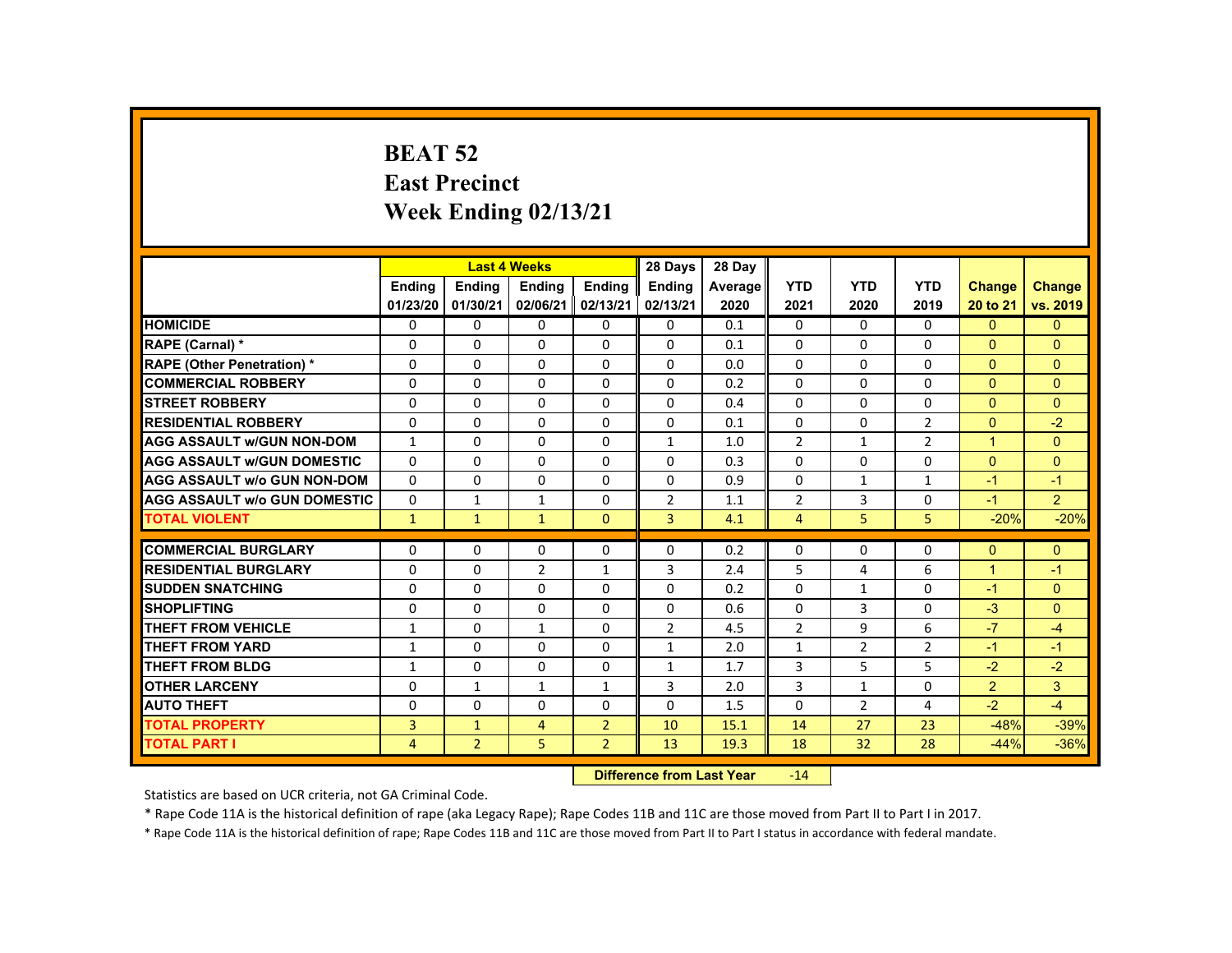# **BEAT 53 East Precinct Week Ending 02/13/21**

|                                     |                |                | <b>Last 4 Weeks</b> |                | 28 Days                           | 28 Day  |                |                |                   |                      |                      |
|-------------------------------------|----------------|----------------|---------------------|----------------|-----------------------------------|---------|----------------|----------------|-------------------|----------------------|----------------------|
|                                     | <b>Endina</b>  | Ending         | Ending              | Ending         | <b>Endina</b>                     | Average | <b>YTD</b>     | <b>YTD</b>     | <b>YTD</b>        | <b>Change</b>        | Change               |
|                                     | 01/23/20       | 01/30/21       | 02/06/21            | 02/13/21       | 02/13/21                          | 2020    | 2021           | 2020           | 2019              | 20 to 21             | vs. 2019             |
| <b>HOMICIDE</b>                     | $\Omega$       | $\Omega$       | $\Omega$            | $\Omega$       | $\mathbf{0}$                      | 0.1     | $\mathbf{1}$   | $\Omega$       | $\Omega$          | $\mathbf{1}$         | 1                    |
| RAPE (Carnal) *                     | $\Omega$       | $\Omega$       | $\Omega$            | $\Omega$       | $\Omega$                          | 0.0     | $\Omega$       | $\Omega$       | $\Omega$          | $\Omega$             | $\Omega$             |
| <b>RAPE (Other Penetration) *</b>   | $\Omega$       | $\Omega$       | $\Omega$            | $\Omega$       | $\Omega$                          | 0.2     | $\Omega$       | $\Omega$       | $\Omega$          | $\mathbf{0}$         | $\Omega$             |
| <b>COMMERCIAL ROBBERY</b>           | $\Omega$       | $\Omega$       | $\Omega$            | $\Omega$       | $\Omega$                          | 0.0     | $\Omega$       | $\Omega$       | $\Omega$          | $\Omega$             | $\Omega$             |
| <b>STREET ROBBERY</b>               | $\Omega$       | $\Omega$       | $\Omega$            | $\Omega$       | $\Omega$                          | 0.6     | $\Omega$       | $\mathbf{1}$   | $\mathbf{1}$      | $-1$                 | $-1$                 |
| <b>RESIDENTIAL ROBBERY</b>          | 0              | $\mathbf{0}$   | 0                   | 0              | 0                                 | 0.1     | $\mathbf{0}$   | $\mathbf{1}$   | 0                 | $-1$                 | $\Omega$             |
| <b>AGG ASSAULT w/GUN NON-DOM</b>    | $\Omega$       | $\mathbf{1}$   | $\Omega$            | $\Omega$       | $\mathbf{1}$                      | 1.2     | $\mathbf{1}$   | $\overline{2}$ | $\overline{2}$    | $-1$                 | $-1$                 |
| <b>AGG ASSAULT w/GUN DOMESTIC</b>   | $\mathbf{1}$   | $\Omega$       | $\Omega$            | $\Omega$       | $\mathbf{1}$                      | 0.4     | $\mathbf{1}$   | $\mathbf{1}$   | $\Omega$          | $\Omega$             | $\overline{1}$       |
| <b>AGG ASSAULT w/o GUN NON-DOM</b>  | $\Omega$       | $\Omega$       | $\Omega$            | $\mathbf{1}$   | $\mathbf{1}$                      | 1.2     | $\overline{2}$ | $\overline{2}$ | $\Omega$          | $\mathbf{0}$         | $\overline{2}$       |
| <b>AGG ASSAULT w/o GUN DOMESTIC</b> | $\mathbf{1}$   | $\mathbf{0}$   | $\mathbf{1}$        | $\mathbf{0}$   | $\overline{2}$                    | 1.5     | 3              | $\mathbf{1}$   | $\mathbf{1}$      | 2                    | $\overline{2}$       |
| <b>TOTAL VIOLENT</b>                | 2 <sup>1</sup> | $\bullet$      | $\mathbf{1}$        | $\mathbf{1}$   | 5                                 | 5.2     | 8              | 8              | $\overline{4}$    | 0%                   | 100%                 |
| <b>COMMERCIAL BURGLARY</b>          | $\Omega$       | $\mathbf{1}$   | $\Omega$            | $\Omega$       | $\mathbf{1}$                      | 0.2     | $\mathbf{1}$   | $\mathbf{1}$   | $\Omega$          | $\mathbf{0}$         | $\blacktriangleleft$ |
| <b>RESIDENTIAL BURGLARY</b>         | $\Omega$       | $\Omega$       | $\Omega$            | $\mathbf{1}$   | $\mathbf{1}$                      | 3.0     | $\mathbf{1}$   | 4              | 6                 | $-3$                 | $-5$                 |
| <b>SUDDEN SNATCHING</b>             | $\Omega$       | $\Omega$       | $\Omega$            | $\Omega$       | $\Omega$                          | 0.0     | $\Omega$       | $\Omega$       | $\Omega$          | $\mathbf{0}$         | $\Omega$             |
| <b>SHOPLIFTING</b>                  | $\Omega$       | $\Omega$       | $\Omega$            | $\Omega$       | $\Omega$                          | 0.2     | $\Omega$       | $\Omega$       | $\Omega$          | $\Omega$             | $\Omega$             |
| <b>THEFT FROM VEHICLE</b>           | $\Omega$       | $\Omega$       | 2                   | $\mathbf{1}$   | 3                                 | 3.6     | 4              | 4              | $\overline{7}$    | $\Omega$             | $-3$                 |
| <b>THEFT FROM YARD</b>              | $\Omega$       | $\Omega$       | $\Omega$            | $\Omega$       | $\Omega$                          |         | $\mathbf{1}$   | $\overline{2}$ |                   | $-1$                 | $\Omega$             |
| <b>THEFT FROM BLDG</b>              | 0              | $\Omega$       | $\Omega$            | $\Omega$       | $\mathbf{0}$                      | 1.0     | $\mathbf{1}$   | $\Omega$       | $\mathbf{1}$<br>8 | $\blacktriangleleft$ | $-7$                 |
| <b>OTHER LARCENY</b>                |                |                | $\Omega$            | $\Omega$       |                                   | 2.4     | $\Omega$       |                |                   | $-2$                 |                      |
|                                     | 0              | $\mathbf{0}$   |                     |                | $\mathbf{0}$                      | 0.5     |                | $\overline{2}$ | $\overline{2}$    |                      | $-2$                 |
| <b>AUTO THEFT</b>                   | $\Omega$       | $\mathbf{1}$   | $\Omega$            | $\Omega$       | $\mathbf{1}$                      | 1.6     | 4              | $\overline{2}$ | 5                 | $\overline{2}$       | $-1$                 |
| <b>TOTAL PROPERTY</b>               | $\Omega$       | $\overline{2}$ | $\overline{2}$      | $\overline{2}$ | 6                                 | 12.4    | 12             | 15             | 29                | $-20%$               | $-59%$               |
| <b>TOTAL PART I</b>                 | $\overline{2}$ | 3              | $\overline{3}$      | 3              | 11                                | 17.6    | 20             | 23             | 33                | $-13%$               | $-39%$               |
|                                     |                |                |                     |                | <b>Difference from Least Vage</b> |         | $\sim$         |                |                   |                      |                      |

 **Difference from Last Year**r -3

Statistics are based on UCR criteria, not GA Criminal Code.

\* Rape Code 11A is the historical definition of rape (aka Legacy Rape); Rape Codes 11B and 11C are those moved from Part II to Part I in 2017.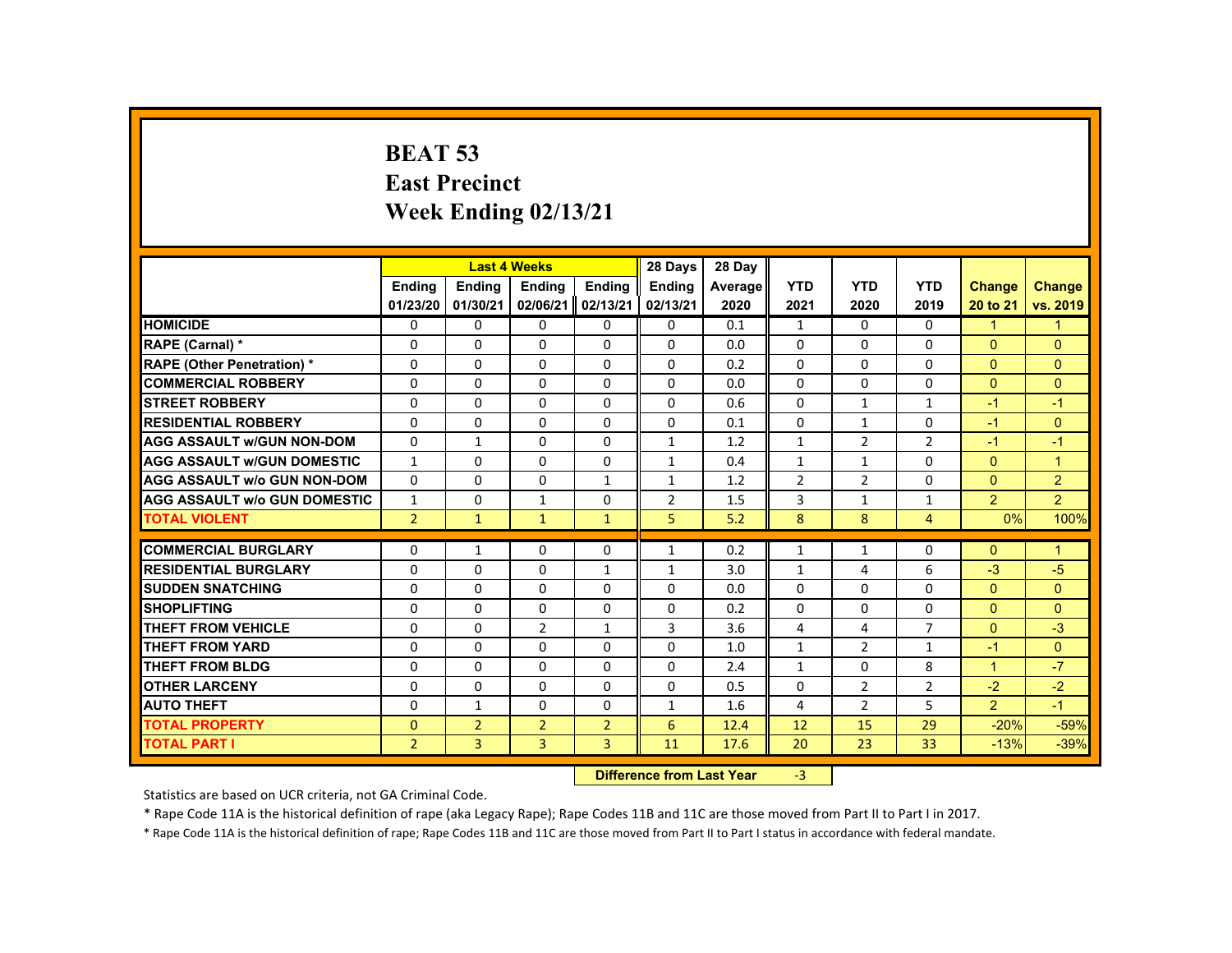#### **BEAT 54 East Precinct Week Ending 02/13/21**

|                                     |                |                | <b>Last 4 Weeks</b>      |               | 28 Days                   | 28 Day  |                 |                |                     |                      |                      |
|-------------------------------------|----------------|----------------|--------------------------|---------------|---------------------------|---------|-----------------|----------------|---------------------|----------------------|----------------------|
|                                     | Ending         | <b>Ending</b>  | <b>Ending</b>            | <b>Ending</b> | Ending                    | Average | <b>YTD</b>      | <b>YTD</b>     | <b>YTD</b>          | <b>Change</b>        | <b>Change</b>        |
|                                     | 01/23/20       | 01/30/21       | 02/06/21                 | 02/13/21      | 02/13/21                  | 2020    | 2021            | 2020           | 2019                | 20 to 21             | vs. 2019             |
| <b>HOMICIDE</b>                     | $\Omega$       | $\Omega$       | $\Omega$                 | $\Omega$      | 0                         | 0.0     | 0               | $\Omega$       | $\Omega$            | $\Omega$             | $\mathbf{0}$         |
| RAPE (Carnal) *                     | 0              | $\Omega$       | $\Omega$                 | $\Omega$      | $\Omega$                  | 0.0     | $\mathbf{1}$    | $\Omega$       | $\Omega$            | $\blacktriangleleft$ | $\blacktriangleleft$ |
| <b>RAPE (Other Penetration) *</b>   | $\Omega$       | $\Omega$       | $\Omega$                 | $\Omega$      | $\Omega$                  | 0.2     | $\Omega$        | $\Omega$       | $\Omega$            | $\Omega$             | $\Omega$             |
| <b>COMMERCIAL ROBBERY</b>           | $\Omega$       | $\Omega$       | $\Omega$                 | $\Omega$      | $\Omega$                  | 0.5     | 0               | 3              | $\mathbf{1}$        | $-3$                 | $-1$                 |
| <b>STREET ROBBERY</b>               | $\Omega$       | $\Omega$       | $\Omega$                 | $\Omega$      | $\Omega$                  | 0.5     | $\Omega$        | $\mathbf{1}$   | 3                   | $-1$                 | $-3$                 |
| <b>RESIDENTIAL ROBBERY</b>          | $\Omega$       | $\Omega$       | $\Omega$                 | $\Omega$      | 0                         | 0.0     | 0               | 0              | 0                   | $\Omega$             | $\overline{0}$       |
| <b>AGG ASSAULT W/GUN NON-DOM</b>    | $\Omega$       | $\mathbf{1}$   | $\overline{2}$           | $\Omega$      | 3                         | 1.5     | 4               | $\mathbf{1}$   | 4                   | 3                    | $\Omega$             |
| <b>AGG ASSAULT W/GUN DOMESTIC</b>   | $\Omega$       | $\Omega$       | $\Omega$                 | $\Omega$      | $\Omega$                  | 0.2     | $\Omega$        | $\Omega$       | $\Omega$            | $\Omega$             | $\Omega$             |
| <b>AGG ASSAULT w/o GUN NON-DOM</b>  | $\Omega$       | $\Omega$       | $\Omega$                 | $\Omega$      | $\Omega$                  | 0.8     | $\Omega$        | $\mathbf{1}$   | $\Omega$            | $-1$                 | $\Omega$             |
| <b>AGG ASSAULT W/o GUN DOMESTIC</b> | $\Omega$       | $\Omega$       | $\Omega$                 | $\Omega$      | $\Omega$                  | 0.2     | $\Omega$        | $\mathbf{1}$   | $\mathbf{1}$        | $-1$                 | $-1$                 |
| <b>TOTAL VIOLENT</b>                | $\Omega$       | $\mathbf{1}$   | $\overline{2}$           | $\mathbf{0}$  | $\overline{3}$            | 3.8     | 5               | $\overline{7}$ | $\overline{9}$      | $-29%$               | $-44%$               |
| <b>COMMERCIAL BURGLARY</b>          | $\Omega$       | $\Omega$       | $\Omega$                 | $\Omega$      | $\Omega$                  | 0.1     | $\Omega$        | $\Omega$       | $\Omega$            | $\Omega$             | $\Omega$             |
| <b>RESIDENTIAL BURGLARY</b>         | $\Omega$       | $\Omega$       |                          | $\Omega$      | $\mathbf{1}$              |         | $\mathbf{1}$    | 4              | 4                   | $-3$                 | $-3$                 |
| <b>SUDDEN SNATCHING</b>             | $\Omega$       | $\Omega$       | $\mathbf{1}$<br>$\Omega$ | $\Omega$      | $\Omega$                  | 2.5     |                 | $\Omega$       |                     | $\Omega$             | $-2$                 |
| <b>SHOPLIFTING</b>                  | $\Omega$       | 3              | $\mathbf{1}$             | $\Omega$      | 4                         | 0.2     | 0<br>5          | 8              | $\overline{2}$<br>4 | $-3$                 | $\blacktriangleleft$ |
| <b>THEFT FROM VEHICLE</b>           |                |                | $\Omega$                 | $\Omega$      |                           | 4.1     |                 | 10             | 24                  | $-8$                 |                      |
|                                     | $\mathbf{1}$   | $\mathbf{1}$   |                          |               | 2                         | 3.5     | $\overline{2}$  |                |                     |                      | $-22$                |
| <b>THEFT FROM YARD</b>              | 1              | $\mathbf{1}$   | $\Omega$                 | $\Omega$      | $\overline{2}$            | 2.0     | $\overline{2}$  | $\overline{3}$ | 4                   | $-1$                 | $-2$                 |
| <b>THEFT FROM BLDG</b>              | $\mathbf 0$    | $\Omega$       | $\Omega$                 | $\Omega$      | $\Omega$                  | 1.6     | $\mathbf{1}$    | $\overline{7}$ | $\overline{2}$      | $-6$                 | $-1$                 |
| <b>OTHER LARCENY</b>                | $\overline{2}$ | $\Omega$       | $\mathbf{1}$             | $\Omega$      | 3                         | 1.1     | 3               | 3              | $\overline{2}$      | $\Omega$             | $\mathbf{1}$         |
| <b>AUTO THEFT</b>                   | $\mathbf{1}$   | $\mathbf{1}$   | $\mathbf{1}$             | $\Omega$      | 3                         | 1.9     | 5               | $\mathbf{1}$   | 4                   | $\overline{4}$       | $\overline{1}$       |
| <b>TOTAL PROPERTY</b>               | 5.             | 6              | $\overline{4}$           | $\Omega$      | 15                        | 16.9    | 19              | 36             | 46                  | $-47%$               | $-59%$               |
| <b>TOTAL PART I</b>                 | 5              | $\overline{7}$ | 6                        | $\Omega$      | 18                        | 20.7    | 24              | 43             | 55                  | $-44%$               | $-56%$               |
|                                     |                |                |                          |               | Difference from Loot Voor |         | 10 <sup>1</sup> |                |                     |                      |                      |

 **Difference from Last Year**‐19

Statistics are based on UCR criteria, not GA Criminal Code.

\* Rape Code 11A is the historical definition of rape (aka Legacy Rape); Rape Codes 11B and 11C are those moved from Part II to Part I in 2017.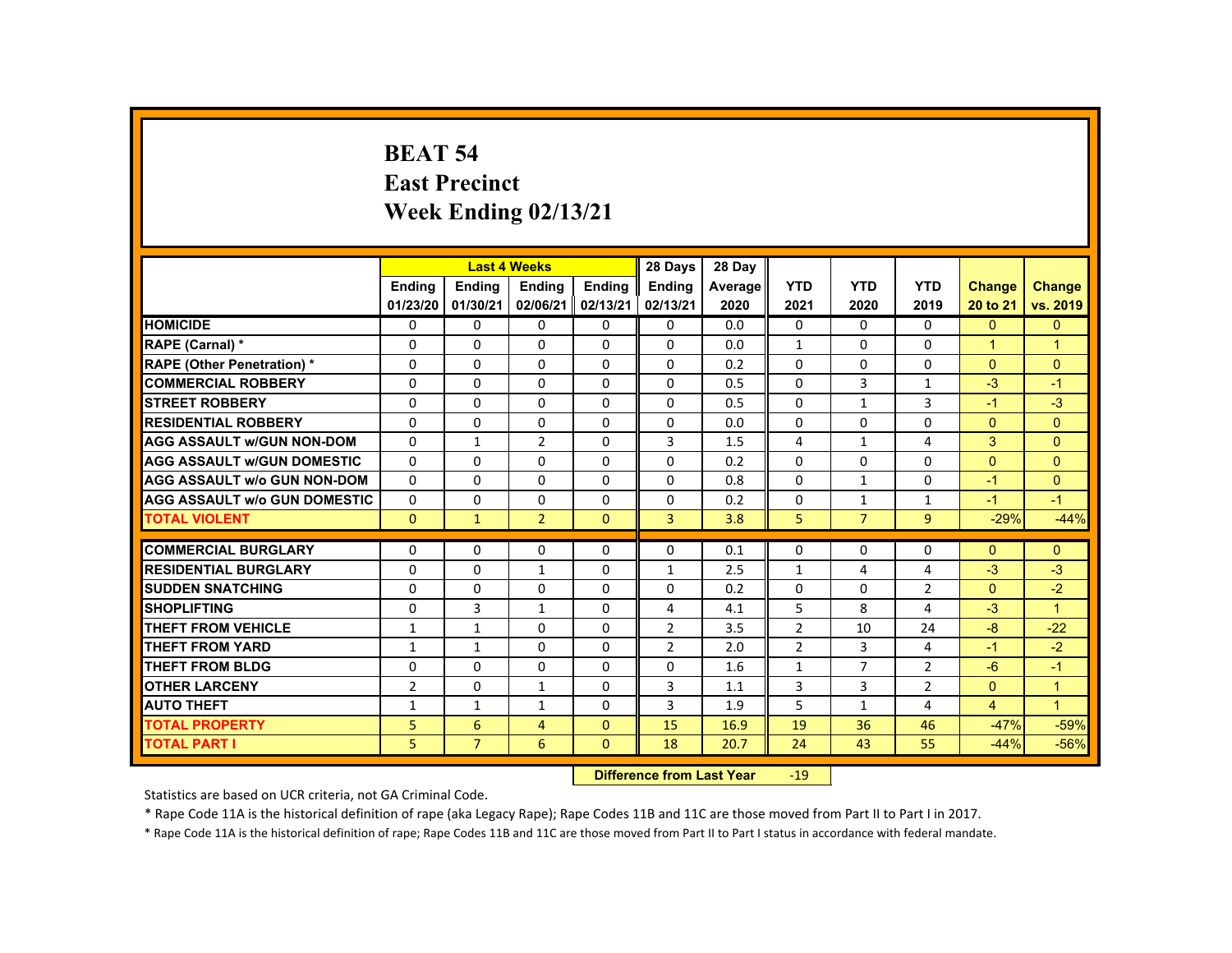### **BEAT 55 East Precinct Week Ending 02/13/21**

|                                     |               |                | <b>Last 4 Weeks</b> |                | 28 Days                   | 28 Day  |                 |                |                |                      |                |
|-------------------------------------|---------------|----------------|---------------------|----------------|---------------------------|---------|-----------------|----------------|----------------|----------------------|----------------|
|                                     | <b>Ending</b> | <b>Ending</b>  | <b>Ending</b>       | Ending         | <b>Endina</b>             | Average | <b>YTD</b>      | <b>YTD</b>     | <b>YTD</b>     | <b>Change</b>        | <b>Change</b>  |
|                                     | 01/23/20      | 01/30/21       | 02/06/21            | 02/13/21       | 02/13/21                  | 2020    | 2021            | 2020           | 2019           | 20 to 21             | vs. 2019       |
| <b>HOMICIDE</b>                     | $\mathbf{0}$  | $\Omega$       | $\Omega$            | $\Omega$       | 0                         | 0.2     | $\Omega$        | $\Omega$       | $\Omega$       | $\Omega$             | $\overline{0}$ |
| RAPE (Carnal) *                     | $\Omega$      | $\Omega$       | $\mathbf{0}$        | $\Omega$       | $\Omega$                  | 0.0     | $\Omega$        | $\Omega$       | $\mathbf{1}$   | $\mathbf{0}$         | $-1$           |
| <b>RAPE (Other Penetration) *</b>   | $\Omega$      | $\Omega$       | $\Omega$            | $\Omega$       | 0                         | 0.0     | 0               | $\Omega$       | $\Omega$       | $\Omega$             | $\Omega$       |
| <b>COMMERCIAL ROBBERY</b>           | $\Omega$      | $\Omega$       | $\Omega$            | $\Omega$       | $\Omega$                  | 0.2     | $\Omega$        | $\Omega$       | 0              | $\Omega$             | $\Omega$       |
| <b>STREET ROBBERY</b>               | $\Omega$      | $\Omega$       | $\Omega$            | $\Omega$       | $\Omega$                  | 0.2     | $\Omega$        | $\mathbf{1}$   | $\Omega$       | $-1$                 | $\Omega$       |
| <b>RESIDENTIAL ROBBERY</b>          | $\Omega$      | $\Omega$       | $\Omega$            | $\mathbf{0}$   | 0                         | 0.1     | 0               | 0              | 0              | $\overline{0}$       | $\mathbf{0}$   |
| <b>AGG ASSAULT w/GUN NON- DOM</b>   | $\Omega$      | $\mathbf{1}$   | $\Omega$            | $\Omega$       | $\mathbf{1}$              | 0.5     | $\mathbf{1}$    | $\Omega$       | $\Omega$       | $\blacktriangleleft$ | $\overline{1}$ |
| <b>AGG ASSAULT w/GUN DOMESTIC</b>   | $\Omega$      | $\Omega$       | $\Omega$            | $\Omega$       | $\Omega$                  | 0.1     | $\Omega$        | $\Omega$       | $\Omega$       | $\Omega$             | $\mathbf{0}$   |
| <b>AGG ASSAULT w/o GUN NON-DOM</b>  | $\Omega$      | $\Omega$       | $\Omega$            | $\Omega$       | $\Omega$                  | 0.2     | $\Omega$        | $\Omega$       | $\mathbf{1}$   | $\Omega$             | $-1$           |
| <b>AGG ASSAULT W/o GUN DOMESTIC</b> | $\Omega$      | $\Omega$       | $\Omega$            | $\Omega$       | $\Omega$                  | 0.5     | $\Omega$        | $\overline{2}$ | $\Omega$       | $-2$                 | $\overline{0}$ |
| <b>TOTAL VIOLENT</b>                | $\Omega$      | $\mathbf{1}$   | $\Omega$            | $\Omega$       | $\mathbf{1}$              | 2.0     | $\mathbf{1}$    | $\overline{3}$ | 2 <sup>1</sup> | $-67%$               | $-50%$         |
| <b>COMMERCIAL BURGLARY</b>          | $\Omega$      | $\Omega$       | $\Omega$            | $\Omega$       |                           |         |                 |                |                |                      |                |
|                                     |               |                |                     |                | $\Omega$                  | 0.2     | $\Omega$        | $\mathbf{1}$   | $\Omega$       | $-1$                 | $\Omega$       |
| <b>RESIDENTIAL BURGLARY</b>         | $\Omega$      | $\Omega$       | $\mathbf{1}$        | $\Omega$       | $\mathbf{1}$              | 0.6     | 3               | $\mathbf{1}$   | 5              | 2                    | $-2$           |
| <b>SUDDEN SNATCHING</b>             | $\Omega$      | $\Omega$       | $\Omega$            | $\mathbf{0}$   | $\Omega$                  | 0.0     | $\Omega$        | 0              | $\mathbf{1}$   | $\mathbf{0}$         | $-1$           |
| <b>SHOPLIFTING</b>                  | $\mathbf{1}$  | $\overline{2}$ | $\mathbf{1}$        | 6              | 10                        | 9.7     | 12              | 27             | 14             | $-15$                | $-2$           |
| <b>THEFT FROM VEHICLE</b>           | $\Omega$      | $\Omega$       | $\mathbf{1}$        | $\mathbf{1}$   | $\overline{2}$            | 2.5     | $\overline{2}$  | $\overline{2}$ | 5              | $\overline{0}$       | $-3$           |
| <b>THEFT FROM YARD</b>              | $\Omega$      | $\Omega$       | $\Omega$            | $\Omega$       | $\Omega$                  | 1.1     | $\mathbf{1}$    | $\overline{2}$ | $\overline{2}$ | $-1$                 | $-1$           |
| <b>THEFT FROM BLDG</b>              | $\Omega$      | $\mathbf{1}$   | $\mathbf{1}$        | $\Omega$       | $\overline{2}$            | 1.1     | $\overline{2}$  | $\overline{2}$ | $\Omega$       | $\Omega$             | $\overline{2}$ |
| <b>OTHER LARCENY</b>                | $\Omega$      | $\Omega$       | $\mathbf{1}$        | $\Omega$       | $\mathbf{1}$              | 0.2     | $\mathbf{1}$    | 1              | $\Omega$       | $\Omega$             | $\mathbf{1}$   |
| <b>AUTO THEFT</b>                   | $\Omega$      | $\Omega$       | $\mathbf{1}$        | $\Omega$       | $\mathbf{1}$              | 1.1     | $\Omega$        | $\mathbf{1}$   | $\mathbf{1}$   | $-1$                 | $-1$           |
| <b>TOTAL PROPERTY</b>               | $\mathbf{1}$  | $\overline{3}$ | 6                   | $\overline{7}$ | 17                        | 16.5    | 21              | 37             | 28             | $-43%$               | $-25%$         |
| <b>TOTAL PART I</b>                 | $\mathbf{1}$  | $\overline{4}$ | 6                   | $\overline{7}$ | 18                        | 18.5    | 22              | 40             | 30             | $-45%$               | $-27%$         |
|                                     |               |                |                     |                | Difference from Look Vann |         | 40 <sup>o</sup> |                |                |                      |                |

 **Difference from Last Year**r -18

Statistics are based on UCR criteria, not GA Criminal Code.

\* Rape Code 11A is the historical definition of rape (aka Legacy Rape); Rape Codes 11B and 11C are those moved from Part II to Part I in 2017.